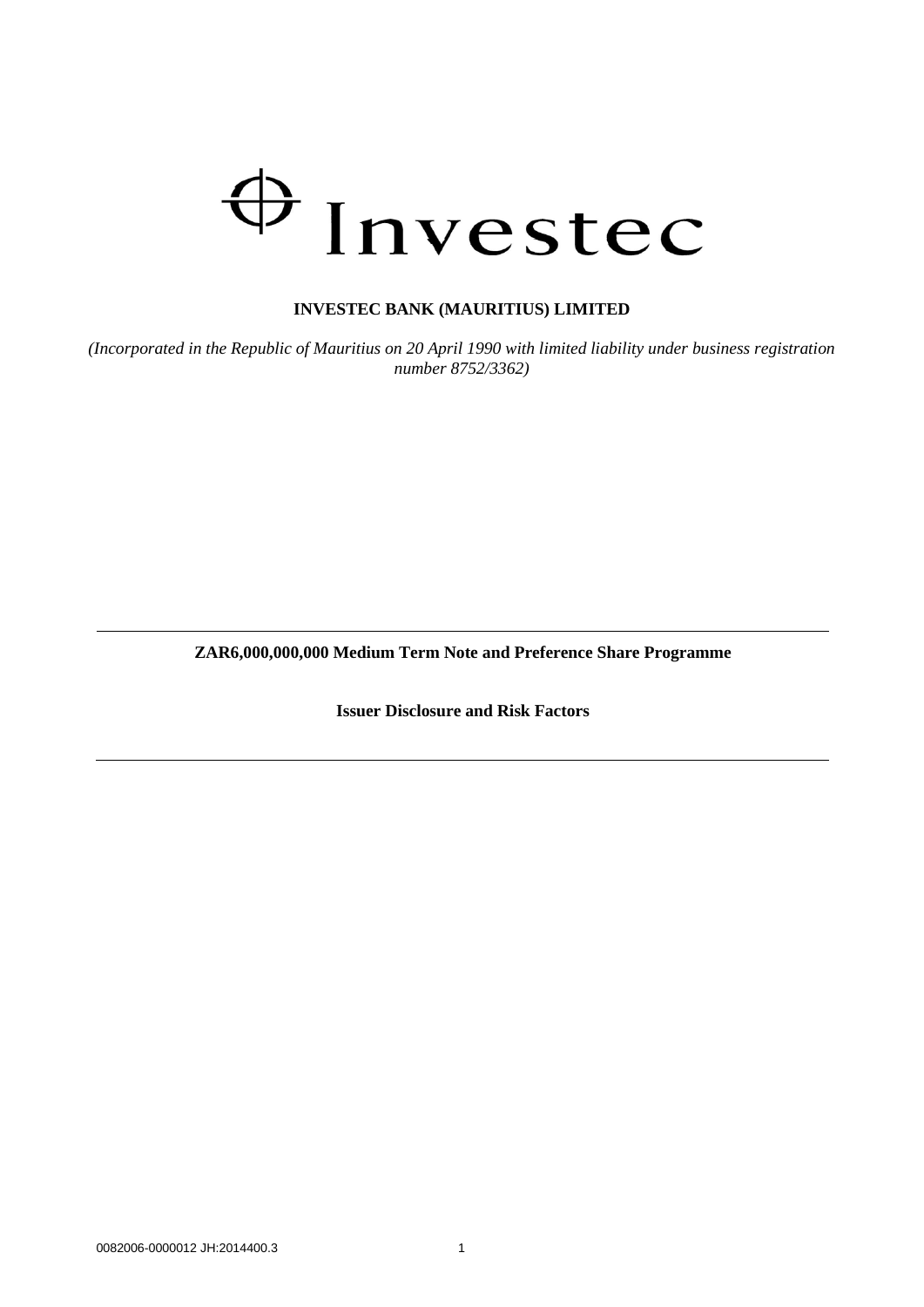# **DESCRIPTION OF INVESTEC BANK (MAURITIUS) LIMITED**

# **Introduction and History**

The Investec group, comprising Investec plc and Investec Limited, (the "**Investec group**" or the "**group**") is an international bank and wealth manager servicing private and corporate clients in two principal markets - the UK and Southern Africa.

Founded as a leasing company in Johannesburg in 1974, the Investec group acquired a banking licence in 1980 and listed on the JSE Limited (the "**JSE**") in South Africa in 1986. In 1992, the Investec group made its first international acquisition, in the United Kingdom.

On 22 July 2002, the Investec group implemented a Dual Listed Companies ("**DLC**") structure and listed its offshore businesses on the London Stock Exchange (the "**LSE**"). In terms of the DLC structure, Investec Limited is the controlling company of the Investec group's businesses in Southern Africa and Mauritius and Investec plc is the controlling company of Investec group's non-Southern African businesses. Investec Limited is listed on the JSE with secondary listings on the Namibian (NSX) and Botswana stock exchanges (BSE), whilst Investec plc has a primary listing on the LSE and a secondary listing on the JSE. As a result of the DLC structure, Investec plc and Investec Limited together form a single economic enterprise (the Investec group). Shareholders have common economic and voting interests as if Investec Limited and Investec plc are a single company. Creditors are, however, ring-fenced to either Investec Limited or Investec plc as there are no cross guarantees between the companies.

In 2003, Investec Limited concluded a significant empowerment transaction in which its empowerment partners collectively acquired a 25.1% (twenty-five-point one percent) stake in its issued share capital.

In March 2020, the Asset Management business was demerged from the group and separately listed as Ninety One plc on the LSE and Ninety One Limited on the JSE.

Effective 16 September 2021, Investec Limited and Investec plc listed on A2X, a licensed stock exchange authorised to provide a secondary listing venue for companies. Post this secondary listing, Investec Limited's ordinary shares are available for trading on the JSE, NSX, BSE and A2X, while Investec plc's ordinary shares are available for trading on the LSE, JSE and A2X.

Investec Bank Limited, the main banking subsidiary of Investec Limited, acquired all the shares in Banque Privee Edmond De Rothschild (Ocean Indien) Ltee in 1997. By special resolution, Banque Privee Edmond De Rothschild (Ocean Indien) Ltee changed its name to Investec Bank (Mauritius) Limited ("**IBM**" or the "**bank**").

The principal legislation under which the bank operates, is: (1) the Banking Act 35 of 2004; (2) the Companies Act of 2001; (3) the Financial Intelligence and Anti-Money Laundering Act 6 of 2002; (4) the Financial Services Act 14 of 2007. IBM's telephone number is: +230 207 4000.

# **Ownership and Control**

As at the Programme Date, the structure under which the Issuer operates is as follows: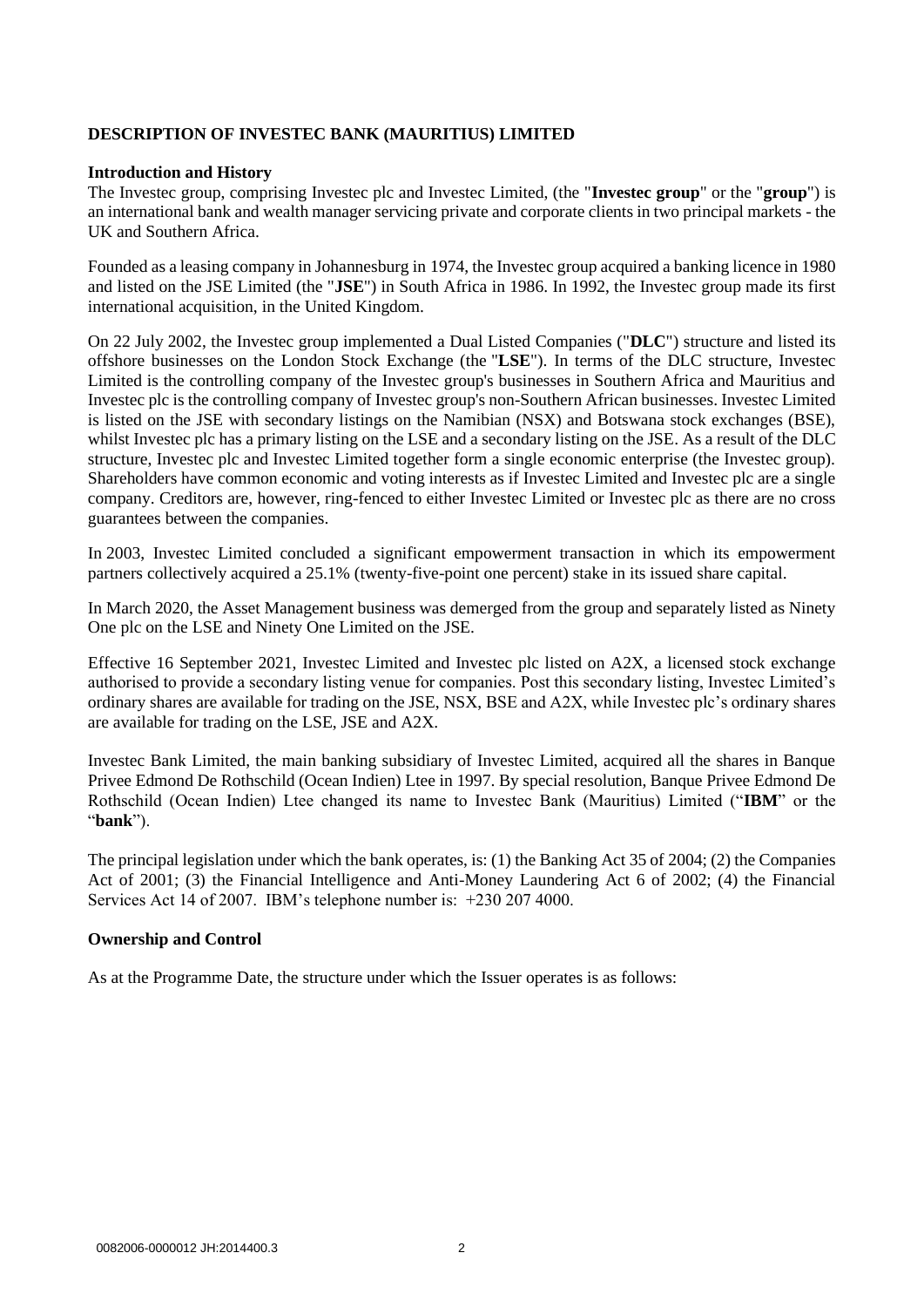

As at the Programme Date, IBM is a wholly owned subsidiary of Investec Bank Limited, which is a wholly owned subsidiary of Investec Limited. As at 31 March 2021, the major shareholders of Investec Limited, which owns 100% (one hundred percent) of the ordinary share capital of Investec Bank Limited, were as follows: **Investec Limited** 

| Shareholder analysis by manager group |                                       | <b>Number</b><br>of shares | ℅<br>holding |
|---------------------------------------|---------------------------------------|----------------------------|--------------|
|                                       | 1. Public Investment Corporation (ZA) | 42 895 324                 | 13.5%        |
|                                       | 2. Allan Gray (ZA)                    | 29 164 629                 | 9.2%         |
|                                       | 3. Invested Staff Share Scheme (ZA)   | 24 973 434                 | 7.8%         |
|                                       | 4. Sanlam Group (ZA)                  | 11 569 125                 | 3.6%         |
|                                       | 5. BlackRock Inc (US & UK)            | 10 938 965                 | 3.4%         |
| 6.                                    | The Vanguard Group, Inc (US)          | 8 8 3 1 1 4 0              | 2.8%         |
|                                       | 7. Westwood Global Investments (US)   | 8 219 098                  | 2.6%         |
|                                       | 8. Prudential Portfolio Mors (ZA)     | 8 010 749                  | 2.5%         |
| 9.                                    | Absa Group Limited (ZA)               | 7 106 361                  | 2.2%         |
| 10.                                   | Old Mutual Investment Group (ZA)      | 7 0 2 7 6 4 9              | 2.2%         |
|                                       | <b>Cumulative total</b>               | 158 736 474                | 49.8%        |

The top 10 shareholders account for 49.8% of the total shareholding in Investec Limited. This information is based on a threshold of 20 000 shares. Some major fund managers hold additional shares below this, which may cause the above figures to be marginally understated.

#### **The Investec Group's Strategy**

Investec is a distinctive bank and wealth manager, driven by commitment to our core philosophies and values. We deliver exceptional service to our clients in the areas of banking and wealth management, striving to create long-term value for all our stakeholders and contributing meaningfully to our people, communities, and planet.

#### **Our strategic direction**

The One Investec strategy is, first and foremost, a commitment to drawing on the full breadth and depth of relevant capabilities to meet the needs of each and every client, regardless of specialisation or geography.

One Investec is also about improving internal operating efficiencies; ensuring that investments in infrastructure and technology support our differentiated service offering across the entire group, not just within specific operating units or geographies.

And in our allocation of capital, the One Investec strategy demands a disciplined approach to optimising returns, not merely for one region or business area but for the group as a whole.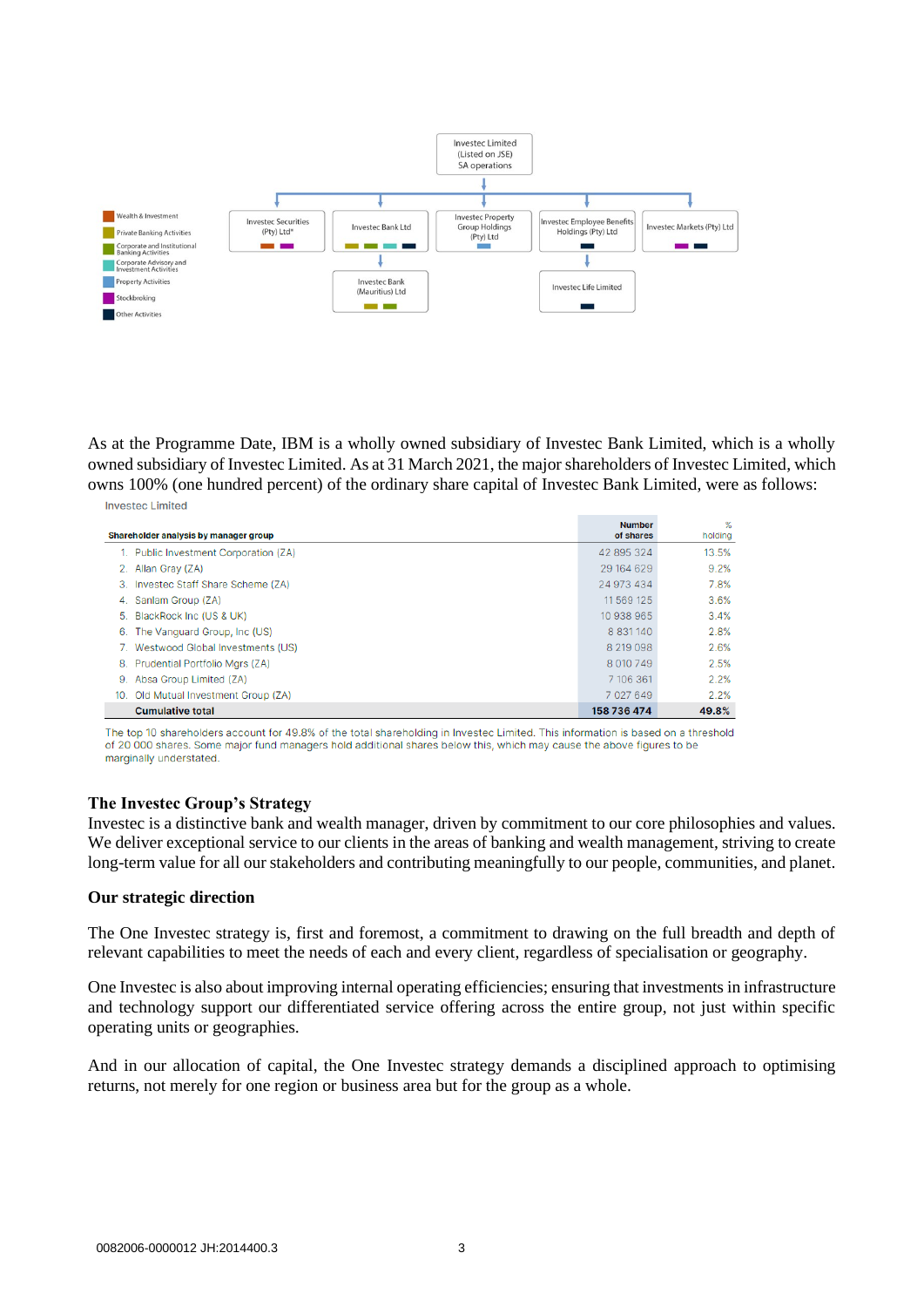# **Our distinction**

The Investec distinction is embodied in our entrepreneurial culture, supported by a strong risk management discipline, client-centric approach, and an ability to be nimble, flexible, and innovative. We do not seek to be all things to all people. Our aim is to build well-defined, value-adding businesses focused on serving the needs of select market niches where we can compete effectively and build scale and relevance.

Our unique positioning is reflected in our iconic brand, our high-tech and high-touch approach and our positive contribution to society, macro-economic stability, and the environment. Ours is a culture that values innovative thinking and stimulates extraordinary performance. We take pride in the strength of our leadership team, and we employ passionate, talented people who are empowered and committed to our mission and values.

# **Our values**

Investec exists to create enduring worth for all our stakeholders: our clients, our people and the communities in which we operate.

| Cast-iron<br>integrity                                                                                                            | <b>Distinctive</b><br>performance                                                                                                                         | Client<br>focus                                                                                                        | Entrepreneurial<br>spirit                                                                                                                                                                                                          | <b>Dedicated</b><br>partnership                                                                                                                                                                   |
|-----------------------------------------------------------------------------------------------------------------------------------|-----------------------------------------------------------------------------------------------------------------------------------------------------------|------------------------------------------------------------------------------------------------------------------------|------------------------------------------------------------------------------------------------------------------------------------------------------------------------------------------------------------------------------------|---------------------------------------------------------------------------------------------------------------------------------------------------------------------------------------------------|
| We believe in long-<br>term relationships<br>built on mutual<br>trust, open and<br>honest dialoque<br>and cast-iron<br>integrity. | We thrive on<br>energy, ambition<br>and outstanding<br>talent. We are open<br>to fresh thinking.<br>We believe in<br>diversity and<br>respect for others. | We are committed<br>to genuine<br>collaboration and<br>unwavering<br>dedication to our<br>clients' needs and<br>goals. | We are pioneers at<br>heart. Shaped by<br>our non-traditional<br>origin and evolution,<br>we share with our<br>clients a willingness<br>to challenge the<br>status quo in pursuit<br>of a better, more<br>sustainable<br>tomorrow. | We collaborate<br>unselfishly in pursuit<br>of group performance,<br>through open and<br>honest dialogue -<br>using process to<br>test decisions,<br>seek challenge and<br>accept responsibility. |

This purpose is expressed in five key values that shape the way that we work and live within society:

# **Activities of Investec Bank (Mauritius) Limited**

IBM operates as a specialist bank and wealth manager within Mauritius. IBM offers the following Specialist Banking services:

- a) Transactional banking, which includes:
	- multi-currency accounts
	- 24x7 multi-currency online transactional banking
	- an online Forex trading platform
	- treasury products
	- multi-currency debit cards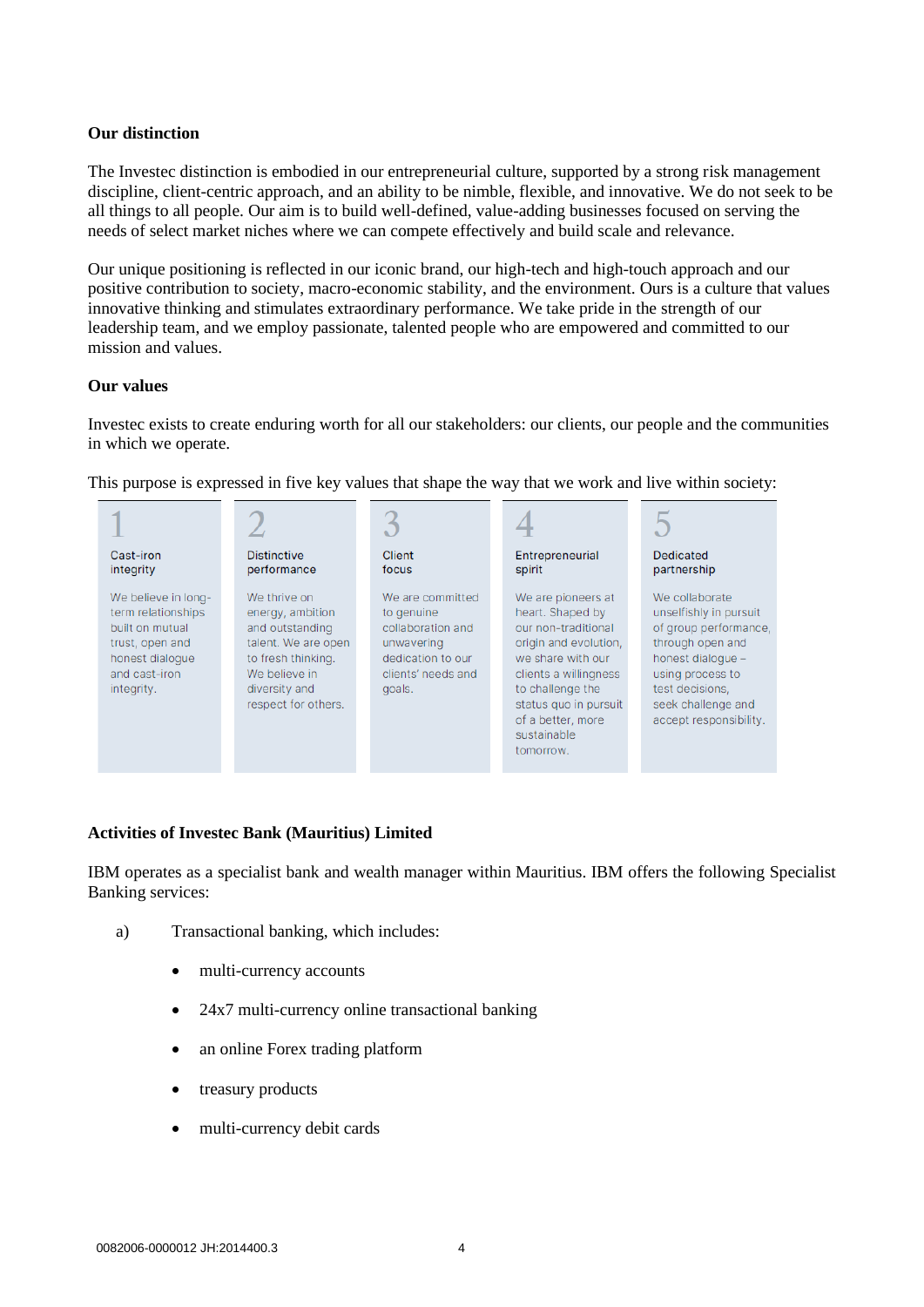- b) Lending, which includes:
	- exclusive residential and commercial property finance
	- medium and long-term structured finance
	- aviation finance
	- portfolio-backed finance
	- fund finance bridging finance and long-term gearing
	- asset finance.
- c) Savings
	- call and fixed term deposit accounts
	- dual currency deposits

Investec Wealth & Investment Mauritius offers an integrated investment management service, comprising:

- a) Flexible investment management offering through:
	- discretionary and advisory portfolio management services for private clients
	- segregated or unitised portfolio solutions
	- specialist portfolio management services for international clients.
- b) Underlying specialised mandates:
	- segregated fixed income and equity centric portfolios
	- capital protected structured investments
	- risk profiles multi-manager unitised strategies.

# **Board of Directors**

The board seeks to exercise leadership, integrity and judgement in pursuit of strategic goals and objectives, to achieve long-term sustainability, growth and prosperity. The board operates within the group's governance framework and is accountable for the performance and affairs of the bank. It provides leadership for the bank within a framework of prudent and effective controls which allows risks to be assessed and managed.

# The board:

- approves the bank's strategy;
- ensures that the bank complies with the applicable laws and considers adherence to non-binding rules and standards;
- is responsible for the governance of risk, including that of information technology (IT);
- acts as focal point for, and custodian of, corporate governance;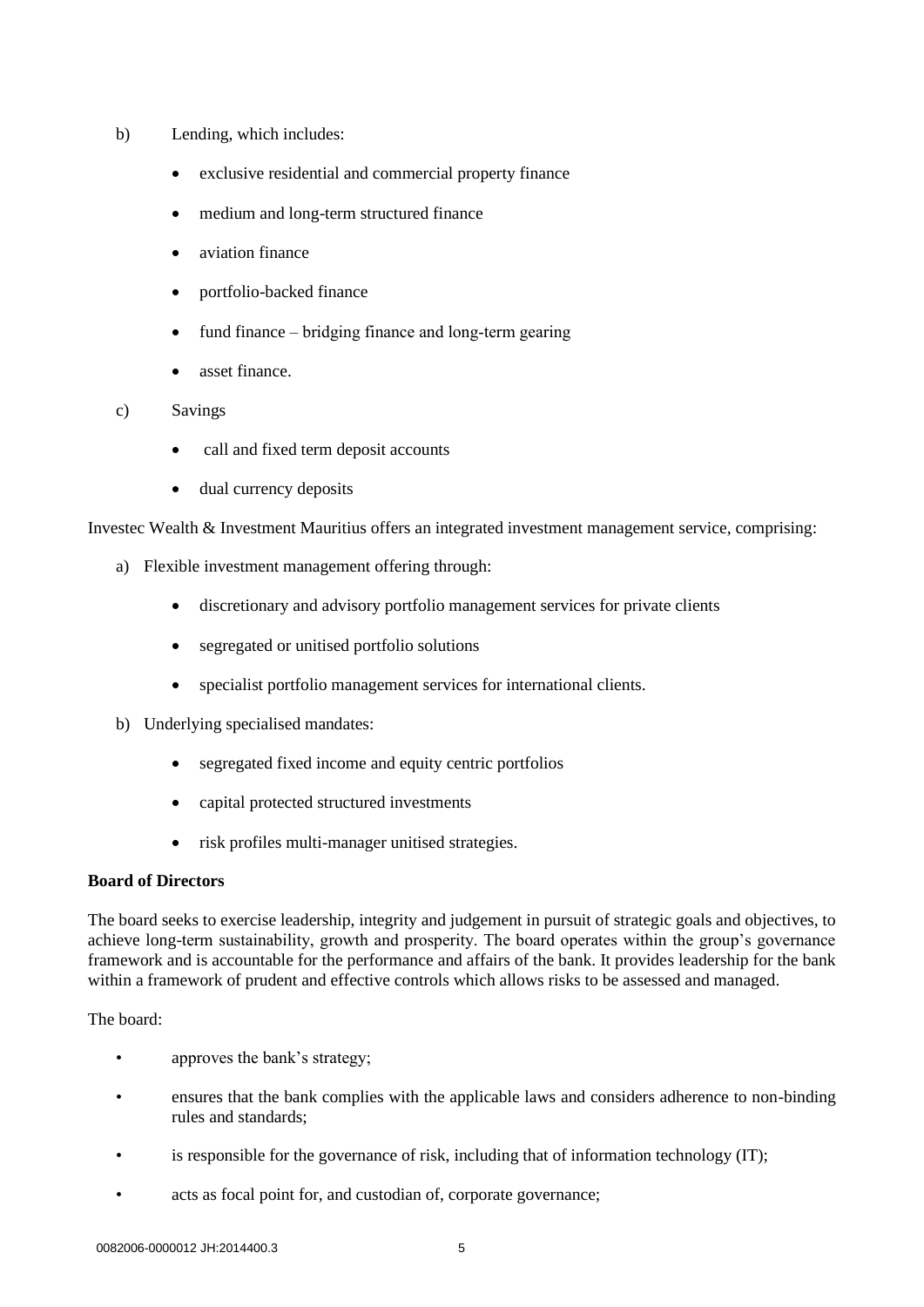- provides effective leadership on an ethical foundation; and
- ensures the bank is and is seen to be a responsible corporate citizen.

The board meets its objectives by reviewing and guiding corporate strategy, setting the bank's values and standards, promoting high standards of corporate governance, approving key policies and objectives, ensuring that obligations to its shareholder and other stakeholders are understood and met, understanding the key risks the bank faces, determining the bank's risk tolerance and approving and reviewing the processes in operation to mitigate risk from materialising, including the approval of the terms of reference of key supporting board committees. Certain matters are specifically reserved for the board.

To achieve its objectives, the board may delegate certain of its duties and functions to various board committees, bank forums or the Chief Executive Officer, without abdicating its own responsibilities. The board has formally defined and documented by way of terms of reference the authority it has delegated to the various board committees and bank forums. In fulfilling its responsibilities, the board is supported by management in implementing the plans and strategies approved by the board.

Furthermore, directly or through its sub-committees, the board:

- assesses the quantitative and qualitative aspects of the bank's performance through a comprehensive system of financial and non-financial monitoring involving an annual budget process, detailed monthly reporting, regular review of forecasts and regular management strategic and operational updates;
- approves annual budgets, capital plans, projections and business plans;
- monitors compliance with relevant laws, regulations and codes of business practice;
- ensures there are processes in place enabling complete, timely, relevant, accurate and accessible risk disclosure to stakeholders and monitors communication with all stakeholders and disclosures made to ensure transparent and effective communication;
- identifies and monitors key risk areas and key performance indicators;
- reviews processes and procedures to ensure the effectiveness of its internal systems of control;
- ensures the bank adopts sustainable business practices, including social and environmental activities
- assisted by the audit committee, ensures appropriate IT governance processes are in place for the implementation of which management is responsible, and ensures that the process is aligned to the performance and sustainability objectives of the board;
- monitors and evaluates significant IT investments and expenditure;
- ensures information assets are managed effectively;
- ensures the appropriate risk governance, including IT, is in place including continual risk monitoring by management, determines the levels of risk tolerance and that risk assessments are performed on a continual basis;
- ensures the integrity of the bank's integrated report, which includes sustainability reporting;
- ensures the induction of, and ongoing training and development of, directors;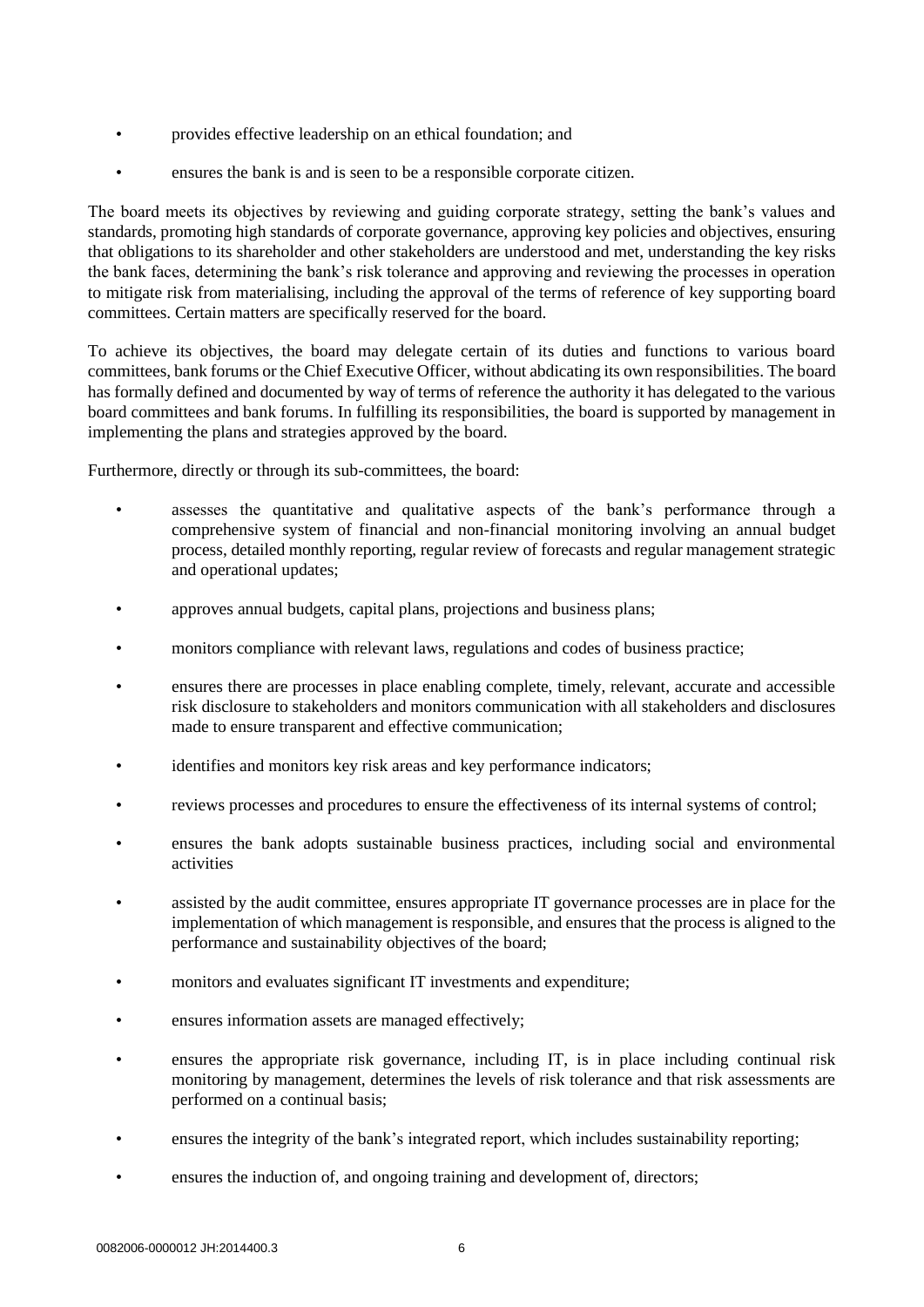• evaluates the performance of senior management and considers succession planning. In accordance with the Code for Corporate Governance for Mauritius and the Bank of Mauritius ("**BoM**") Guidelines on Corporate Governance, there is a clear division of responsibility between the chairman and the chief executive officer to ensure balance of power and authority.

The board is led by the chairman while the chief executive officer leads the executive management team responsible for the day-to-day running of the business and affairs of the bank. The majority of the board members are non-executive directors. The board comprises five members; the bank's chief executive officer, one independent external director and three non-executive directors. One non-executive director is also a director on the parent company's board.

Chairman: Lourens F Janse Van Rensburg (B Com, B Compt (Hons), CA (SA), CFA, HDip Tax Law)

Chief Executive Officer: Grant M Parsons (Diploma in Accounting, BCom, CA (SA))

Zarina BM Bassa (BAcc, DipAcc, CA(SA))

Ramdeo Erriah (LLB, LLM, TEP, Barrister-at-Law)

Kailash Sharma Ramnauth (FCMA, MBA)

Company Secretary: Prithiviraj Jeewooth (FCCA)

Office 660, 6th Floor Dias Pier Building

Le Caudan Waterfront

Port Louis Mauritius

Contact: +23 0 207 4000

E-mail: infomru@investec.co.mu

# **Corporate Governance and Regulatory Framework**

IBM adheres to the King Report on Governance for South Africa 2016 (King IV). Further, as a public company and holder of a Banking Licence, IBM remains guided by, and complies with, the principles issued by:

- the Mauritius Financial Reporting Council in its "Guidelines on Compliance with the Code of Corporate Governance";
- the BoM in its "Guidelines on Corporate Governance", which can be accessed on the BoM website: https://www.bom.mu/financial-stability/supervision/guidelines/guideline-corporategovernance;
- the provisions of the Mauritian Companies Act 2001; and
- the provisions of the Mauritius Banking Act 2004.

The board continuously reviews the implications of corporate governance best practices and accordingly it has taken all the required actions to comply with the requirements of the Guideline on Corporate Governance issued by the BoM, as revised in October 2017.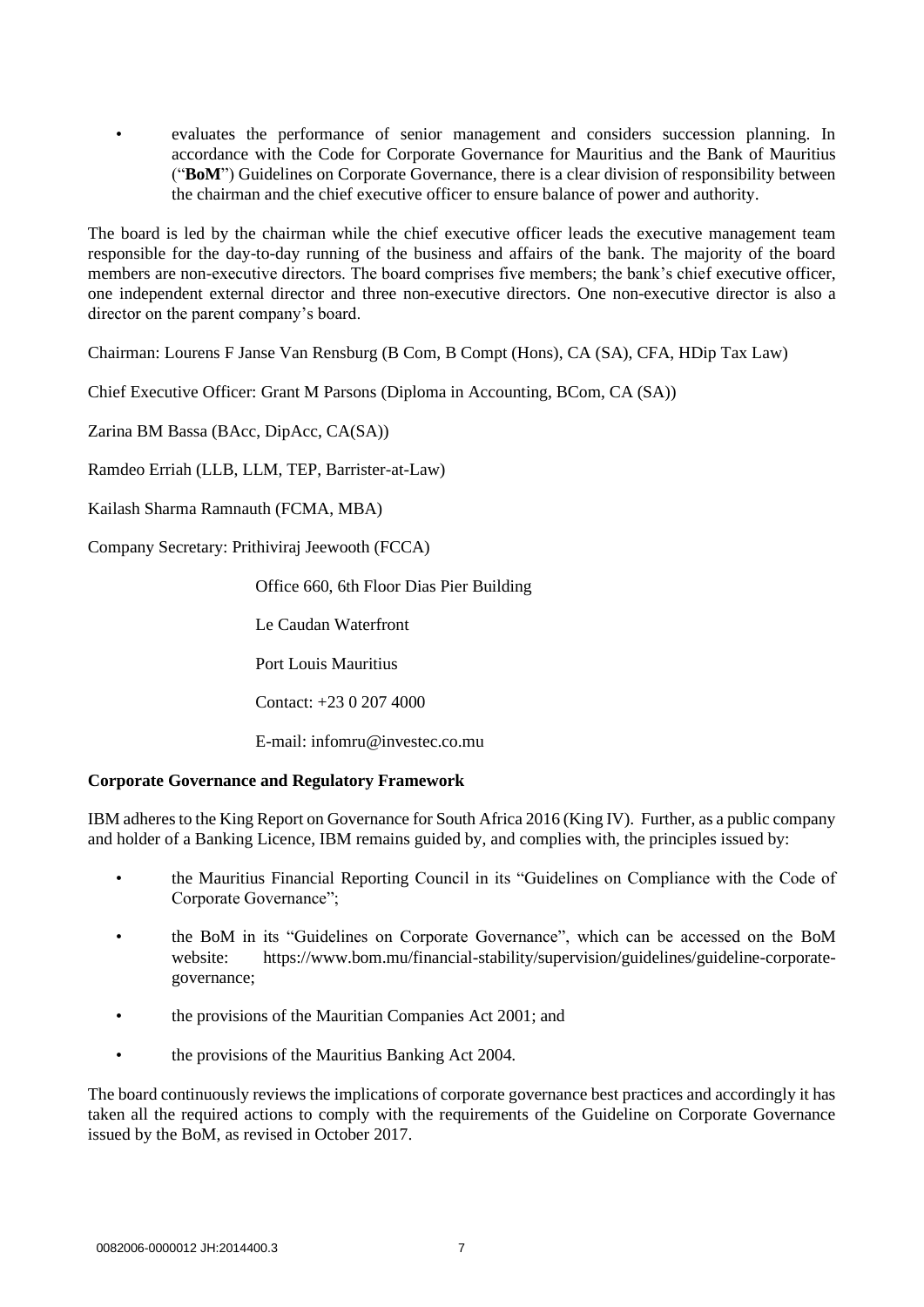# **RISK FACTORS**

*The Issuer believes that the following factors may affect its ability to fulfil its obligations under Securities issued under the Programme. Most of these factors are contingencies which may or may not occur and the Issuer is not in a position to express a view on the likelihood of any such contingency occurring.*

*In addition, factors which are material for the purpose of assessing the market risks associated with Securities issued under the Programme are also described below.*

*The Issuer believes that the factors described below represent the principal risks inherent in investing in Securities issued under the Programme, but the inability of the Issuer to pay interest, principal or other amounts on or in connection with any Securities may occur for other reasons which may not be considered significant risks by the Issuer based on information currently available to it or which it may not currently be able to anticipate.* 

*Prospective investors should also read the detailed information set out elsewhere in this Programme Memorandum to reach their own views prior to making any investment decision. The information given below is as at the Programme Date.*

## **Factors that may affect the Issuer's ability to fulfil its obligations under Securities issued under the Programme**

## **Risks relating to the macro-environment in which the Issuer operates**

A decline in the business, operating results, financial condition and prospects of the Issuer may have an adverse impact on the ability of the Issuer to make payments under the Notes. The key factors which may impact on the performance of the Issuer are set out below.

# *Market risks, business and general macro-economic conditions and fluctuations as well as volatility in the global financial markets*

In recent years, economic conditions in many countries have been negatively impacted by a number of global macroeconomic trends, including ongoing concerns surrounding the significant sovereign debts and fiscal deficits of several countries in Europe, a weakening of the Chinese economy, the exit of certain member states from the European Monetary Union and a decline in global commodity prices such as crude oil. The effects of these events have been felt in the global economy and by financial institutions in particular, and have placed strains on funding markets at times when many financial institutions have material funding needs. Any further adverse developments in the global economy and in particular the Mauritian economy could have an adverse impact on the Issuer's business, results of operations, financial condition and prospects.

Revenues from the Issuer's business activities are also sensitive to market volatility. Deterioration in the financial markets and general economic activity has in the past affected, and will continue to affect levels of private client activity. The Issuer's investment banking and corporate banking income is directly related to the number and size of the transactions in which the Issuer participates and general corporate and institutional activity. Accordingly, any reduction in the number and/or size of such transactions and a slowdown in corporate activity, whether occasioned by market volatility or otherwise, will adversely affect its results of operations. Moreover, some of the Issuer's income is derived from direct or principal investments or from the management of private equity portfolios. This income is dependent upon the performance of the underlying investments and the ability to realise value upon exit from the investments and, as such, revenues, returns and profitability may fluctuate, impacting the Issuer's results of operations. As a result of the foregoing factors, market volatility may have a material adverse effect on the Issuer's business, results of operations, financial condition and prospects.

The Issuer also maintains trading and investment positions in various financial and other assets, including equity, fixed income, currency and related derivative instruments and real estate. At any point in time these positions could be either long positions, such that the Issuer will benefit from upward movements in the market prices of these assets, or short positions, such that it will benefit from downward movements in the market prices of these assets. Fluctuations in the value of equities, fixed income, currency and related derivative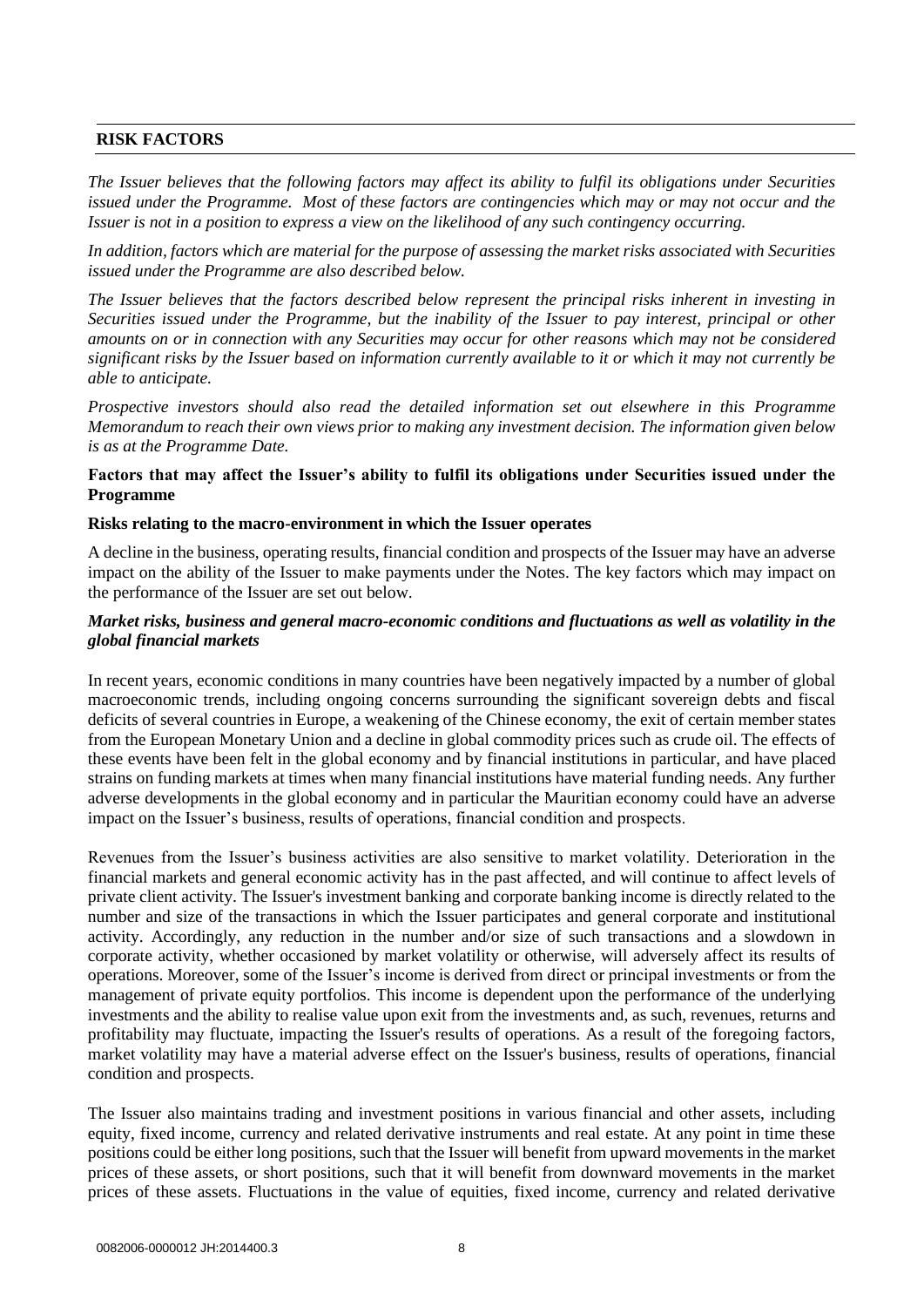instruments and real estate, either absolutely or relative to other asset classes, could also adversely affect investor sentiment. These financial markets are sometimes subject to significant stress conditions where steep falls in perceived or actual asset values are accompanied by severe reductions in market liquidity. In dislocated markets, hedging and other risk management strategies may not be as effective as they are in normal market conditions. Market instability of this nature could result in the Issuer incurring losses.

# *Social, political and economic risks and other unforeseen events outside the Issuer's control may adversely affect its business and results of operations*

Unfavourable economic, political, military and diplomatic developments producing social instability or legal uncertainty may affect both the performance and demand for the Issuer's products and services. The Issuer's businesses, results of operations and financial condition could be materially adversely affected by changes in government or the economic, regulatory or other policies of the governments of the jurisdictions in which the Issuer operates. Among others, the actions of such governments in relation to employee relations, salaries, the setting of interest rates, or in relation to exerting controls on prices, exchange rates or local and foreign investment, may adversely affect the Issuer's business and results of operations.

# *Risks relating to the impact of COVID-19*

Pandemics and widespread public health crises (including the recent Coronavirus Disease 2019 (also known as "**COVID-19**") outbreak, the ongoing impact of which will depend on future developments which are highly unpredictable and uncertain) has and may continue to cause significant volatility in global financial markets, disruptions to commerce and reduced economic activity which could have a significant adverse effect on Investec's results or operations, reputation and financial condition.

There continues to be unprecedented uncertainty resulting from the COVID-19 pandemic, including the depth of the potential downturn in activity, the duration of restrictive measures and the lockdown exit plans within the geographies in which Investec operates. It continues to be difficult to predict the full impact of the pandemic on the group. The board and management continue to meet regularly to ensure that all aspects of the challenges posed by COVID-19 are given full attention.

An immediate financial impact of the outbreak is an increase in expected credit losses ("**ECL**") driven by a change in the forward-looking economic scenarios used to calculate ECL. The outbreak has led to a weakening in gross domestic product and an increase in unemployment, both key inputs for calculating ECL. The impact of the outbreak on the long-term prospects of businesses is uncertain and may lead to significant ECL charges on certain exposures. There has been enhanced governance and additional oversight on areas that have been most exposed to the pandemic to date.

Should the COVID-19 outbreak continue to cause disruption to economic activity, there could be further adverse impacts on the Issuer's income due to lower lending and transaction volumes. In addition, lower interest rates would adversely impact net interest income.

Moreover, the Issuer has financial instruments which are carried at fair value, and such fair values may be impacted by the market volatility resulting from the COVID-19 outbreak. This would in turn affect the market value of such instruments and result in markdowns on such instruments and an increase in the size of fair value adjustments.

There remain significant uncertainties in assessing the duration of the COVID-19 outbreak and its impact. Any and all such events mentioned above (including, without limitation, a prolonged period of significantly reduced economic activity as a result of the impact of the outbreak) could have a material adverse effect on the Issuer's business, financial condition, results of operations, prospects, liquidity, capital position and credit ratings, as well as on the Issuer's employees, clients and communities.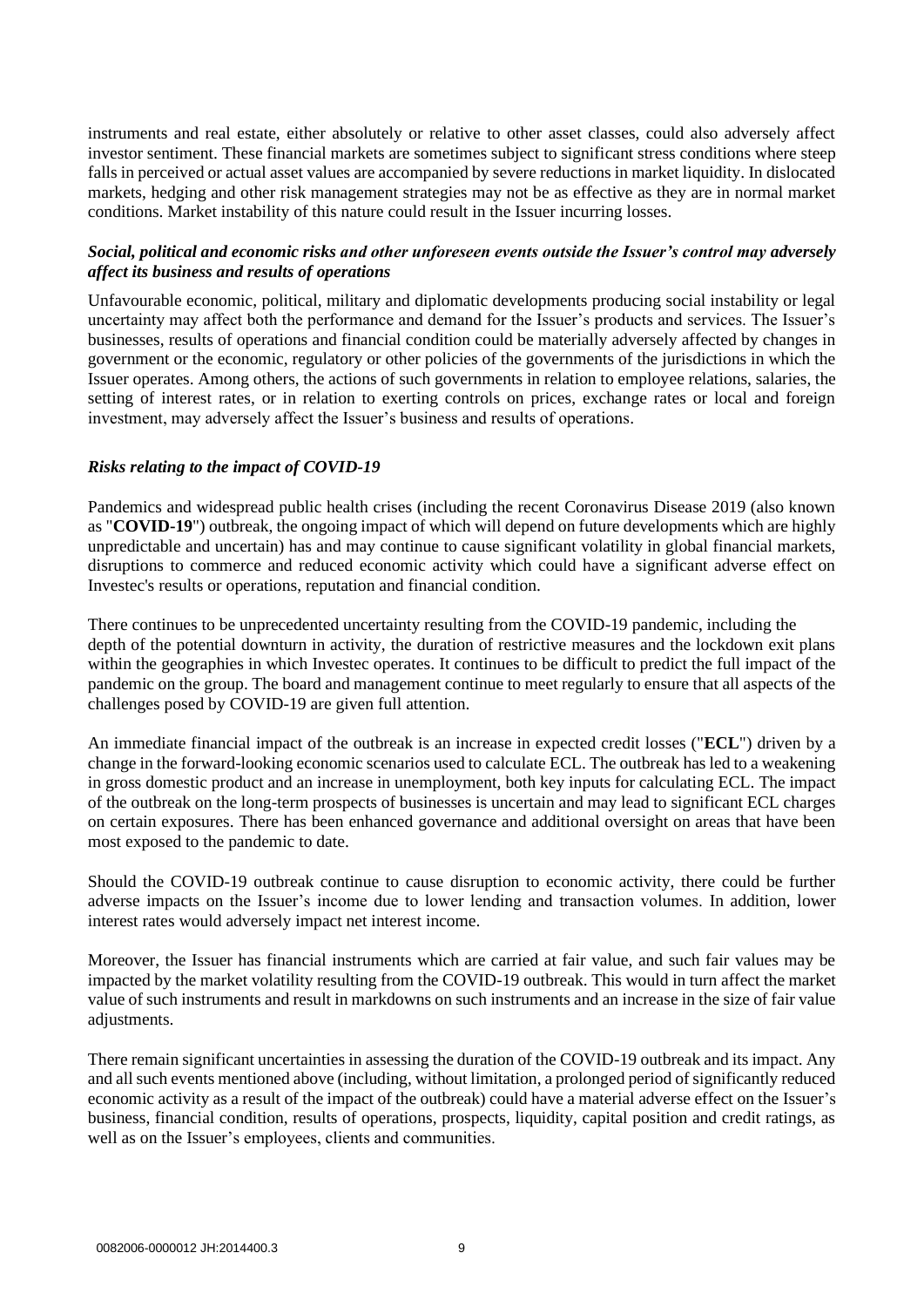# *Risks associated with interest rate levels and volatility*

Interest rates, which are impacted by factors outside of the Issuer's control, including the fiscal and monetary policies of the Mauritian government and the BoM, as well as Mauritian and international political and economic conditions, affect the Issuer's results of operations, profitability and return on capital in three principal areas: margins and income, cost and availability of funding and impairment levels.

Increases in interest rates could also adversely affect the Issuer. In an increasing interest rate environment, the Issuer may be more exposed to re-pricing of its liabilities than competitors with higher levels of term deposits. In the event of sudden large or frequent increases in interest rates, the Issuer also may not be able to re-price its floating rate assets and liabilities at the same time, giving rise to re-pricing gaps in the short term, which, in turn, could negatively affect its net interest margin and income.

Changes in interest rates could also impact the Issuer's impairment loss levels and customer affordability. A rise in interest rates, without sufficient improvement in customer earnings or employment levels, could, for example, lead to an increase in default rates among customers with variable rate loans who can no longer afford their repayments, in turn leading to increased impairment charges and lower profitability for the Issuer. A high interest rate environment also reduces demand for loan products generally, as individuals are less likely or less able to borrow when interest rates are high. In addition, there is a risk that a sudden rise in interest rates, or an expectation thereof, could encourage significant demand for fixed rate products. High levels of movement between products in a concentrated time period could put considerable strain on the Issuer's business and operational capability, and it may not be willing or able to price its fixed rate products as competitively as others in the market. This could lead to high levels of customer attrition and, consequently, a negative impact on the Issuer's profitability.

If the Issuer is unable to manage its exposure to interest rate volatility, whether through hedging, product pricing or by other means, its business, results of operations, financial condition and prospects could be materially adversely affected.

# *Government support of the finance and banking industry may have a disproportionate effect on some and an unintended effect on other participants in that industry*

The actions of some governments, providing support to certain participants in the finance and banking industry (whether explicitly or implicitly), have had and will continue to have a fundamental effect on the finance and banking industry. Whether such actions have had a positive effect on the industry as a whole and/or the wider economy, there is a risk that those participants in the industry who have not received such government support, including the Issuer, may have been and may continue to be disadvantaged. For example, it is possible that those banks which have not received the support of governments may be perceived by potential clients as lacking stability. Such a perception may lead to a loss of clients by smaller participants in the industry, including the Issuer, if clients, for example, take deposits to an institution perceived to be more secure. If this were to occur, the Issuer's, operating results, financial condition and prospects may be adversely affected.

# *The response of governments and regulators to instability in the global financial markets may not be effective*

In times of economic instability, governments and regulators are faced with pressure from a variety of sources, including market participants, the media, investor organisations and others, to reform the existing financial and regulatory system. There can be no guarantee that the response of governments and regulators in the jurisdictions in which the Issuer operates, and the reforms proposed thereby, will be effective or that the timing of responses (which might otherwise have been effective) will be appropriate. In addition, any such measures taken may negatively impact the Issuer's business even when they achieve their policy goals.

In the past, governments and regulators in some jurisdictions have responded to pressure of the kind referred to above by greatly increasing regulation. Reforms which increase the compliance and reporting burdens of companies can have unintended effects on the environment within which companies operate. There can be no guarantee that the governments and regulators in the jurisdictions in which the Issuer operates will not make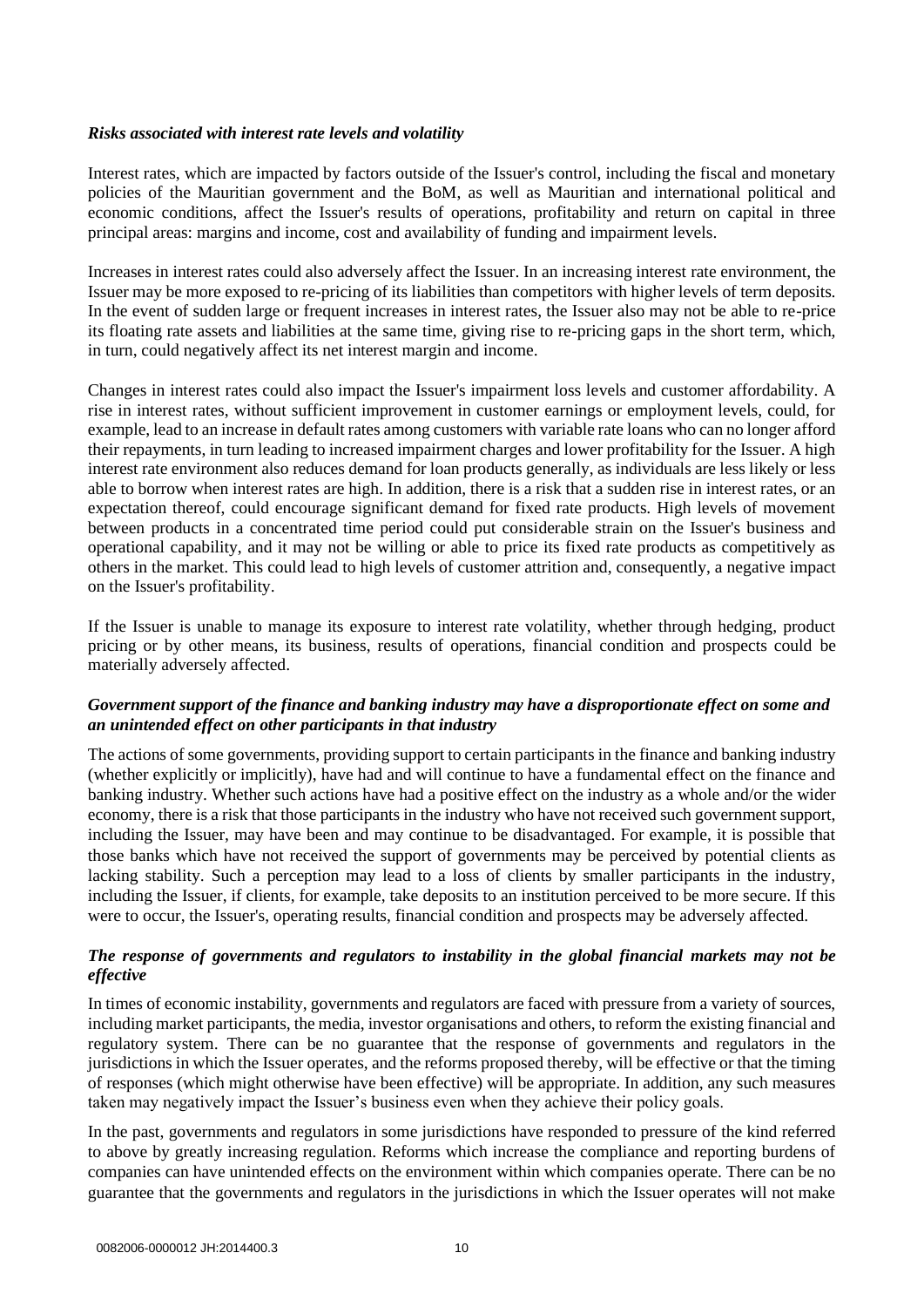policy decisions to implement reforms which increase the burdens faced by the Issuer in relation to compliance and reporting. This could increase the costs the Issuer has to devote to compliance and reporting and, in turn, could have a negative effect on the Issuer's financial condition and results of operations.

# **Risks relating to the Issuer's business**

# *The Issuer is subject to risks concerning customer and counterparty credit quality*

Credit and counterparty risk is defined as the risk arising from an obligor's (typically a client's or counterparty's) failure to meet the terms of any agreement. Credit and counterparty risk arises when funds are extended, committed, invested, or otherwise exposed through contractual agreements, whether reflected onor off-balance sheet.

Credit and counterparty risk arises primarily from three types of transactions:

- lending transactions through loans and advances to clients and counterparties creates the risk that an obligor will be unable to unwilling to repay capital and/or interest on loans and advances granted to them. This category includes bank placements, where the Issuer has placed funds with other financial institutions;
- Issuer risk on financial instruments (for example, corporate bonds) where payments due from the issuer of a financial instrument may not be received; and
- trading transactions, giving risk to settlement and replacement risk, which is collectively referred to as counterparty risk. Settlement risk is the risk that the settlement of a transaction does not take place as expected. Replacement risk is the financial cost of having to enter into a replacement contract with an alternative market counterparty following default by the original counterparty.

The Issuer's credit risk arises primarily in relation to its lending businesses, through which it offers products such as residential and commercial property finance, specialised lending to high income professionals and high net worth individuals and a range of lending products to corporate clients.

Credit and counterparty risks can be impacted by country risk where cross-border transactions are undertaken. This can include geopolitical risks, transfer and convertibility risks and the impact on the borrower's credit profile due to local and economic political conditions.

In accordance with policies overseen by its Central Credit Management department, the Issuer makes provision for specific impairments and calculates the appropriate level of portfolio impairments in relation to the credit and counterparty risk to which it is subject. This process requires complex judgements, including forecasts of how changing macro-economic conditions might impair the ability of customers to repay their loans. The Issuer may fail to adequately identify the relevant factors or accurately estimate the impact and/or magnitude of identified factors. Further, despite the Issuer having conducted an accurate assessment of customer credit quality, customers may be unable to meet their commitments as they fall due as a result of customer-specific circumstances, macro-economic disruptions or other external factors. The failure of customers to meet their commitments as they fall due may result in higher impairment losses. Increased credit and counterparty risk could have a material adverse impact on the Issuer's business, results of operations, financial condition and prospects.

# *Concentration of credit risk could increase the Issuer's potential for significant losses*

The Issuer is subject to concentration risk, which arises when large exposures exist to a single client or counterparty, group of connected counterparties or to a particular geography, asset class or industry. Concentration risk can also exist where a portfolio of loan maturities is clustered within a single period of time. While the Issuer's loan book remains well diversified, geographical concentration in its loan book may pose risks. In the event of a disruption to the credit markets in the geographies in which the Issuer operates or the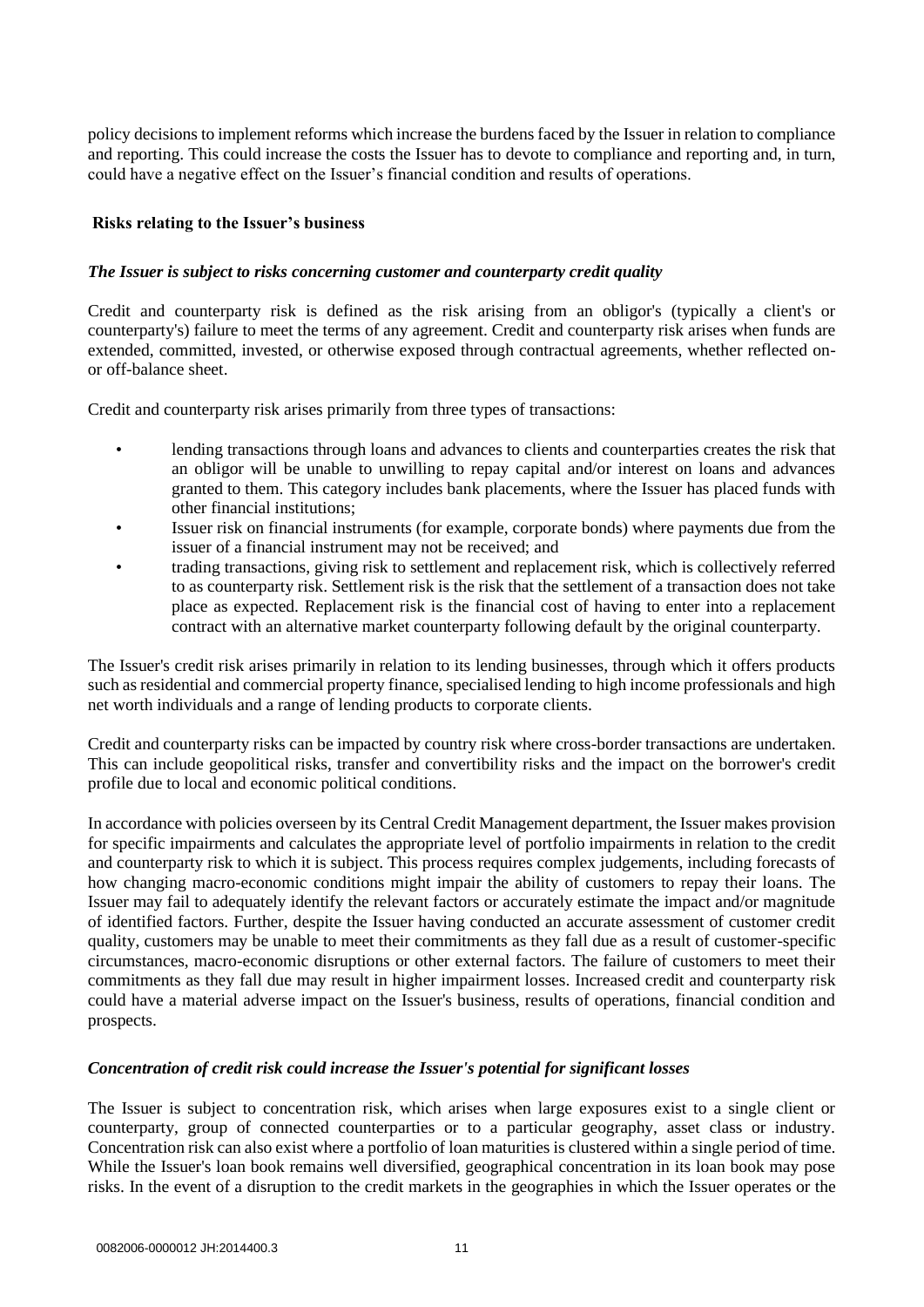emergence of adverse economic conditions in any of those geographies, including in relation to interest rates and unemployment levels, this concentration of credit risk could cause the Issuer to experience greater losses than its competitors. While the Issuer regularly monitors its loan book to assess potential concentration risk, efforts to divest, diversify or manage its loan book against concentration risks may not be successful and could result in an adverse effect on its business, results of operations, financial condition and prospects.

# *Liquidity risk may adversely affect the Issuer's profitability and results while excess liquidity may negatively impact the Issuer's returns*

Ready access to funds is essential to any banking business, including those operated by the Issuer. An inability on the part of the Issuer to access funds or to access the markets from which it raises funds may lead to the Issuer being unable to finance its operations adequately, which in turn could materially adversely affect its results of operations and financial condition. In particular, the Issuer takes deposits with maturities which are shorter than the loans it makes. This exposes the Issuer to the risk that depositors could withdraw their funds at a rate faster than the rate at which borrowers repay their loans, thus causing liquidity strains. Additionally, the Issuer's ability to raise or access funds may be impaired by factors that are not specific to it, such as general market conditions, severe disruption of the financial markets or negative views about the prospects for the industries or regions in which the Issuer operates.

The Issuer's ability to raise deposits in hard currencies at competitive pricing is heavily linked to the attractiveness of Mauritius as an international financial centre of repute. Mauritius is on the Organization for Economic Co-operation and Development ("**OECD**") white list and has forged a solid reputation as a jurisdiction of substance and choice based on sound regulatory practices, international norms, political and economic stability and a conducive business environment. On 21 February 2020 the Financial Action Task Force ("FATF") placed Mauritius on their "grey list" list of jurisdictions under increased monitoring. Replicating the findings of FATF, on 7 May 2020 the European Union announced the adoption of a new list of third countries which, according to the Commission, had strategic deficiencies in their anti-money laundering and counter terrorism financing (AML-CFT) regimes ("**EU black list**"). Mauritius was added to this list, with effect from 1 October 2020. Following the FATF's Plenary meeting on 21 October, Mauritius was removed from the FATF "grey list", having addressed the recommended actions. Following this removal, the European Union announced on 7 January 2022 that Mauritius will be removed from the EU black list.

There are no exchange control restrictions applicable in Mauritius and funds may be freely repatriated. Mauritius offers a very favourable tax regime to international investors, with a wide network of double taxation treaties, low taxes for global businesses and no withholding taxes on dividends, interest and royalties. In addition, Mauritius has also entered into more than 30 (thirty) bilateral Investment Promotion and Protection Agreements ("**IPPA**"), mainly with countries on the African continent. These IPPA provide significant protection to investors using Mauritius to route their cross border investments. An adverse change in the reputation of Mauritius as an international centre or in the tax environment may negatively impact on the business of the Issuer.

# *The Issuer's business performance could be affected if its capital resources and liquidity are not managed effectively*

The Issuer's capital and liquidity is critical to its ability to operate its businesses, to grow organically and to take advantage of strategic opportunities. The Issuer mitigates capital and liquidity risk by careful management of its balance sheet, through, for example, capital and other fund-raising activities, disciplined capital allocation, maintaining surplus liquidity buffers and diversifying its funding sources. The Issuer is required by regulators in the jurisdictions in which it undertakes regulated activities, to maintain adequate capital and liquidity. The maintenance of adequate capital and liquidity is also necessary for the Issuer's financial flexibility in the face of any turbulence and uncertainty in the global economy.

Extreme and unanticipated market circumstances, similar to those experienced in the recent financial crisis and situations arising from a further deterioration in the Eurozone, may cause exceptional changes in the Issuer's markets, products and other businesses. Any exceptional changes, including, for example, substantial reductions in profits and retained earnings as a result of write-downs or otherwise, delays in the disposal of certain assets or the ability to access sources of liability, including customer deposits and wholesale funding,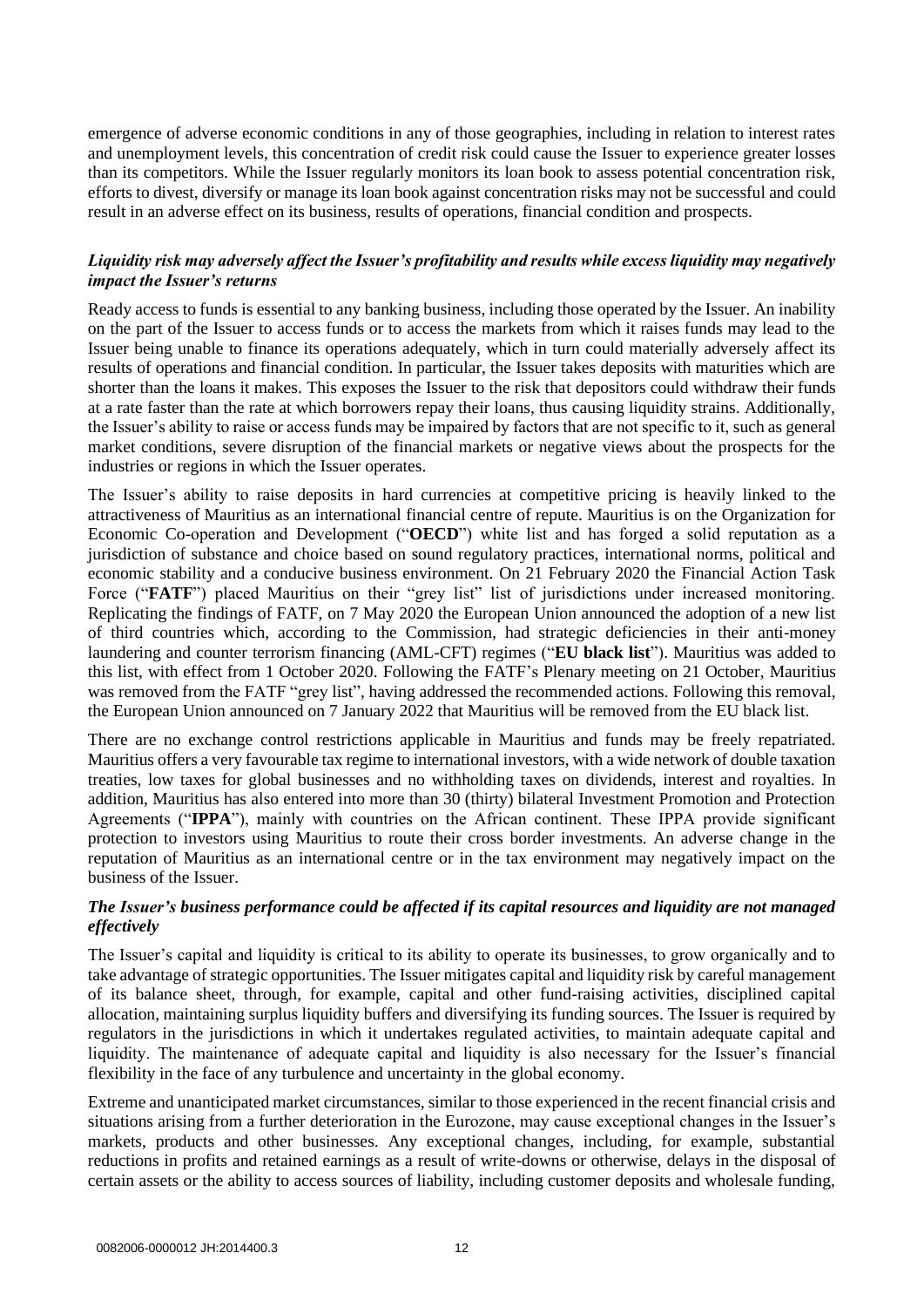as a result of these circumstances, or otherwise, that limit the Issuer's ability effectively to manage its capital resources could have a material adverse impact on the Issuer's profitability and results. If such exceptional changes persist, the Issuer may not have sufficient financing available to it on a timely basis or on terms that are favourable to it to develop or enhance its businesses or services take advantage of business opportunities or respond to competitive pressures.

The regulation and supervision of financial institutions is currently undergoing a period of significant change in response to the global financial crisis. The Issuer is subject to government regulation in South Africa, Mauritius and other jurisdictions within which it operate. Regulatory agencies have broad jurisdiction over many aspects of the Issuer's business, which may range from capital adequacy, funding and liquidity risk management and credit risk management to practices relating to marketing and selling, advertising, licensing agents, policy forms, terms of business and permitted investments.

The Issuer is subject to capital adequacy guidelines adopted by the BoM and the South African Reserve Bank, which provide for a minimum target ratio of capital to risk-adjusted assets. Any failure by the Issuer to maintain its ratios may result in sanctions against the Issuer which may in turn impact on its ability to fulfil its obligations under the Securities.

The Basel III proposals agreed by the Governors and Heads of the Basel committee on Banking Supervision, and endorsed by the G20 leaders at their November 2010 Seoul summit. In June 2014, BoM issued Guidelines setting out its proposals for the implementation of Basel III in Mauritius. From a capital perspective the most heavily impacted banks are those with relatively large capital market businesses, particularly trading activities, complex securitisations, over-the-counter derivatives (counterparty credit risk) and securities lending. The Issuer has a relatively small capital markets business and therefore the overall impact is manageable. In October 2017, BoM issued a Guideline on Liquidity Risk Management setting out its liquidity coverage ratio ("**LCR**") requirements which came into effect 3 November 2017. The Issuer complies with the LCR requirements.

# *The financial services industry in which the Issuer operates is intensely competitive*

The financial services industry in which the Issuer's businesses operate is highly competitive. The Issuer competes on the basis of a number of factors, including customer services and quality, transaction execution, its products and services, innovation, reputation and price. New competitors, including companies other than banks, may disintermediate the market and as a result they may acquire significant market share. Some of the Issuer's competitors also offer a wider range of services and products than the Issuer offers and have greater name recognition, greater financial resources and more extensive customer bases. These competitors may be able to respond more quickly to new or evolving opportunities, technologies and customer requirements than the Issuer and may be able to undertake more extensive promotional activities. If the Issuer is unable to compete successfully, its future revenue and profit growth could be materially adversely affected.

# **Additional risks relating to the Issuer**

# *The Issuer's risk management policies and procedures may leave it exposed to risks which have not been identified by such policies or procedures*

The Issuer has devoted significant resources to developing its risk management policies and procedures, particularly in connection with credit, market and other banking risks and expects to continue to do so in the future. Nonetheless, its risk management techniques may not be fully effective in mitigating its risk exposure in all market environments or against all types of risk. Some of the Issuer's methods of managing risk are based upon its use of observed historical market behaviour. As a result, these methods may not predict future risk exposures, which could be significantly greater than historical measures indicate. Other risk management methods depend upon evaluation of information regarding the markets in which the Issuer operates, its clients or other matters that are publicly available or otherwise accessible by the Issuer. This information may not be accurate in all cases, complete, up-to-date or properly evaluated. Any failure by the Issuer's risk management techniques may have a material adverse effect on its results of operations and financial condition.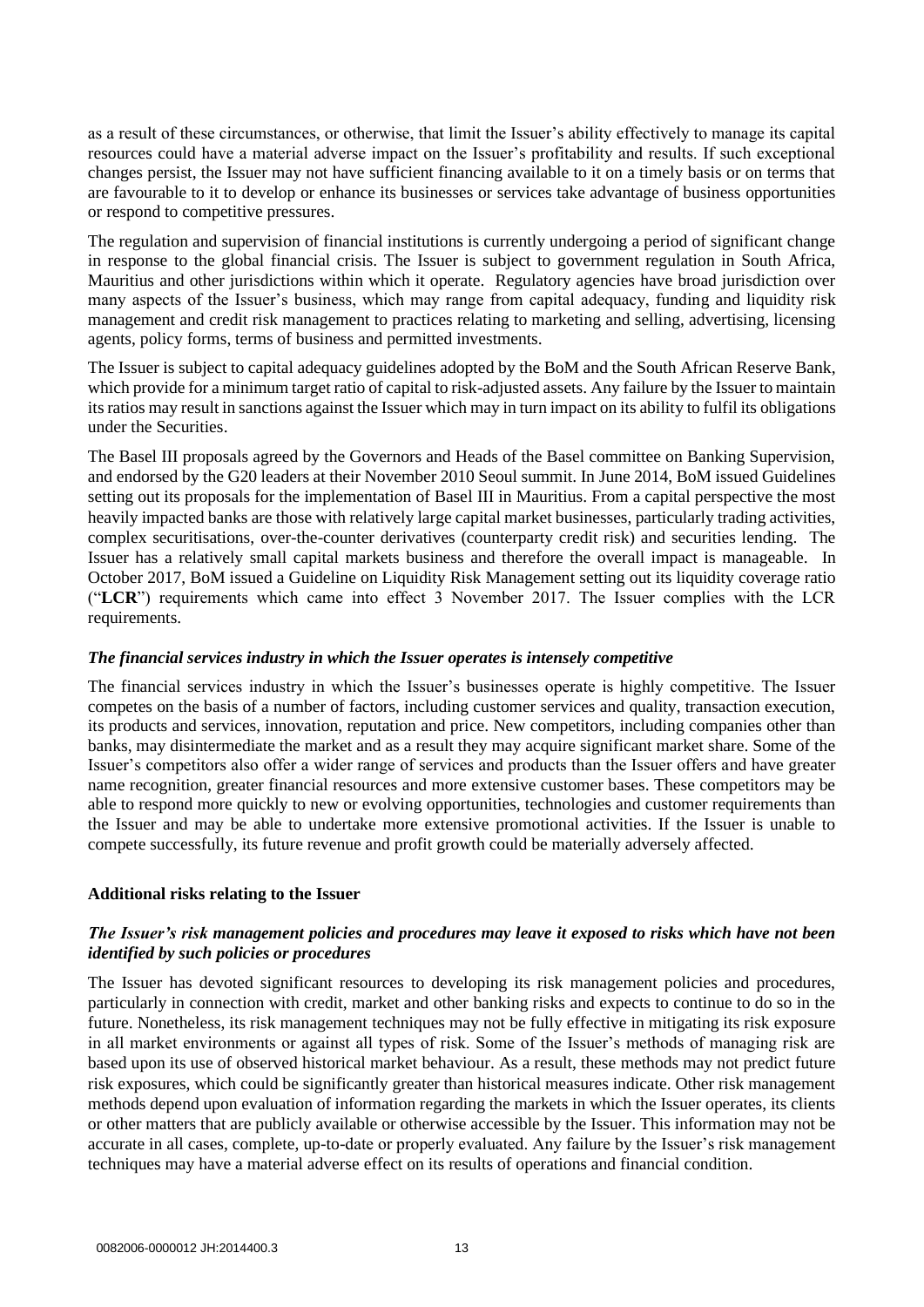# *The Issuer may be vulnerable to the failure of its information and operating systems and breaches of its security systems*

The Issuer relies on the proper functioning of its information and operating systems which may fail as a result of hardware or software failure or power or telecommunications failure. The occurrence of such a failure may not be adequately covered by its business continuity planning. Any significant degradation, failure or lack of capacity of the Issuer's information systems or any other systems in the trading process could therefore cause it to fail to complete transactions on a timely basis, could have an adverse effect on its business, results of operations and financial condition or could give rise to adverse regulatory and reputational consequences for the Issuer's business.

The secure transmission of confidential information is a critical element of the Issuer's operations. The Issuer's networks and systems may be vulnerable to unauthorised access and other security problems. The Issuer cannot be certain that its existing security measures will prevent security breaches including break-ins, viruses or disruptions. Persons that circumvent the security measures could use the Issuer's or its client's confidential information wrongfully which could expose it to a risk of loss, adverse regulatory consequences or litigation.

The Issuer's future success will depend in part on its ability to respond to changing technologies and demands of the market place. The Issuer's failure to upgrade its information and communications system on a time or cost-effective basis could have an adverse effect on its business, financial condition and/or operating results and could damage its relationships with its clients and counterparties.

# *Failing infrastructure systems may negatively impact the economy generally and the business and results of operations of the Issuer*

Events such as electricity supply failures, the shut-down of transport systems due to inclement weather (such as cyclones, flash floods or extreme heat) or postal, transport or other strikes have a negative impact on the ability of most firms, including the Issuer, to do business. The regular occurrence of such events or timing of the occurrence of such events could have an adverse effect on the Issuer's operations.

# *The Issuer may be unable to recruit, retain and motivate key personnel*

The Issuer's performance is largely dependent on the talents and efforts of key personnel, many of whom have been employed by the Issuer for a substantial period of time and have developed with the business. In addition, while the Issuer is covered by a general director's and officer's insurance policy, it does not maintain any "key man" insurance in respect of any management employees. Competition in the financial services industry for qualified employees is intense. Further, the Issuer's ability to implement its strategy depends on the ability and experience of its senior management and other key employees. The loss of the services of certain key employees, particularly to competitors, could have a negative impact on the Issuer's business. The Issuer's continued ability to compete effectively and further develop its businesses depends on its ability to retain, remunerate and motivate its existing employees and to attract new employees and qualified personnel competitively with its peers.

#### *The Issuer may be adversely affected if its reputation is harmed*

The Issuer is subject to the risk of loss due to customer or staff misconduct. The Issuer's ability to attract and retain customers and employees and raise appropriate financing or capital may be adversely affected to the extent its reputation is damaged. If it fails to deal with various issues that may give rise to reputational risk, its reputation and in turn its business prospects may be harmed. These issues include, but are not limited to, appropriately dealing with potential conflicts of interest, legal and regulatory requirements, customer management and communication, discrimination issues, money-laundering, privacy, record-keeping, sales and trading practices, and the proper identification of the legal, reputational, credit, liquidity and market risks inherent in its business. Failure to address these issues appropriately could give rise to litigation and regulatory risk to the Issuer.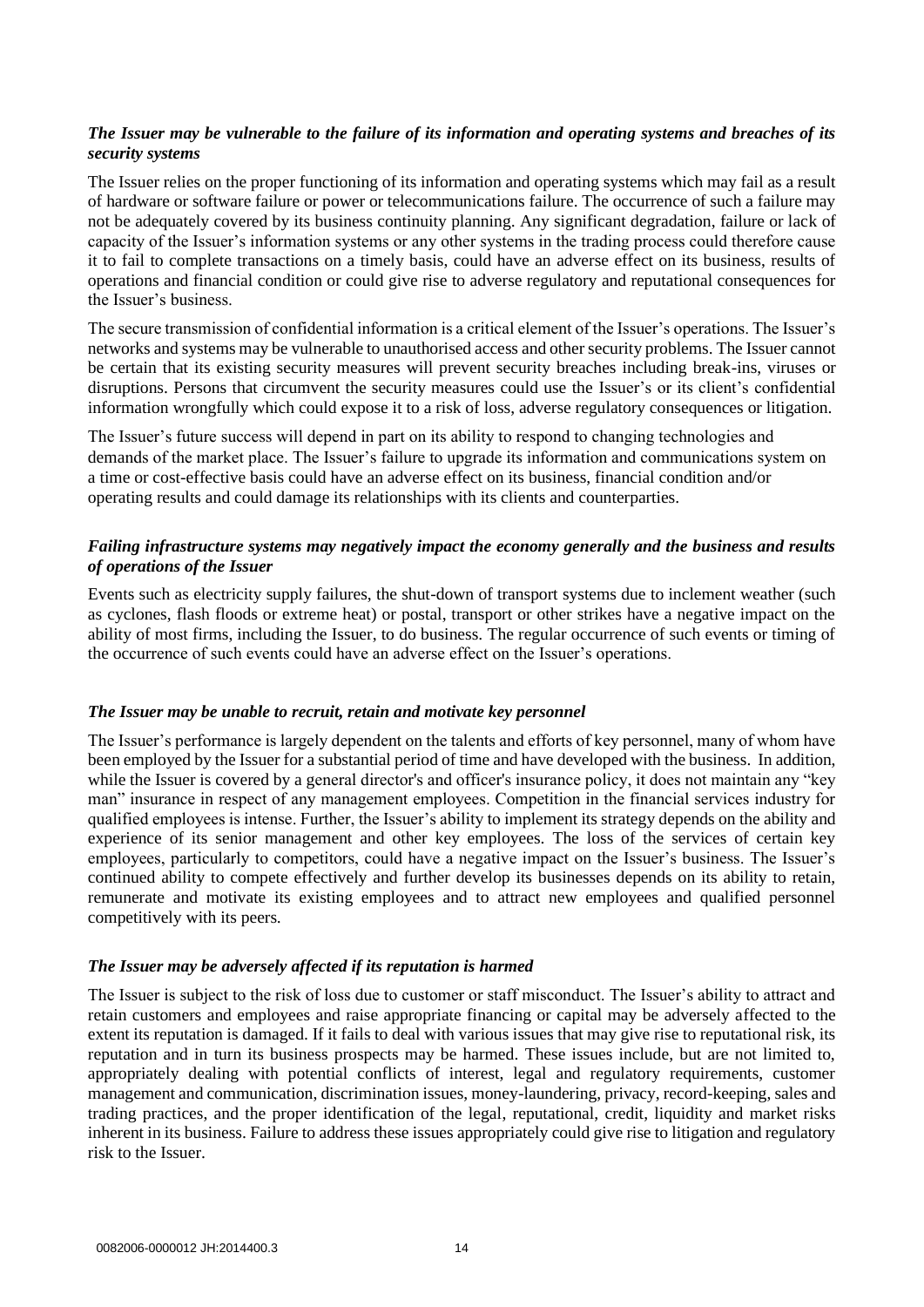There have been a number of highly publicised cases involving fraud or other misconduct by employees of financial services firms in recent years. The Issuer's reputation could be damaged by an allegation or finding, even where the associated fine or penalty is not material. Misconduct could include hiding unauthorised activities from the Issuer, improper or unauthorised activities on behalf of customers, improper use of confidential information or use of improper marketing materials. The Issuer has systems and controls in place to prevent and detect misconduct; however, the risks posed by misconduct may not be entirely eliminated through controls.

# *The Issuer faces risks associated with the implementation of its strategy*

The Issuer's ability to implement its strategy successfully is subject to execution risks, including management of its cost base and limitations in its management or operational capacity. These risks may be exacerbated by a number of external factors, including a downturn in the Mauritian or global economy, increased competition in the financial services industry and/or significant or unexpected changes in the regulation of the financial services sector in Mauritius. If the Issuer is unable to implement its business strategy, its business, results of operations, financial condition and prospects could be material adversely affected.

# *Operational risks may disrupt the Issuer's business or result in regulatory action*

Operational losses can result, for example, from fraud, errors by employees, failure to document transactions properly or to obtain proper authorisation, failure to comply with regulatory requirements and conduct of business rules, equipment failures, natural disasters or the failure of systems and controls, including those of the Issuer's suppliers or counterparties. Although the Issuer has implemented risk controls and loss mitigation actions, and substantial resources are devoted to developing efficient procedures, reporting systems and to staff training, it is not possible to be certain that such actions have been or will be effective in controlling each of the operational risks faced by the Issuer. Notwithstanding anything contained in this risk factor, it should not be taken as implying that the Issuer will be unable to comply with its obligations.

Any operational failure may cause serious reputational or financial harm and could have a material adverse effect on the bank's results of operations, reputation and financial condition.

# *The inability of the Issuer to adequately insure against specific risks could have a material adverse effect on its business, financial condition, results of operations and prospects*

The Issuer's business entails the risk of liability related to litigation from customers, shareholders, employees or third-party service providers and actions taken by regulatory agencies, which may not be adequately covered by insurance or at all. Specifically, there is a risk that claims may arise in relation to damage resulting from the Issuer's employees' or service providers' operational errors or negligence, or misconduct or misrepresentation by its employees, agents and other operational personnel, there can be no assurance that a claim or claims will be covered by insurance or, if covered, that any such claim will not exceed the limits of available insurance coverage or that any insurer will meet its obligations to insure. There can also be no assurance that insurance coverage with sufficient limits will continue to be available at a reasonable cost. Renewals of insurance policies or claims under existing policies may expose the Issuer to additional costs through higher premiums or the assumption of higher deductibles or co-insurance liability. A significant increase in the costs of maintaining insurance cover or the costs of meeting liabilities not covered by insurance could have a material adverse effect on the Issuer's business, financial condition, results of operations and prospects.

# *The Issuer is subject to conduct risk, including the risk that it treats its customers unfairly and delivers inappropriate outcomes and the risk of conducting itself negatively in the market*

The Issuer is exposed to conduct risk, including retail conduct risk and wholesale conduct risk. Retail conduct risk is the risk that the Issuer treats its customers unfairly and delivers inappropriate outcomes. Wholesale conduct risk is the risk of conducting itself negatively in the market. Certain aspects of the Issuer's business may be determined by regulators in various jurisdictions or by courts not to have been conducted in accordance with applicable local or, potentially, overseas laws and regulations, or in a fair and reasonable manner. If the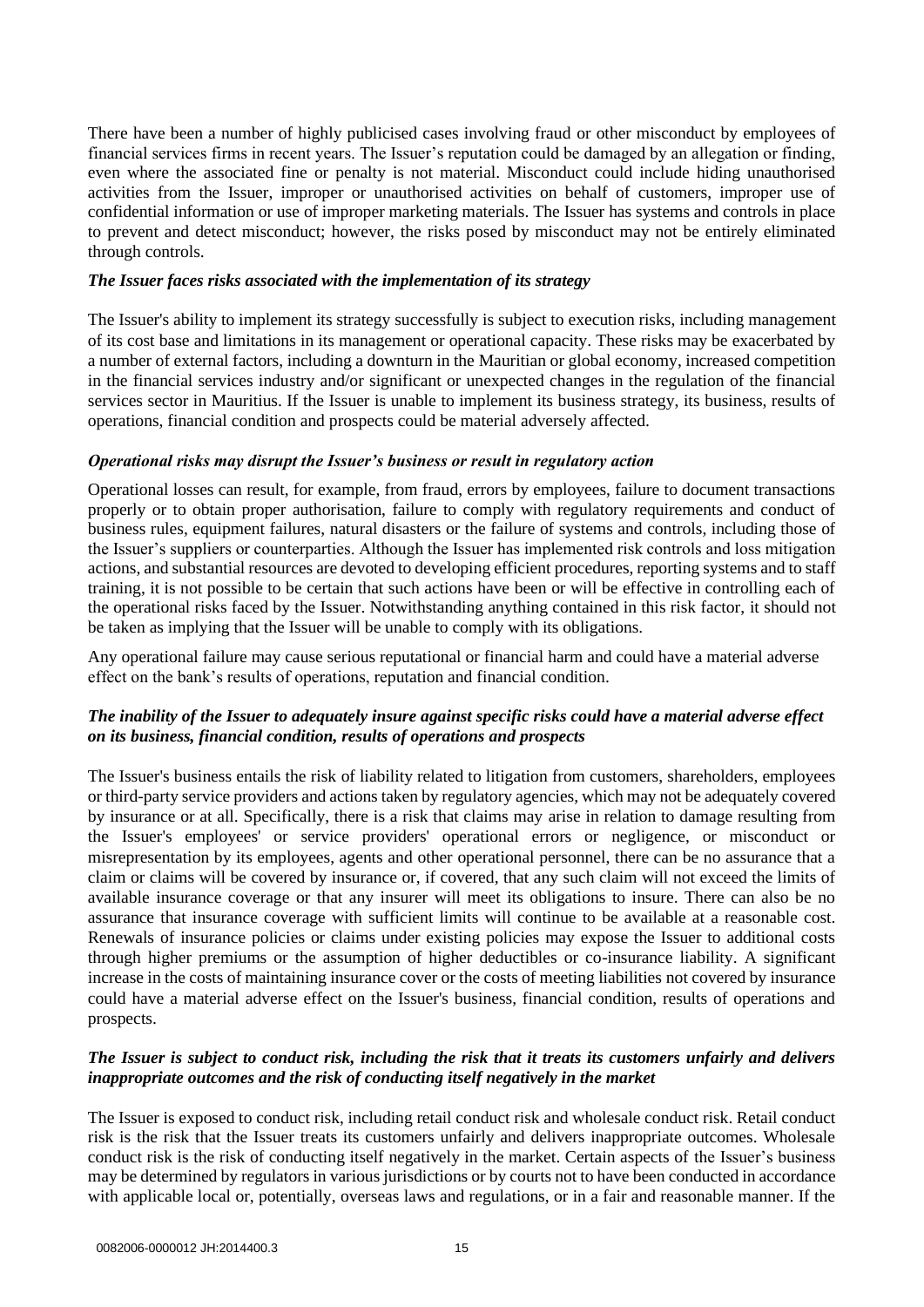Issuer fails to comply with any relevant laws or regulations, it may suffer reputational damage and may become subject to challenges by customers or competitors, or sanctions, fines or other actions imposed by regulatory authorities. Changes in laws or regulations may also vastly change the requirements applicable to the Issuer in a short period of time and/or without transitional arrangements. If the Issuer is unable to manage any related emerging risks, its business, results of operations, financial condition and prospects could be materially adversely affected.

# *The Issuer may fail to detect or prevent money laundering and other financial crime activities*

The Issuer is required to comply with applicable anti-money laundering, anti-terrorism, sanctions, anti-tax evasion, anti-fraud, anti-bribery and corruption, insider dealing and other laws and regulations in the jurisdictions in which it operates and the extra-jurisdictional reach of international laws. These laws and regulations require the Issuer, among other things, to conduct customer due diligence regarding fiscal evasion, anti-money laundering, sanctions and politically exposed persons screening, keep customer and supplier account and transaction information up to date and implement effective financial crime policies and procedures. Where applicable, these laws restrict or prohibit transactions with certain countries and with certain companies and individuals on identified lists.

Financial crime has become the subject of enhanced scrutiny and supervision by regulators globally. Antimoney laundering, anti-bribery and anti-corruption, and insider dealing and economic sanctions laws and regulations are increasingly complex and detailed and have become the subject of enhanced regulatory supervision, requiring businesses to invest in improved systems, sophisticated monitoring and skilled compliance personnel. Regulatory authorities may from time to time make enquiries of companies within their respective jurisdictions regarding compliance with regulations governing the conduct of business or the operation of a regulated business (including the degree and sufficiency of supervision of the business) and the handling and treatment of customers or conduct investigations when it is alleged that regulations have been breached. Responding to such enquiries may be time-consuming and expensive.

Financial crime is continually evolving, and the expectations of regulators are increasing. This requires similarly proactive and adaptable responses from the Issuer so that it is able to effectively deter threats and criminality, in particular in certain of the emerging markets jurisdictions where the Issuer operates and undertakes investment activities. Even known threats can never be fully eliminated, and there may in the future be instances where the Issuer may be used by other parties to engage in money laundering and other illegal or improper activities. In addition, the Issuer relies on its employees, external administrators and certain other third-party service providers to identify and report such activities. There is a risk that they will fail to do so or otherwise fail to comply with or implement the Issuer's policies and procedures relating to financial crime.

Where the Issuer is unable to comply with applicable laws, regulations and expectations, regulators and relevant law enforcement agencies have the ability and authority to impose significant fines and other penalties, including requiring a complete review of business systems, day-to-day supervision by external consultants and ultimately the revocation of regulatory authorisations and licences. Globally, anti-money laundering and financial crime compliance is expected to remain a key regulatory priority from a supervisory and enforcement perspective.

The Issuer cannot guarantee that its current policies and procedures are sufficient to completely prevent situations of fiscal evasion, money laundering, bribery, fraud or corruption, including actions by the Issuer's employees, for which the Issuer might be held responsible. Any such event may have severe consequences, including sanctions, fines and reputational consequences, which could have a material adverse effect on the Issuer's business, financial condition, results of operations and prospects.

# *The Issuer must comply with complex data protection and privacy laws*

The Issuer is subject to regulations and heightened regulatory scrutiny in the jurisdictions in which it operates regarding the use of personal data. As data privacy concerns have increased in recent years, a number of jurisdictions have implemented, or commenced exploration into the introduction of, new regulations on the treatment and protection of client data. The Issuer collects and processes personal data (including name,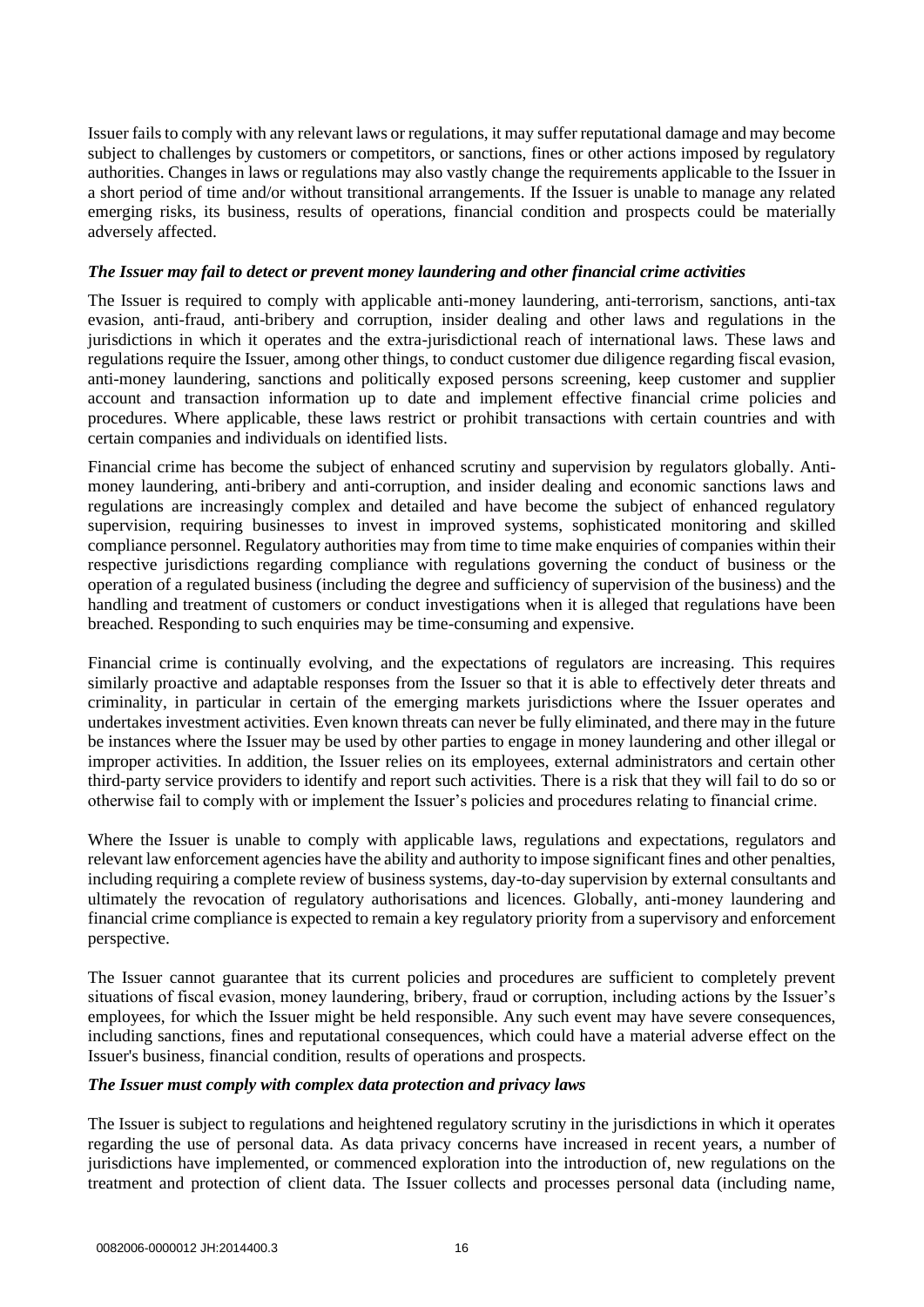address, age, bank and credit card details and other personal data) from its customers, third party claimants, business contacts and employees as part of the operation of its business, and therefore it must comply with data protection and privacy laws. Those laws generally impose certain requirements on the Issuer in respect of the collection, retention, deletion, use and processing of such personal data.

Failure to operate effective data collection controls could potentially lead to regulatory censure, fines, reputational and financial costs as well as result in potential inaccurate rating of policies or overpayment of claims. The Issuer seeks to ensure that procedures are in place to comply with the relevant data protection regulations by its employees and any third-party service providers, and also implement security measures to help prevent cyber-theft. Notwithstanding such efforts, the Issuer is exposed to the risk that this data could be wrongfully appropriated, lost or disclosed, stolen or processed in breach of data protection laws. In addition, the Issuer may not have the appropriate controls in place today and may be unable to invest on an ongoing basis to ensure such controls are current and keep pace with the growing threat.

In addition, the introduction of e-privacy legislation may result in new rules around, amongst other things, confidentiality of online communications, the use of cookies and direct marketing, again increasing the regulatory burden on the Issuer in conducting its business and impacting the way it markets its products and services.

In addition, the Issuer expects data privacy to remain a focus area for regulators in many of the other jurisdictions where it operates and that new data protection requirements will continue to be introduced in the future.

If the Issuer or any of the third-party service providers on which it relies (including non-subsidiary affiliates of the Issuer) fails to comply with existing data protection laws or fails to adapt to new or amended data protection laws, due to any failure to store or transmit customer information in a secure manner or any loss or wrongful processing of personal data, the Issuer could be subject to investigative and enforcement action by relevant regulatory authorities, claims or complaints from the individuals to whom the data relates or could face liability under data protection laws. Any of these events could also result in the Issuer suffering reputational damage as well as the loss of new or repeat business, which could have a material adverse effect on the Issuer's business, financial condition, results of operations and prospects.

# *Negligent or fraudulent actions by the Issuer's personnel could lead to regulatory claims or reputational damage*

The Issuer is exposed to risk from potential non-compliance by its staff with policies, employee misconduct or negligence and fraud, which could result in regulatory sanctions and serious reputational or financial harm. In recent years, a number of financial institutions have suffered material losses due to the actions of "rogue traders" and other employees. Although the Issuer takes precautions to prevent and detect misconduct by its employees, such as hiding unauthorised activities, carrying out improper or unauthorised activities on behalf of customers or improper use of confidential information or funds, it is not always possible to deter or prevent employee misconduct, and the precautions the Issuer takes to detect and prevent these activities may not always be effective. Given the Issuer's high volume of transactions, fraud or errors may be repeated or compounded before they are discovered and rectified. Failure by the Issuer to identify, prevent or manage employee misconduct, or any inadequacy of the Issuer's internal processes or systems in detecting or containing such risks, could adversely affect the Issuer's reputation and have a material adverse effect on its business, financial condition, results of operations and prospects.

# *Certain financial instruments are recorded at fair value under relevant accounting rules. To determine fair value, the Issuer uses financial models which require it to make certain assumptions and judgements and estimates which may change over time*

Under IFRS, the Issuer is required to carry certain financial instruments on its balance sheet at fair value, including, among others, trading assets (which include certain retained interests in loans that have been securitised), other comprehensive income, equity and debt instruments, assets where the business model is to hold to collect the contractual cash flows but the loan has failed the SPPI test. Generally, in order to establish the fair value of these instruments, the Issuer relies on quoted market prices or internal valuation models that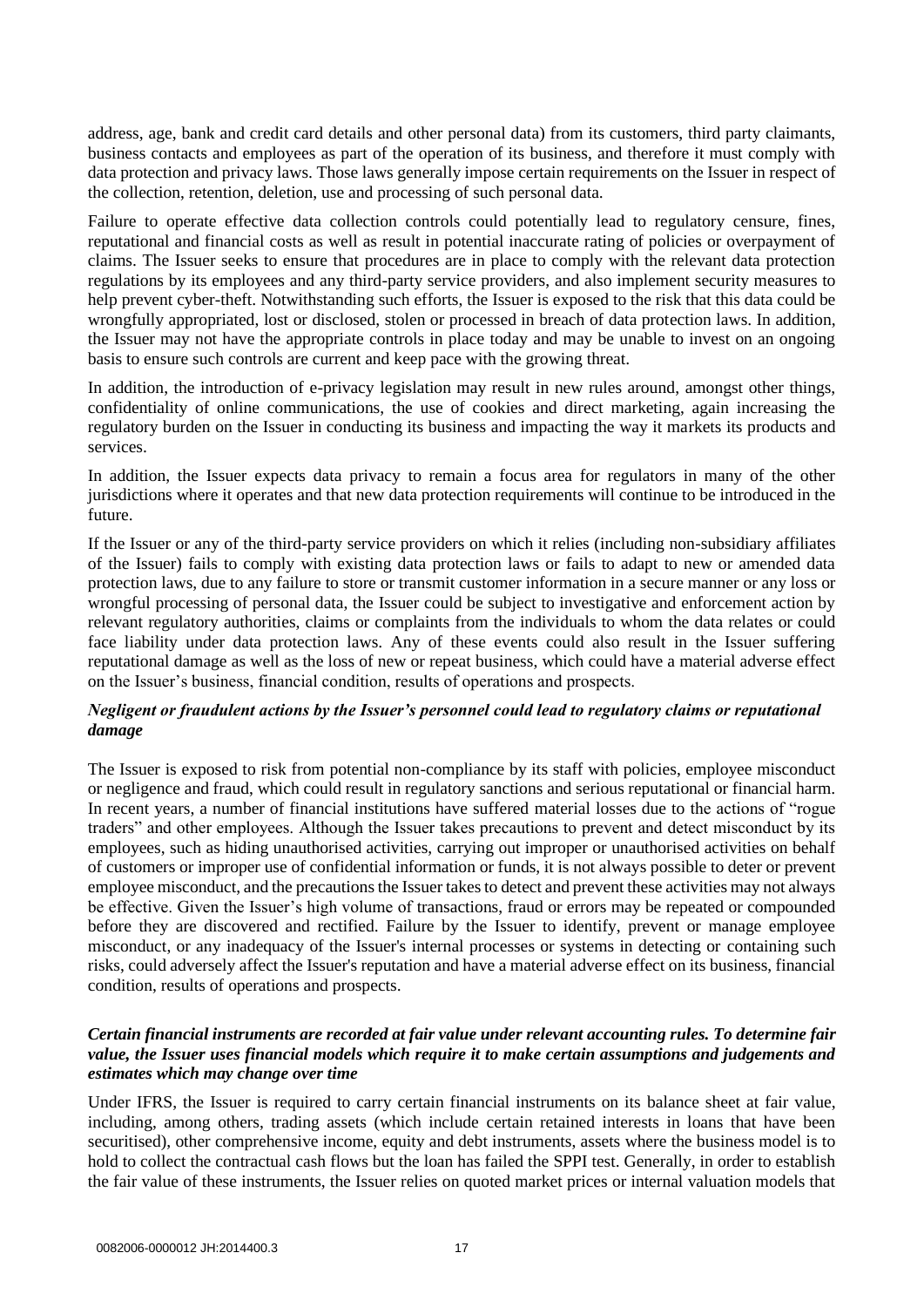utilise observable market data. In certain circumstances and over the last year in particular, however, the ability of the Issuer and other financial institutions to establish fair values has been influenced by the lack of readily available observable market prices and data and the fact that the availability or reliability of such information has diminished due to market conditions. Furthermore, in common with other financial institutions, the Issuer's processes and procedures governing internal valuation models are complex and require the Issuer to make assumptions, judgements and estimates in relation to matters that are inherently uncertain, such as expected cash flows from a particular asset class, the ability of borrowers to service debt, house price appreciation and depreciation, and relative levels of defaults and deficiencies. Such assumptions, judgements and estimates may need to be updated to reflect changing trends in relation to such matters. To the extent the Issuer's assumptions, judgements or estimates change over time in response to market conditions or otherwise, the resulting change in the fair value of the financial instruments reported on the Issuer's balance sheet could have a material adverse effect on the Issuer's earnings.

Financial instruments are valued differently under relevant applicable accounting rules depending upon how they are classified. For example, assets identified as hold to collect are carried at amortised cost while assets held to sell or to collect and sell are carried at fair value. Similar financial instruments can be classified differently by a financial institution depending upon their business model assessments. In addition, financial institutions may use different valuation methodologies which may result in different fair values for the same instruments.

Accordingly, the Issuer's carrying value for an instrument may be materially different from another financial institution's valuation of that instrument or class of similar instruments.

Furthermore, a fair value determination does not necessarily reflect the value that can be realised for a financial instrument on a given date. As a result, assets and liabilities carried at fair value may not actually be able to be sold or settled for that value. If such assets are ultimately sold or settled for a lower or greater value, the difference would be reflected in a write-down or gain. The difference between the fair value determined at a particular point in time and the ultimate sale or settlement value can be more pronounced in volatile market conditions or during periods when there is only limited trading of a particular asset class from which to establish fair value. This can result in a significant negative impact on the Issuer's financial condition and results of operations due to an obligation arising to revalue assets at a fair value significantly below the value at which the Issuer believes it could ultimately be realised.

# **Risks relating to the Issuer's fiscal, legal and regulatory compliance**

#### *Legal and regulatory risks are substantial in the Issuer's business*

Substantial legal liability or a significant regulatory action against the Issuer could have a material adverse effect or cause significant reputational harm to the Issuer, which, in turn, could seriously harm the Issuer's business prospects and have an adverse effect on its results of operations and financial condition.

# *Legal liability*

The Issuer faces significant legal risks, and the volume and amount of damages claimed in litigation against financial intermediaries generally is increasing. These risks include potential liability under securities or other laws for materially false or misleading statements made in connection with the sale of securities and other transactions, potential liability for advice the Issuer provides to participants in corporate transactions and disputes over the terms and conditions of complex trading arrangements. The Issuer also faces the possibility that counterparties in complex or risky trading transactions will claim that the Issuer failed to properly inform them of the risks or that they were not authorised or permitted to enter into these transactions with the Issuer and that their obligations to the Issuer are not enforceable.

The Issuer may also be subject to claims arising from disputes with employees for, among other things, alleged discrimination or harassment. These risks may often be difficult to assess or quantify and their existence and magnitude often remain unknown for substantial periods of time. Liability resulting from any of the foregoing or other claims could have a material adverse effect on the Issuer's results of operations and financial condition.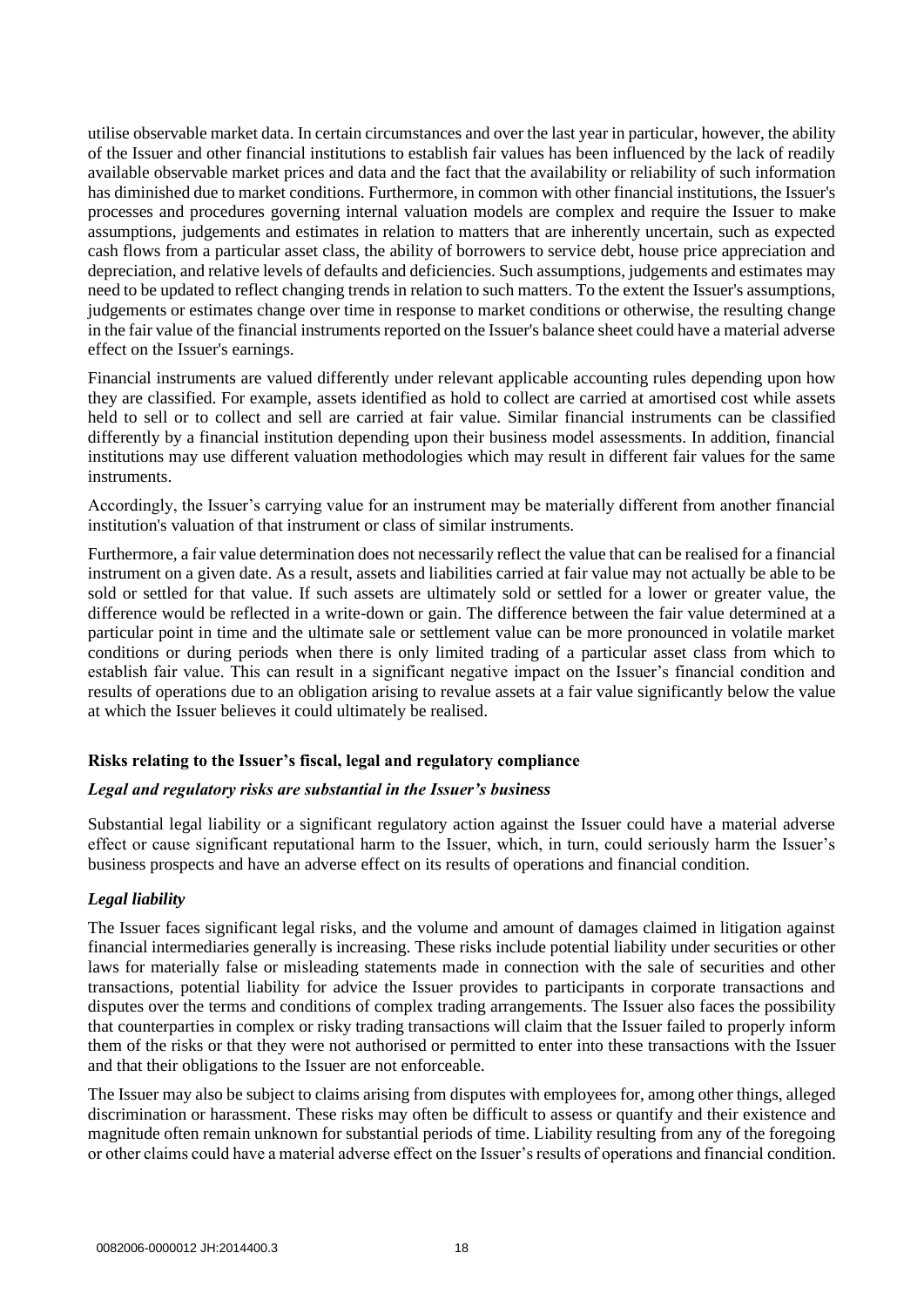These issues require the Issuer to deal appropriately with, inter alia, potential conflicts of interest; legal and regulatory requirements; ethical issues; anti-money laundering laws or regulations; privacy laws; information security policies; sales and trading practices; and conduct by companies with which it is associated. Failure to address these issues appropriately may give rise to additional legal and compliance risk to the Issuer, with an increase in the number of litigation claims and the amount of damages asserted against the Issuer, or subject the Issuer to regulatory enforcement actions, fines, penalties or reputational damage.

## *Mauritian Regulatory developments*

To ensure adherence to international standards with respect to exchange of information, Mauritius has adopted the Multilateral Convention on Mutual Administrative Assistance in tax matters developed jointly by the Council of Europe and the OECD.

## *Regulatory risks*

The Issuer is regulated by both the BoM and the South African Reserve Bank. In addition, the Issuer is subject to extensive and increasing legislation, regulation, accounting standards and changing interpretations thereof in the various countries in which it operates. The requirements imposed by the Issuer's regulators, including capital adequacy, are designed to ensure the integrity of financial markets and to protect customers and other third parties who deal with the Issuer. These requirements are not in all cases designed to protect the Issuer's shareholders.

In addition, new laws are introduced, and existing laws are amended from time to time, including Tax, consumer protection, privacy and other legislation, which affect the environment in which the Issuer operates. Governmental policies and regulatory changes in the other areas which could affect the Issuer, include:

- the monetary, interest rate and other policies of central banks and regulatory authorities;
- general changes in government or regulatory policy or changes in regulatory regimes that may significantly influence investor decisions in particular markets in which the Issuer operates or may increase the costs of doing business in those markets;
- other general changes in the regulatory requirements, such as prudential rules relating to the capital adequacy and liquidity framework;
- changes in competition and pricing environments;
- further developments in the financial reporting environment:
- further developments in the corporate governance, conduct of business and employee compensation environments;
- expropriation, nationalisation, confiscation of assets and changes in legislation relating to foreign ownership; and
- other unfavourable political or diplomatic developments or legal uncertainty which, in turn, may affect demand for the Issuer's products and services.

Consequently, changes in these governmental policies and regulation may limit the Issuer's activities, which could have an adverse effect on the Issuer's results.

It is widely expected that as a result of recent interventions by governments in response to global economic conditions, there will be a substantial increase in government regulation and supervision of the financial services industry, including the imposition of higher capital requirements, heightened disclosure standards and restrictions on certain types of transaction structures. If enacted, such new regulations could significantly impact the profitability and results of firms operating within the financial services industry, or could require those affected to enter into business transactions that are not otherwise part of their preferred strategies, prevent the continuation of current lines of operations, restrict the type or volume of transactions which may be entered into or set limits on, or require the modification of, rates or fees that may be charged on certain loan or other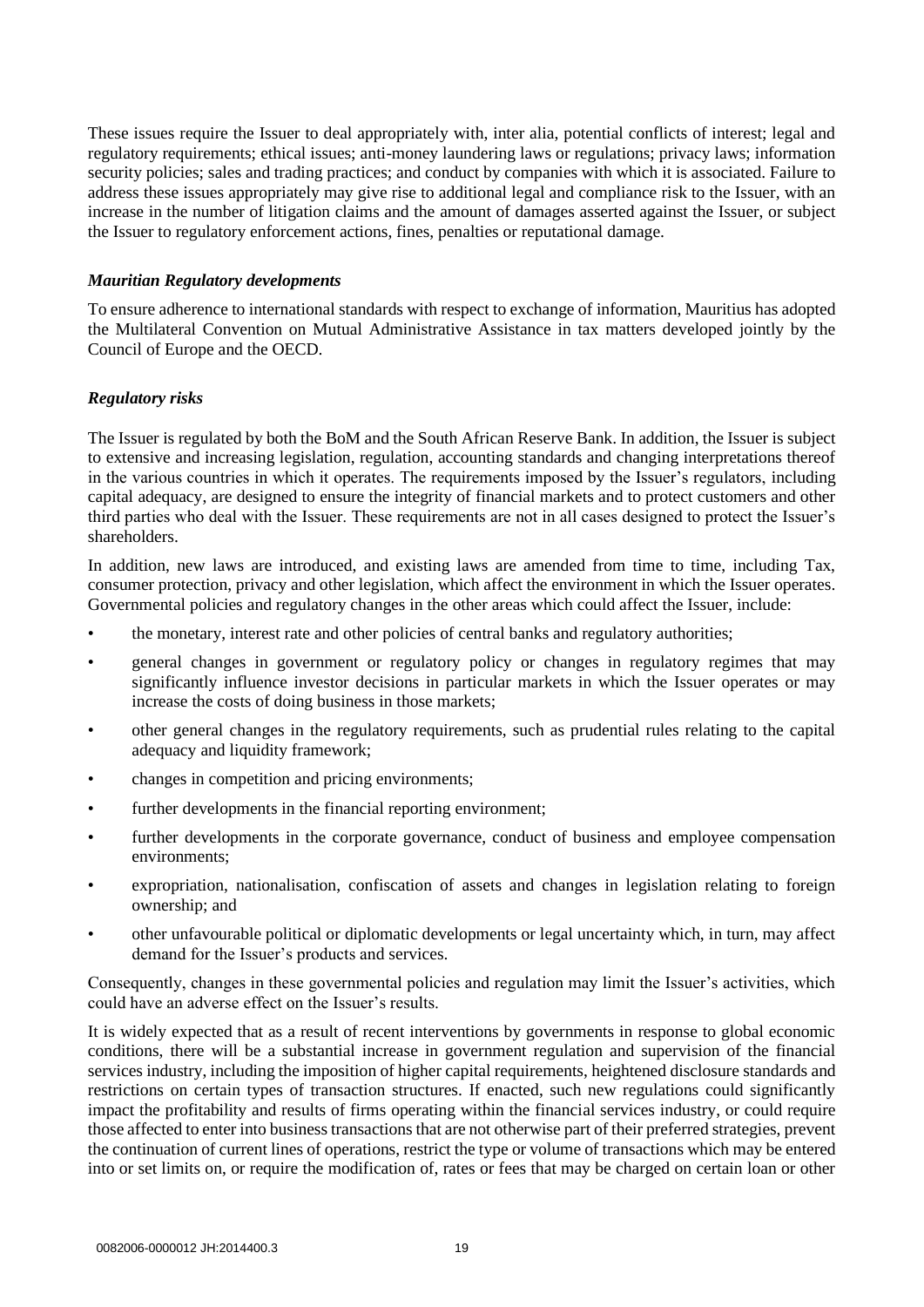products. Such new regulations may also result in increased compliance costs and limitations on the ability of the Issuer or others within the financial services industry to pursue business opportunities.

Further changes to the regulatory requirements applicable to the Issuer, whether resulting from recent events in the credit markets or otherwise, could materially affect its business, the products and services it offers and the value of its assets.

# **Factors which are material for the purpose of assessing the market risks associated with Securities issued under the Programme**

## *The Securities may not be a suitable investment for all investors*

Each potential investor in the Securities must determine the suitability of that investment in light of its own circumstances. In particular, each potential investor should:

- have sufficient knowledge and experience to make a meaningful evaluation of the Securities it wishes to subscribe for, the merits and risks of investing in such Securities and the information contained or incorporated by reference in this Programme Memorandum and/or any Applicable Pricing Supplement (Notes) and/or Applicable Pricing Supplement (Preference Shares);
- have access to, and knowledge of, appropriate analytical tools to evaluate, in the context of its particular financial situation, an investment in the Securities and the impact the Securities in question will have on its overall investment portfolio;
- have sufficient financial resources and liquidity to bear all of the risks of an investment in the Securities, including Securities with principal or interest or dividends (as applicable) payable in one or more currencies, or where the currency for principal or interest or dividends (as applicable) payments is different from the potential Investor's currency;
- understand thoroughly the terms of the Securities and be familiar with the behaviour of any relevant indices and financial markets; and
- be able to evaluate (either alone or with the help of a financial adviser) possible scenarios for economic, interest rate and other factors that may affect its investment and its ability to bear the applicable risks.

Some Securities are complex financial instruments. Sophisticated institutional investors generally do not purchase complex financial instruments as stand-alone investments. They purchase complex financial instruments as a way to reduce risk or enhance yield with an understood, measured, appropriate addition of risk to their overall portfolios. A potential investor should not invest in Notes which are complex financial instruments unless it has the expertise (either alone or with a financial adviser) to evaluate how the Securities will perform under changing conditions, the resulting effects on the value of the Securities and the impact this investment will have on the potential Investor's overall investment portfolio.

#### *Risks related to the structure of a particular issue of Securities*

A wide range of Securities may be issued under the Programme. A number of these Securities may have features which contain particular risks for potential investors. Set out below is a description of the most common such features:

#### *Securities subject to optional redemption by the Issuer*

If specified as applicable in the Applicable Pricing Supplement (Notes) or Applicable Pricing Supplement (Preference Shares), as the case may be, in respect of a Tranche of Securities, the Issuer may, at its option, redeem that Tranche of Securities (in whole or in part) on the Optional Redemption Date as set out in Condition 9.3 (*Early Redemption at the option of the Issuer*) of the Note Terms and Conditions or Condition 10.3 (*Early Redemption at the option of the Issuer*) of the Programme Preference Share Terms and Conditions, as applicable. In addition, the Issuer may, at its option, redeem Tranche(s) of Notes in a Series (in whole but not in part) in the circumstances set out in Condition 9.2 (*Redemption following the occurrence of a Tax Event (Gross Up) or Tax Event (Deductibility) or Change in Law*) of the Note Terms and Conditions and Tranche(s)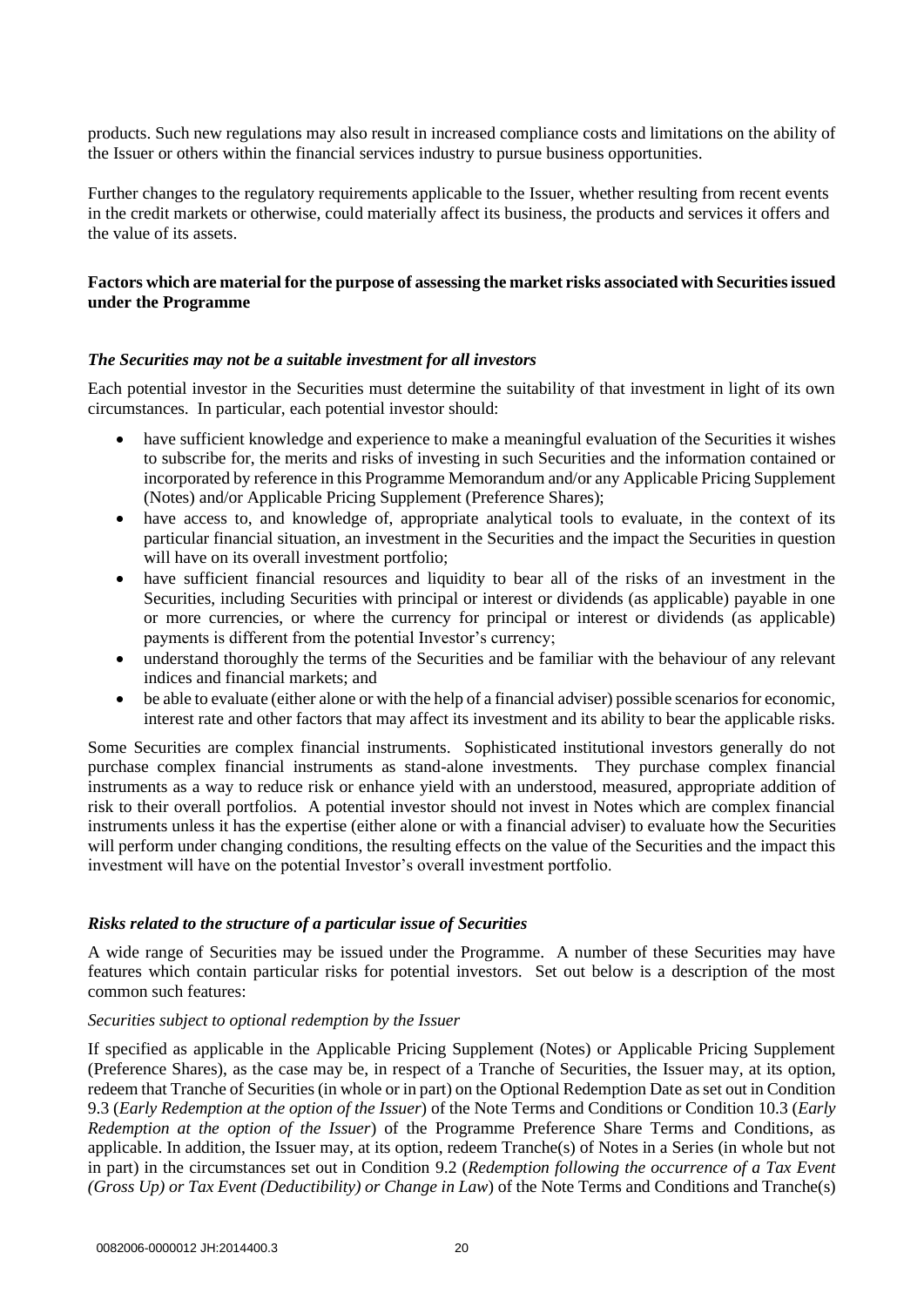of Programme Preference Shares in a Class (in whole but not in part) in the circumstances set out in Condition 10.2 (*Early Redemption following a Regulatory Event)*, as the case may be.

An optional redemption feature of Securities is likely to limit their market value. During any period when the Issuer may elect to redeem Securities, the market value of those Securities generally will not rise substantially above the price at which they can be redeemed. This also may be true prior to any redemption period.

The Issuer may be expected to redeem Notes when its cost of borrowing is lower than the interest rate on the Notes. At those times, an investor generally would not be able to reinvest the redemption proceeds at an effective interest rate as high as the interest rate on the Notes being redeemed and may only be able to do so at a significantly lower rate. Potential investors should consider reinvestment risk in light of other investments available at that time.

#### *Index Linked Securities and Dual Currency Notes*

The Issuer may issue Securities with principal or interest or redemption amount or dividend, as the case may be, determined by reference to an index or formula, to changes in the prices of securities or commodities, to movements in currency exchange rates or other factors (each, a "**Relevant Factor**").

In addition, the Issuer may issue Notes with principal or interest payable in one or more currencies which may be different from the currency in which the Notes are denominated. Potential investors should be aware that:

- the market price of such Securities may be volatile;
- they may receive no interest;
- payment of principal or interest may occur at a different time or in a different currency than expected;
- they may lose all or a substantial portion of their principal;
- a Relevant Factor may be subject to significant fluctuations that may not correlate with changes in interest rates, currencies or other indices;
- if a Relevant Factor is applied to Securities in conjunction with a multiplier greater than one or contains some other leverage factor, the effect of changes in the Relevant Factor on principal or interest or redemption amount or divided, as applicable, payable likely will be magnified; and
- the timing of changes in a Relevant Factor may affect the actual yield to investors, even if the average level is consistent with their expectations. In general, the earlier the change in the Relevant Factor, the greater the effect on yield.

The historical experience of an index should not be viewed as an indication of the future performance of such index during the term of any Index Linked Securities. Accordingly, you should consult your own financial and legal advisers about the risk entailed by an investment in any Index Linked Securities and the suitability of such Securities in light of their particular circumstances.

#### *Variable rate Securities with a multiplier or other leverage factor*

Securities with variable interest rates or dividend rates, as applicable, can be volatile investments. If they are structured to include multipliers or other leverage factors, or caps or floors, or any combination of those features or other similar related features, their market values may be even more volatile than those for securities that do not include those features.

#### *Fixed/Floating Rate Securities*

Fixed/Floating Rate Securities may bear interest and/or dividends, as the case may be, at a rate that converts from a fixed rate to a floating rate, or from a floating rate to a fixed rate. Where the Issuer has the right to effect such a conversion, this will affect the secondary market and the market value of the Securities since the Issuer may be expected to convert the rate when it is likely to produce a lower overall cost of borrowing. If the Issuer converts from a fixed rate to a floating rate in such circumstances, the spread on the Fixed/Floating Rate Securities may be less favourable than then prevailing spreads on comparable Floating Rate Securities tied to the same reference rate. In addition, the new floating rate at any time may be lower than the rates on other Securities. If the Issuer converts from a floating rate to a fixed rate in such circumstances, the fixed rate may be lower than then prevailing rates on its Securities.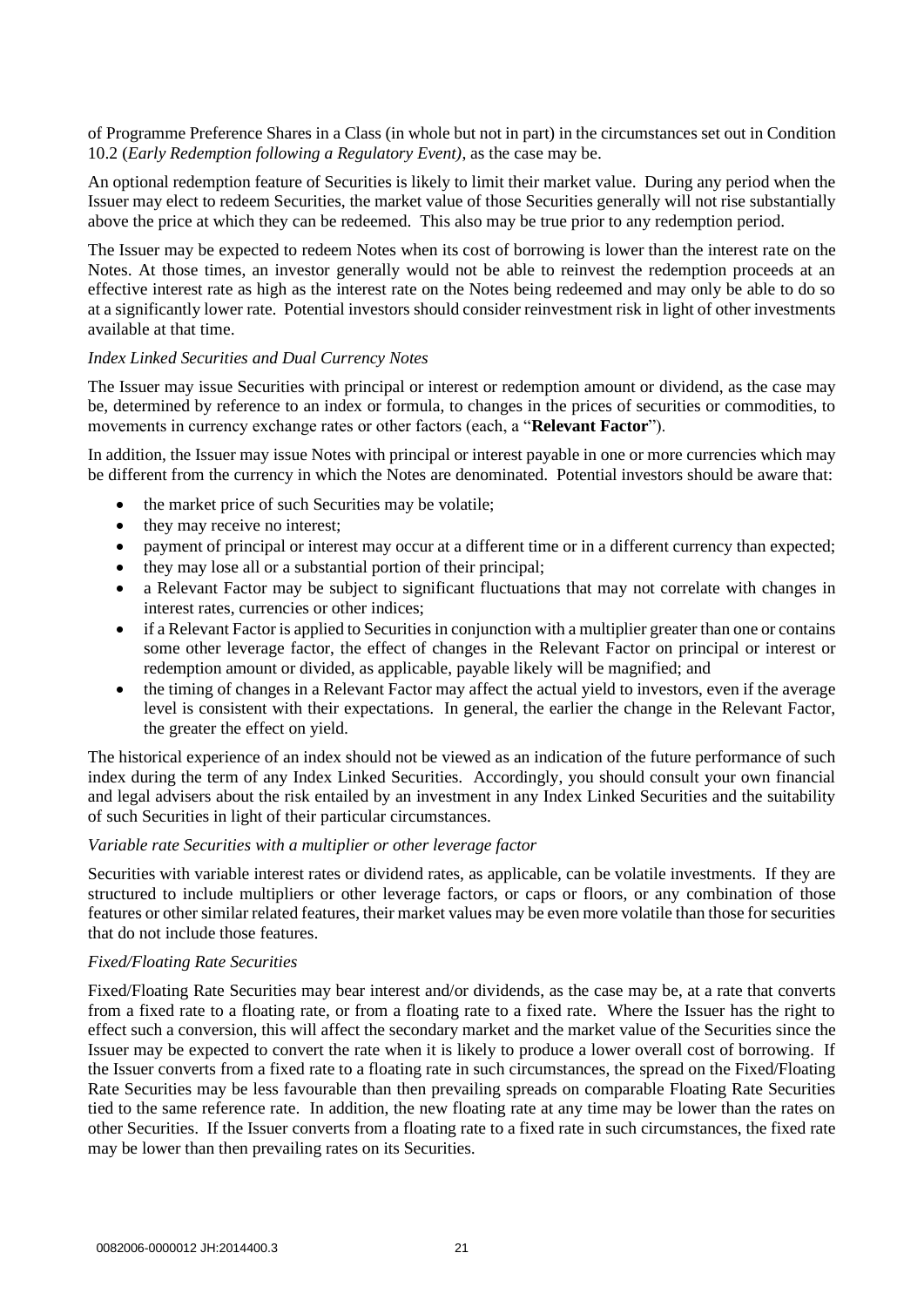# *Inverse Floating Rate Notes*

Inverse Floating Rate Notes have an interest rate equal to a fixed rate minus a rate based upon a reference rate such as JIBAR. The market values of those Notes typically are more volatile than market values of other conventional floating rate debt securities based on the same reference rate (and with otherwise comparable terms). Inverse Floating Rate Notes are more volatile because an increase in the reference rate not only decreases the interest rate of the Notes, but may also reflect an increase in prevailing interest rates, which further adversely affects the market value of these Notes.

# *Partly-paid Notes*

The Issuer may issue Notes where the issue price is payable in more than one instalment. Failure to pay any subsequent instalment could result in an investor losing all of his investment.

# *Notes issued at a substantial discount or premium*

The market values of securities issued at a substantial discount or premium from their principal amount tend to fluctuate more in relation to general changes in interest rates than do prices for conventional interest-bearing securities. Generally, the longer the remaining term of the securities, the greater the price volatility as compared to conventional interest-bearing securities with comparable maturities.

# *The Issuer's obligations under Subordinated Notes are subordinated*

The payment obligations of the Issuer under Subordinated Notes will rank behind Senior Notes. Subordinated Notes constitute direct, unconditional, unsecured, subordinated obligations of the Issuer and rank *pari passu* without any preference among themselves and (save for certain debts accorded preferential rights by law) and at least *pari passu* with all other Subordinated Indebtedness of the Issuer.

See Condition 6.2 (*Status of Subordinated Notes*) of the Note Terms and Conditions of the Notes for a full description of subordination and the payment obligations of the Issuer under Subordinated Notes.

With regard to any Subordinated Notes, in the event of the dissolution of the Issuer or if the Issuer is placed into liquidation, administration or wound-up or if business rescue proceedings are commenced in respect of the Issuer, the Issuer will be required to pay or discharge the claims of the holders of Senior Notes and other unsubordinated creditors in full before it can make any payments in respect of such Subordinated Notes. If this occurs, the Issuer may not have enough assets remaining after these payments to pay amounts due under such Subordinated Notes.

# *The ranking of the Programme Preference Shares*

Each Programme Preference Share will rank as regards to the payment of dividends and a return of capital on the winding-up of the Issuer in accordance with the Issuer's Constitution.

# *Capital Regulations*

In order for the proceeds of the issuance of any Class of Programme Preference Shares to qualify as Regulatory Capital, the Class of Programme Preference Shares must comply with the applicable Regulatory Capital Requirements, where "**Regulatory Capital Requirements**" means, at any time, any legislation, regulations, requirements, guidelines and policies relating to capital adequacy then in effect in South Africa and Mauritius in relation to banks registered under the South African Banks Act, 1990 and the Mauritius Banking Act, 2004, and licensed to conduct the business of a bank in Mauritius and/or South Africa or the controlling companies of such banks.

# *Risks related to Securities generally*

Set out below is a brief description of certain risks relating to the Securities generally:

*Because the Uncertificated Securities are held by or on behalf of CSD, investors will have to rely on their procedures for transfers, payments and communications with the Issuer*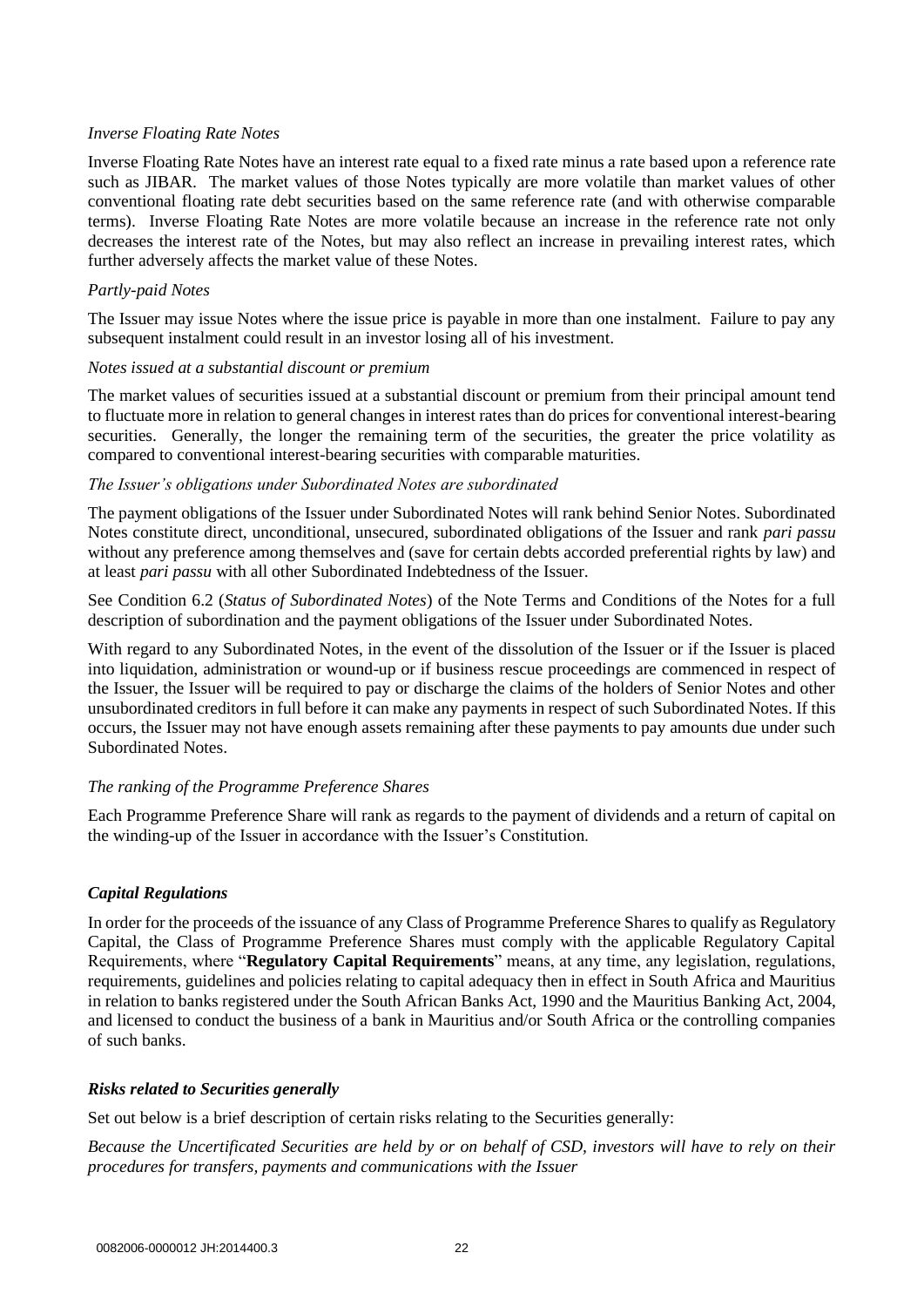Securities issued under the Programme may be issued in uncertificated form and will in such cases be deposited with the CSD. Except in the circumstances described in Condition 14 (*Exchange of Beneficial Interests and Replacement of Certificates*) of the Note Terms and Conditions and Condition 14 (*Exchange of Beneficial Interests and Replacement of Certificates*) of the Programme Preference Share Terms and Conditions, investors will not be entitled to receive Individual Certificates. The CSD will maintain records of the Beneficial Interests in the Uncertificated Notes. Investors will be able to trade their Beneficial Interests in such uncertificated Securities only through CSD.

While any Securities are issued in uncertificated form, the Issuer will discharge its payment obligations under such Securities by making payments to the CSD for distribution to their account holders. A holder of a Beneficial Interest must rely on the procedures of the CSD to receive payments under the relevant Securities. The Issuer has no responsibility or liability for the records relating to, or payments made in respect of, Beneficial Interests in the uncertificated Securities.

Holders of Beneficial Interests in uncertificated Securities will not have a direct right to vote in respect of the relevant Securities. Instead, such holders will be permitted to act only to the extent that they are enabled by the CSD to appoint appropriate proxies.

# *Compliance with the Mauritian Companies Act in relation to the payment of any Preference Dividend and/or Redemption Amount under the Programme Preference Shares*

The payment of any Preference Dividend and/or Redemption Amount under the Programme Preference Share is subject to the relevant provisions of section 61, 76 and 80 of the Mauritian Companies Act. Failure by the Issuer to satisfy the requirements of the Mauritius Companies Act at any time when the Preference Dividend and/or Redemption Amount, as the case may be, is due to be paid under the Programme Preference Share Terms and Conditions shall not relieve the Issuer of its obligation to pay such Preference Dividend and/or Redemption Amount, as applicable, at any time when it is lawfully able to do so.

# *Modification and waivers and substitution*

The Applicable Terms and Conditions contain provisions for calling meetings of holders of Securities respectively, to consider matters affecting their interests generally. These provisions permit defined majorities to bind all Noteholders or Programme Preference Shareholders, as the case may be, including holders who did not attend and vote at the relevant meeting and holders of Securities who voted in a manner contrary to the majority.

# *Change of law*

This Programme Memorandum, the Securities and the Applicable Terms and Conditions, are governed by, and will be construed in accordance with, the laws of South Africa. No assurance can be given as to the impact of any possible judicial decision or change to the laws of South Africa or administrative practice in South Africa after the Programme Date.

# *Taxation*

A general guide of the relevant tax laws is set out in that section of this Programme Memorandum headed "*Taxation*".

# **Risks related to the market generally**

Set out below is a brief description of the principal market risks, including liquidity risk, exchange rate risk, interest rate risk and credit risk:

# *The secondary market generally*

Securities may have no established trading market when issued, and one may never develop. If a market does develop, it may not be very liquid. Therefore, investors may not be able to sell their Securities easily or at prices that will provide them with a yield comparable to similar investments that have a developed secondary market. This is particularly the case for Securities that are especially sensitive to interest or dividend rate,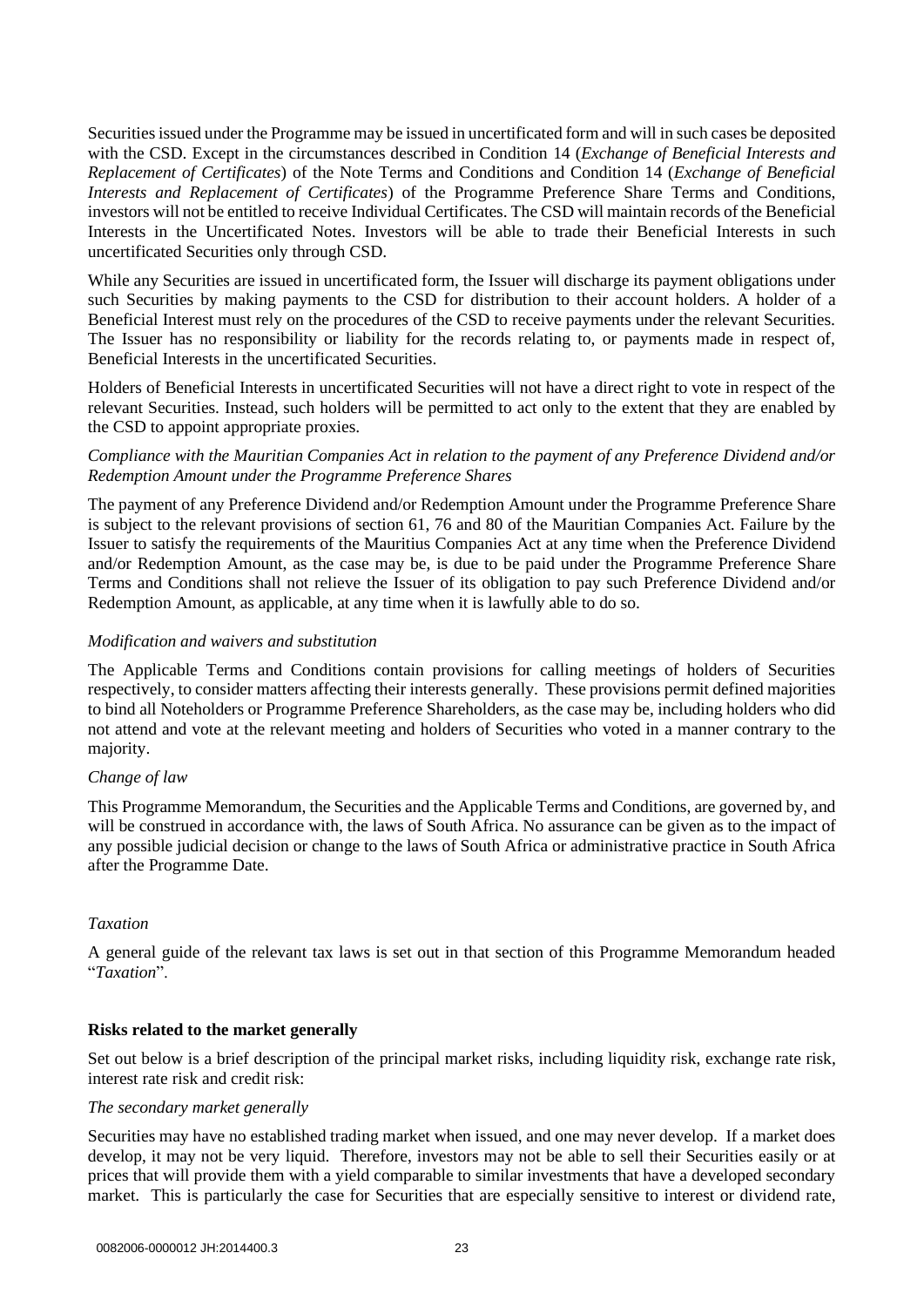currency or market risks, are designed for specific investment objectives or strategies or have been structured to meet the investment requirements of limited categories of investors. These types of Securities generally would have a more limited secondary market and more price volatility than conventional debt or equity securities. Illiquidity may have a severely adverse effect on the market value of Securities. To the extent required by a Financial Exchange and/or the listings requirements of such Financial Exchange, as the case may be, on which a Tranche of Securities is listed, the Issuer may procure that a third party provide liquidity by appointing a third party as a market maker. However, to the extent not required by the Financial Exchange or the listings requirements of that Financial Exchange on which the Tranche of Securities is listed, the decision to appoint a market maker is voluntary and there can be no guarantee or assurance that a market maker will be appointed.

## *Exchange rate risks and exchange controls*

The Issuer will pay principal and interest on the Securities in the Specified Currency. This presents certain risks relating to currency conversions if an Investor's financial activities are denominated principally in a currency or currency unit (the "**Investor's Currency**") other than the Specified Currency. These include the risk that exchange rates may significantly change (including changes due to devaluation of the Specified Currency or revaluation of the Investor's Currency) and the risk that authorities with jurisdiction over the Investor's Currency may impose or modify exchange controls. An appreciation in the value of the Investor's Currency relative to the Specified Currency would decrease (1) the Investor's Currency-equivalent yield on the Notes, (2) the Investor's Currency**-**equivalent value of the principal payable on the Securities and (3) the Investor's Currency**-**equivalent market value of the Securities. Similarly, the Issuer may be exposed to potential losses if the Specified Currency was to depreciate against key currencies in which the Issuer's revenues are based, which may have an adverse effect on its financial condition and results of operations.

Government and monetary authorities may impose (as some have done in the past) exchange controls that could adversely affect an applicable exchange rate. As a result, investors may receive less interest or principal than expected, or no interest or principal.

Dealings in the Securities and the performance by the Issuer of its obligations under any of the Securities may be subject to the South African Exchange Control Regulations. In particular, no Security may be (a) subscribed for, or purchased, by a Resident (as defined in "*South African Exchange Control Regulations*"); or (b) sold to a Resident; or (c) beneficially held, or owned, by a Resident, other than in strict compliance with the South African Exchange Control Regulations in effect from time to time. A summary of the South African Exchange Control Regulations is set out in the section of this disclosure document headed "*South African Exchange Control Regulations*".

#### *Interest rate and/or dividend rate risks*

Investment in Fixed Rate Notes and/or Fixed Rate Programme Preference Shares, as the case may be, involves the risk that subsequent changes in market interest rates may adversely affect the value of the Fixed Rate Notes and/or Fixed Rate Programme Preference Shares, as the case may be.

# *Credit ratings may not reflect all risks*

One or more independent credit rating agencies may assign credit ratings to the Securities. The ratings may not reflect the potential impact of all risks related to structure, market, additional factors discussed above, and other factors that may affect the value of the Securities. A credit rating is not a recommendation to buy, sell or hold securities and may be revised or withdrawn by the rating agency at any time.

#### *Legal investment considerations may restrict certain investments*

The investment activities of certain investors are subject to legal investment laws and regulations, or review or regulation by certain authorities. Each potential investor should consult its legal advisers to determine whether and to what extent (1) Securities are legal investments for it, (2) Securities can be used as collateral for various types of borrowing and (3) other restrictions apply to its purchase or pledge of any Securities. Financial institutions should consult their legal advisors or the appropriate regulators to determine the appropriate treatment of Securities under any applicable risk**-**based capital or similar rules.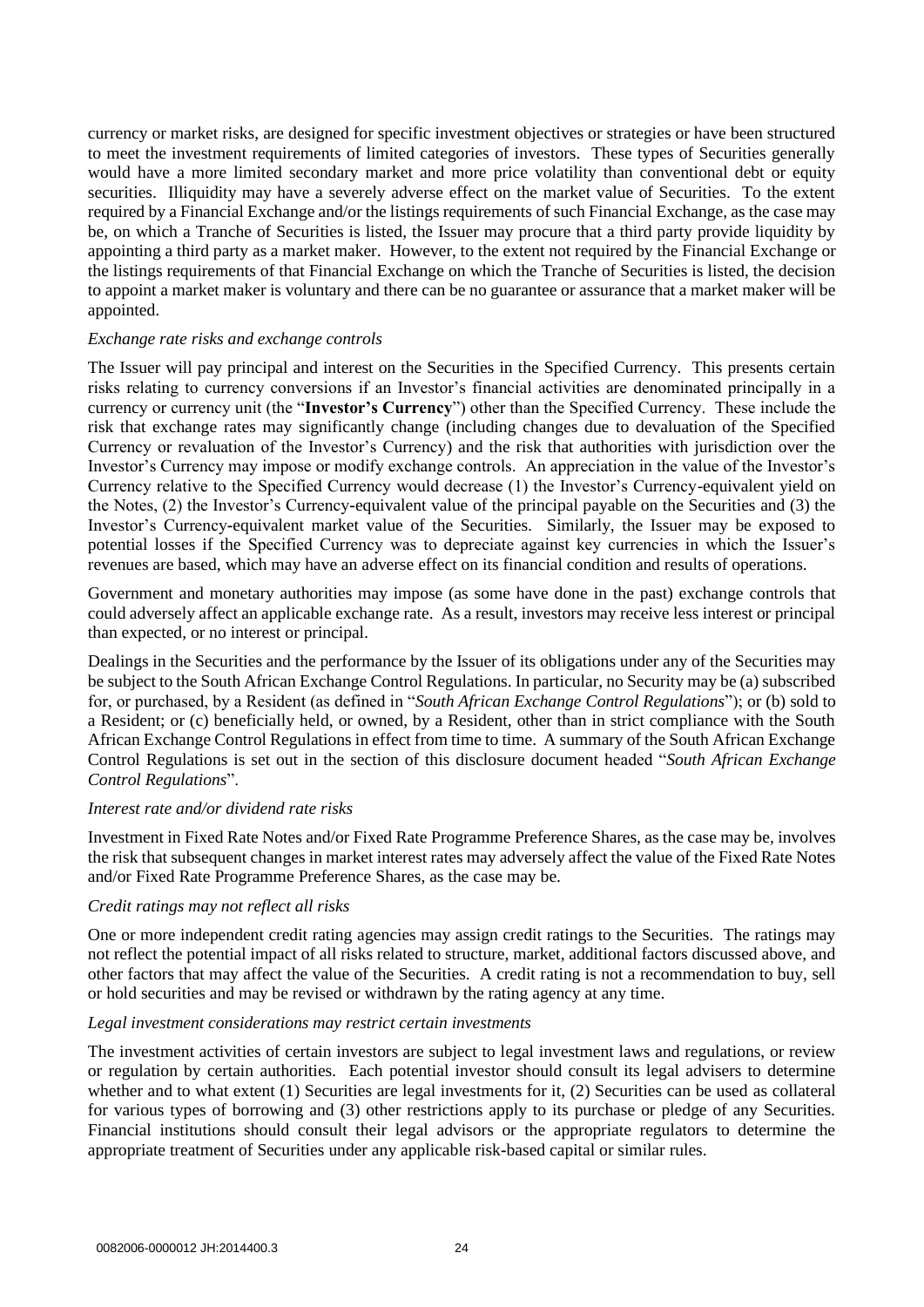# **Additional Risk Factors Applicable to the Relevant Credit Linked Securities**

## *General Considerations*

The Relevant Credit Linked Securities are securities which are credit-linked to the performance of the Reference Entity and the obligations of such Reference Entity under the Reference Obligations. Investors should note that the Relevant Credit Linked Securities differ from ordinary debt or equity securities issued by the Issuer in that the amount of interest, principal and (if any) dividends payable by the Issuer is dependent on whether a Credit Event has occurred in respect of the Reference Entity. If a Credit Event occurs in relation to any Relevant Credit Linked Securities, the Issuer will, subject to certain conditions, redeem those Relevant Credit Linked Securities by payment of money (in an amount equal to the Cash Settlement Amount) or, if so provided, by the Delivery of Deliverable Obligations comprising the Entitlement or, if so provided, partly in money and partly in Deliverable Obligations. The Cash Settlement Amount or the value of the Deliverable Obligations comprising the Entitlement may be less than the Nominal Amount or Calculation Amount of the Securities or zero. Accordingly, the Securities Holders may be exposed to the credit of the Reference Entities up to the full extent of their investment in the Relevant Credit Linked Securities. An investment in such Relevant Credit Linked Securities is speculative and volatile and involves a high degree of risk and accordingly, in certain circumstances, the Relevant Credit Linked Securities will cease to accrue Scheduled Preference Dividends or Interest and the value received by Securities Holders on redemption may be less than their original investment and may in certain circumstances be zero. Investors should have sufficient knowledge and experience in financial and business matters to evaluate the merits and risks of investing in the Relevant Credit Linked Securities as well as access to, and knowledge of, appropriate analytical tools to evaluate such merits and risks in the context of their financial situation.

The Relevant Credit Linked Securities are linked to the creditworthiness of the Reference Entity. The likelihood of a Credit Event occurring in respect of the Reference Entity will generally fluctuate with, among other things, the financial condition and other characteristics of the Reference Entity, general economic conditions, the condition of certain financial markets, political events in one or more jurisdictions, developments or trends in any particular industry and changes in prevailing interest rates. Accordingly, the price of the Relevant Credit Linked Securities may be volatile.

# *Credit risk on Reference Entity*

Investors in the Relevant Credit Linked Securities will be exposed to the credit of the Reference Entity, which exposure shall be, unless otherwise stated in the Applicable Pricing Supplements, to the full extent of their investment in such Relevant Credit Linked Securities. Upon the occurrence of any of the default events comprising a Credit Event with respect to the Reference Entity, the Relevant Credit Linked Securities may suffer significant losses at a time when losses may be suffered by a direct investor in obligations of the Reference Entity. However, the holding of a Relevant Credit Linked Securities is unlikely to lead to outcomes which exactly reflect the impact of investing in an obligation of a Reference Entity, and losses could be considerably greater than would be suffered by a direct investor in the obligations of a Reference Entity and/or could arise for reasons unrelated to such Reference Entity. Securities Holders should also note that a Credit Event may occur even if the obligations of the Reference Entity are unenforceable or their performance is prohibited by Applicable Laws or exchange controls.

The occurrence of a Credit Event in relation to any Reference Entity from time to time may result in a redemption of the Relevant Credit Linked Securities for a reduced redemption amount or at zero, and, (if applicable) in a reduction of the amount on which and, if so specified in the Applicable Pricing Supplements, a reduction in the rate at which, dividends or interest are calculated.

Investors in the Relevant Credit Linked Securities are accordingly exposed, as to both principal and (if applicable) dividends, to the credit risk of the Reference Entity. The maximum loss to an investor in the Relevant Credit Linked Securities is 100 percent of their initial investment, together with (if applicable) any Scheduled Preference Dividends or Interest.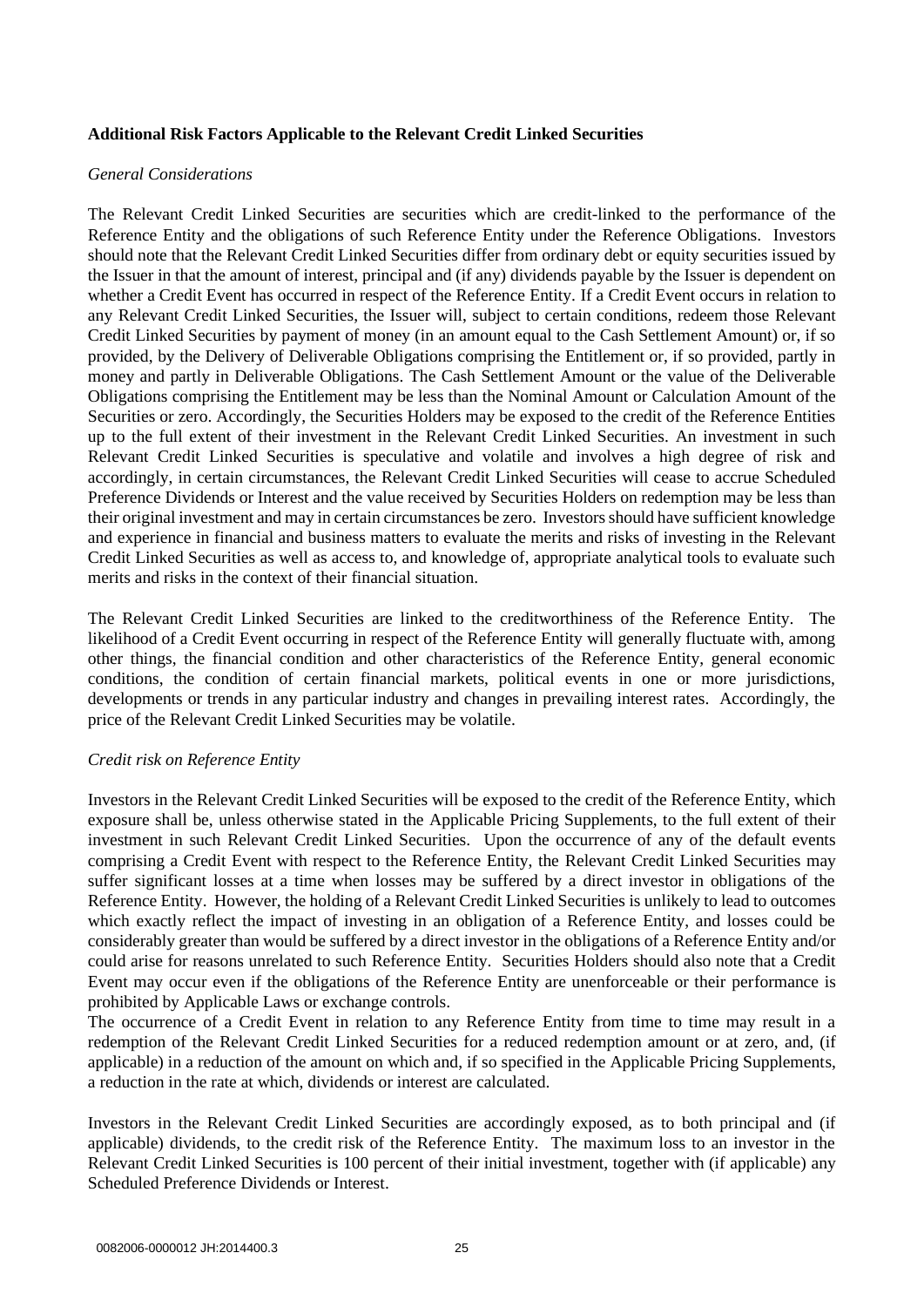Prospective investors in the Relevant Credit Linked Securities should conduct their own investigations and analysis, in deciding whether or not to invest in the Relevant Credit Linked Securities, should form their own views of the merits of an investment related to the Relevant Credit Linked Securities based upon such investigations. In particular, each investor contemplating investing in any Relevant Credit Linked Securities should make its own appraisal of the Reference Entity. If in doubt, potential investors are strongly recommended to consult with their independent financial advisers before making any investment decision. Neither the Issuer nor any other person on their behalf makes any representation or warranty, express or implied, as to the credit quality of the Reference Entity.

## *Reliance on Creditworthiness of the Issuer*

The Relevant Credit Linked Securities comprise debt obligations of the Issuer and, consequently, the Relevant Credit Linked Securities are relying not only on the creditworthiness of the Reference Entity but also on the creditworthiness of the Issuer. The Relevant Credit Linked Securities are not secured in any way.

# *Credit observation period*

Securities Holders may suffer a loss of some, or all, of the principal of the Relevant Credit Linked Securities in respect of one or more Credit Events that occur prior to the Issue Date. Neither the Calculation Agent or the Issuer nor any of their respective Affiliates has any responsibility to inform any Securities Holders, or avoid or mitigate the effects of a Credit Event that has taken place prior to the Issue Date.

## *Auction Settlement – Auction Final Price*

Where Auction Settlement is specified as the applicable Settlement Method in respect of the Relevant Credit Linked Securities and an Auction Final Price Determination Date occurs, the Auction Final Price will be determined according to an auction procedure set out in the applicable Credit Derivatives Auction Settlement Terms, a form of which will be published by ISDA on its website at www.isda.org (or any successor website thereto) from time to time and may be amended from time to time. The Auction Final Price determined pursuant to an auction may be less than the market value that would otherwise have been determined in respect of the relevant Reference Obligation. The Issuer and the Securities Holders may have little or no influence in the outcome of any such auction.

# *Auction Final Price and the Issuer's ability to influence the Auction Final Price*

If the Relevant Credit Linked Securities are redeemed following the occurrence of a Credit Event, the amount payable in respect of the Securities may be determined by reference to the Auction Final Price determined according to an auction procedure set out in the applicable Transaction Auction Settlement Terms. There is a possibility that the Issuer or the Calculation Agent (or one of their Affiliates) would act as a participating bidder in any such auction. In such capacity, it may take certain actions which may influence the Auction Final Price including (without limitation): (a) providing rates of conversion to determine the applicable currency conversion rates to be used to convert any obligations which are not denominated in the auction currency into such currency for the purposes of the auction; and (b) submitting bids, offers and physical settlement requests with respect to the relevant Deliverable Obligations. In deciding whether to take any such action (or whether to act as a participating bidder in any auction), the Issuer or the Calculation Agent (or any Affiliate of any of them) shall be under no obligation to consider the interests of any Securities Holder.

# *Conflict of interest*

The Issuer and/or one or more of its Affiliates may act in a number of capacities. The Issuer will act as Paying Agent, Calculation Agent, Settlement Agent and Transfer Agent, and will be responsible for determining whether a Credit Event has occurred, calculating the payments to be made in respect of the Relevant Credit Linked Securities, and determining the dates of such payments in accordance with the applicable Terms and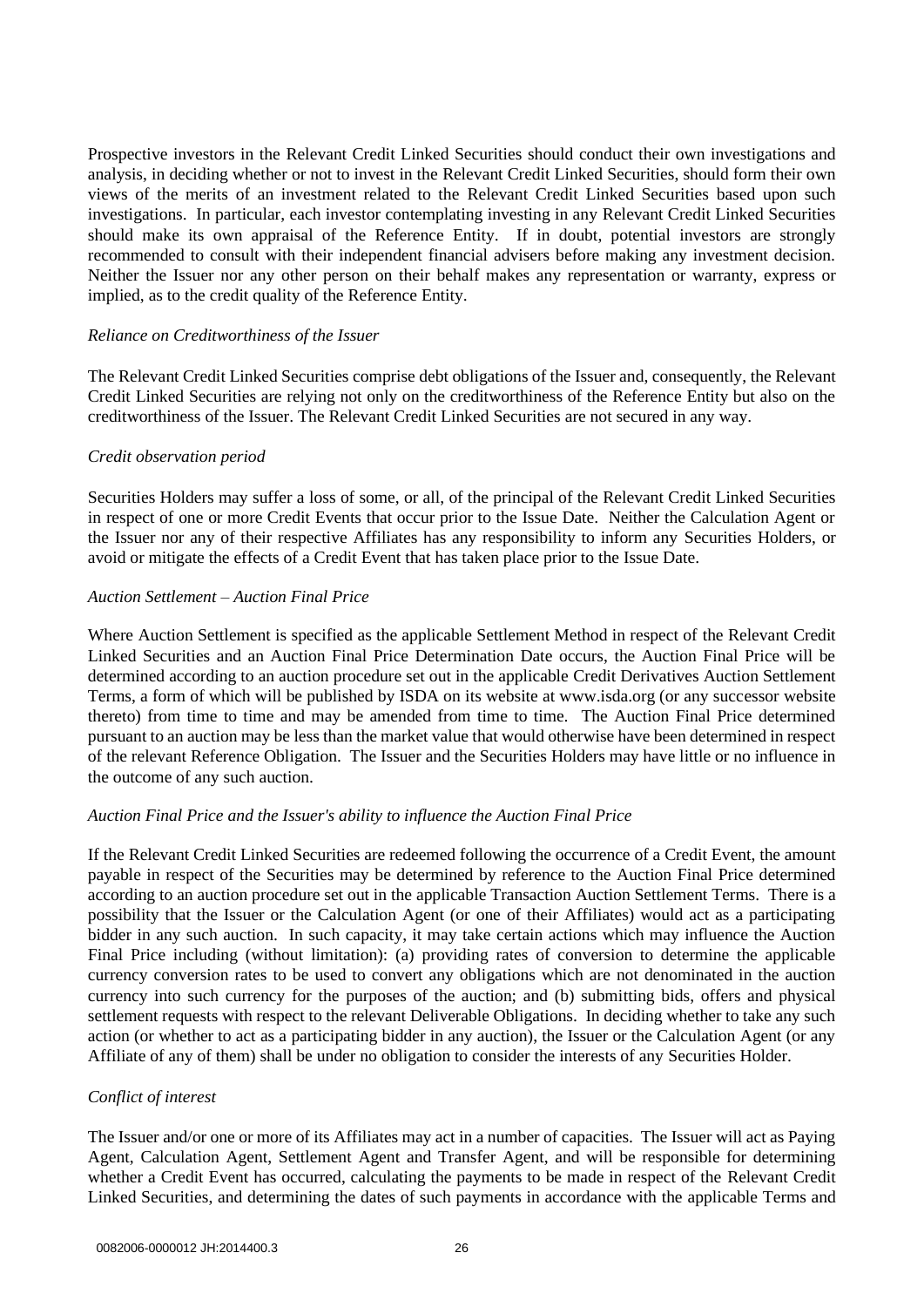Conditions. The Issuer and/or one or more of its Affiliates may also deal in the Relevant Credit Linked **Securities** 

The Issuer will exercise its rights under the terms of the Relevant Credit Linked Securities, including in particular the right to designate a Credit Event and the right to select obligations of the Reference Entity for valuation, in its own interests and those of its Affiliates, and not in the interests of investors in the Relevant Credit Linked Securities. The exercise of such rights in such manner, for example, by the selection of the eligible obligations of the Reference Entity having the lowest possible market value for valuation may result in increased credit loss for Securities Holders.

The determination by the Calculation Agent of any amount or of any state of affairs, circumstances, event or other matter, or the formation of any opinion or the exercise of any discretion required or permitted to be determined, formed or exercised by the Calculation Agent shall (in the absence of manifest error) be final and binding on the Securities Holder. In performing its duties pursuant to the Relevant Credit Linked Securities and making any determination expressed to be made by it, for example, as to substitute Reference Obligations or Successors, the Calculation Agent shall act in its sole and absolute discretion and is under no obligation to act in the interests of the Securities Holders, nor will it be liable to account for any profit or other benefit which may accrue to it as a result of such determinations.

The Issuer may have business or other relationships with the Reference Entity and/or its Affiliates and may hold debt obligations (whether or not constituting Obligations) of, or otherwise have credit exposure to, the Reference Entity and/or its Affiliates. Nothing contained in any of the Applicable Pricing Supplements shall be deemed to restrict or impose any liability, duty or restriction on the Issuer, its Affiliates or any of its officers or directors, in respect of dealing with, or otherwise extending credit to or advising the Reference Entity or any of its Affiliates.

#### *Actions of Reference Entities*

Actions of the Reference Entity (for example, merger or demerger or the repayment or transfer of indebtedness) may adversely affect the value of the Relevant Credit Linked Securities. Securities Holders should be aware that the Reference Entity to which the value of the Relevant Credit Linked Securities are exposed, and the terms of such exposure, may change over the term of the Relevant Credit Linked Securities.

# *Deferral of payments*

In certain circumstances, for example where (a) a Credit Event has occurred and the related credit loss has not been determined as at the relevant date of payment, or (b) where a Potential Failure to Pay exists as at the Final Redemption Valuation Date of the Relevant Credit Linked Securities, payment of the redemption amount of the Relevant Credit Linked Securities and/or Scheduled Preference Dividends (if any) and/or Interest (if any) on the Relevant Credit Linked Securities may be deferred for a material period in whole or in part without compensation to the Securities Holders.

# *Valuation*

Any quotations used in the calculation of the Cash Settlement Amount may be affected by factors other than the occurrence of a Credit Event. Such prices may vary widely from dealer to dealer and substantially between Valuation Dates. Quotations obtained will be "bid-side" – that is, they will be reduced to take account of a bidoffer spread charged by the relevant dealers. The obligations selected, even absent a Credit Event, may be illiquid and such illiquidity may be expected to be more pronounced following the occurrence of a Credit Event, thereby adversely affecting the value of such obligation which in turn will impact on the amount by which the Cash Settlement Amount of the Relevant Credit Linked Securities may be reduced. Quotations may not be available or the level of such quotations may be substantially reduced as a result of such illiquidity. Accordingly, any quotations so obtained may be significantly lower than the value of the relevant obligation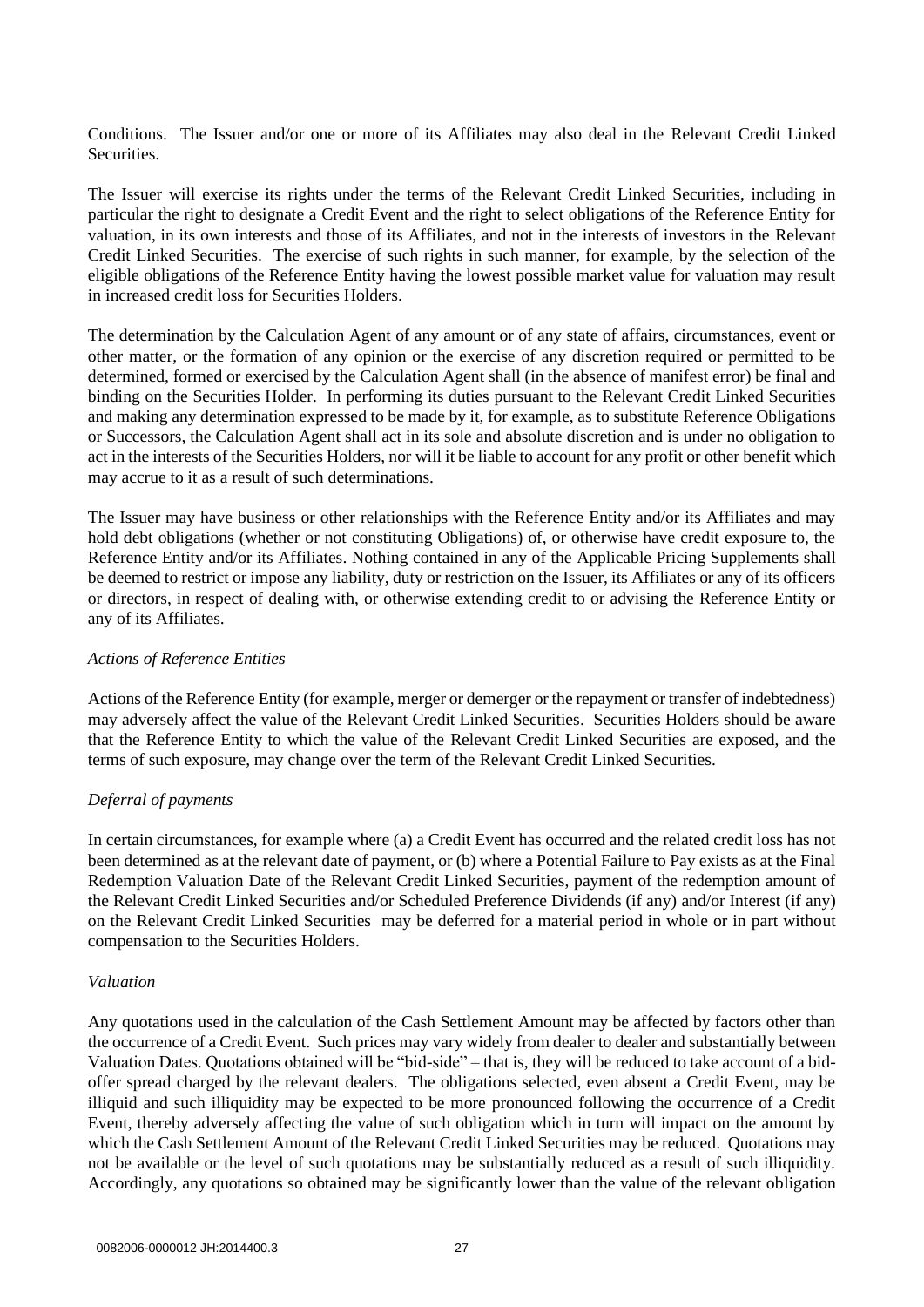which would be determined by reference to, for example, the present value of the related cashflows. Quotations will be deemed to be zero in the event that no such quotations are available. The Calculation Agent is entitled to select the obligation which has the lowest value in the market at the relevant time – providing such obligation satisfies certain specifications and limits for qualification as a Reference Obligation – for the purposes of calculating the amount by which the Cash Settlement Amount is reduced following a Credit Event.

Where credit losses are determined on the basis of a market protocol, such losses may be greater than the losses which would have been determined in the absence of such protocol. If the Calculation Agent or any Affiliate thereof participates in any auction for the purposes of such protocol, then it will do so without regard to the interests of Securities Holders. Such participation may have a material effect on the outcome of the relevant auction.

# *"Cheapest-to-Deliver" risk*

Since the Issuer, as buyer of protection and subject to Auction Settlement procedures, if applicable, has discretion to choose the portfolio of obligations to be valued or delivered following a Credit Event in respect of the Reference Entity, it is likely that the portfolio of obligations selected will be obligations of the Reference Entity with the lowest market value that are permitted to be selected, provided such obligation satisfies certain specifications and limitations for qualification as a Deliverable Obligation or an Obligation. This could result in a lower recovery value and hence greater losses for investors in the Programme Preference Shares.

## *No information*

The Issuer and the Calculation Agent are not obliged to disclose to Securities Holders any information which they may have at the Issue Date or receive thereafter in relation to the Reference Entity.

## *Compounding of risks*

Various risks relating to the Relevant Credit Linked Securities may be correlated or compounded and such correlation and/or compounding may result in increased volatility in the value of the Relevant Credit Linked Securities and/or increased losses for Securities Holders.

# *No need for loss*

The Issuer's obligations in respect of the Relevant Credit Linked Securities are irrespective of the existence or amount of the Issuer's and/or any Affiliate's credit exposure to the Reference Entity. The Issuer and/or any Affiliate of the Issuer need not suffer any loss nor provide evidence of any loss as a result of the occurrence of a Credit Event. Credit losses will be calculated for the purpose of the Relevant Credit Linked Securities irrespective of whether the Issuer or any Affiliate of the Issuer has suffered an actual loss in relation to the Reference Entity or any obligations thereof. The Issuer is not obliged to account for any recovery which it may subsequently make in relation to the Reference Entity or its obligations.

#### *No interest in obligations of Reference Entity*

Securities Holders will have a contractual relationship only with the Issuer and not with any obligor in respect of any Obligation or the Reference Entity. Consequently, the Relevant Credit Linked Securities do not constitute a purchase or other acquisition by the Securities Holders, or assignment by the Issuer, of any interest in any Obligation or any obligation of the Reference Entity. The Issuer does not grant any security interest over any such obligation. Securities Holders will have rights solely against the Issuer and will have no recourse against the obligor in respect of any Obligation or the Reference Entity. The Securities Holders will not have any rights to acquire from the Issuer (or to require the Issuer) to transfer, cede, assign or otherwise dispose of any interest in any Obligation or the Reference Entity.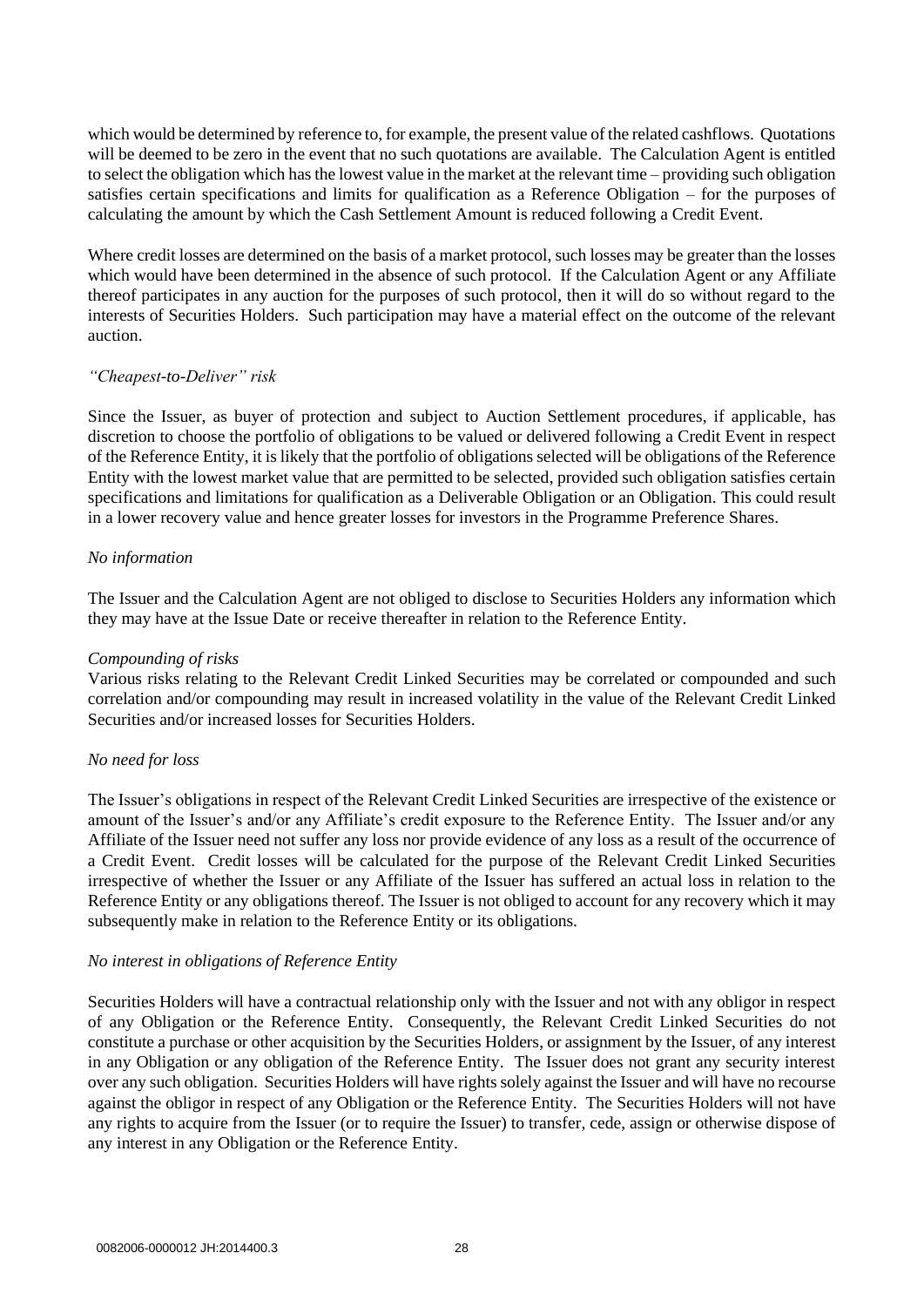## *Absence of benchmarks for valuation*

In determining the value of the Relevant Credit Linked Securities, Reference Dealers may take into account the level of a related credit index in addition to or as an alternative to other sources of pricing data. If any relevant index ceases to be liquid, or ceases to be published in its entirety, then the value of the Relevant Credit Linked Securities may be adversely affected.

# *Historical performance may not predict future performance*

The Reference Entity may not perform as indicated by the historical performance of similar entities and no assurance can be given with respect to the future performance of the Reference Entity. Historical default statistics may not capture events that would constitute Credit Events for the purposes of the Relevant Credit Linked Securities.

# *Limited provision of information about Reference Entity*

Neither the Programme Memorandum nor any of the Applicable Pricing Supplement provides any information with respect to the Reference Entity. Investors should conduct their own investigation and analysis with respect to the creditworthiness of the Reference Entity and the likelihood of the occurrence of a Credit Event.

The Reference Entity may not be subject to regular reporting requirements under South African securities laws. The Reference Entity may report information in accordance with different disclosure and accounting standards. Consequently, the information available for the Reference Entity may be different from, and in some cases less than, the information available for entities that are subject to the reporting requirements under South African securities laws. None of the Issuer, the Dealer(s) or the Calculation Agent or any of their respective Affiliates make any representation as to the Reference Entity or as to the accuracy or completeness of any information available with respect to the Reference Entity. Any of such persons may have acquired, or during the term of the Relevant Credit Linked Securities may acquire, non-public information with respect to the Reference Entity that is or may be material in the context of the Relevant Credit Linked Securities. The issue of the Relevant Credit Linked Securities will not create any obligation on the part of any such persons to disclose to Securities Holders or any other party such information (whether or not confidential).

None of the Issuer, the Dealer(s) or the Calculation Agent or any of their respective Affiliates will have any obligation to keep investors informed as to any matters with respect to the Reference Entity or any of their obligations, including whether or not circumstances exist that give rise to the possibility of the occurrence of a Credit Event with respect to the Reference Entity.

# *Limited liquidity*

The Reference Obligation may have no, or only a limited, trading market. The liquidity of the Reference Obligation will generally fluctuate with, among other things, the underlying liquidity of the loan and bond markets, general economic conditions, domestic and international political events, developments or trends in a particular industry and the financial condition of the Reference Entity. The financial markets have experienced periods of volatility and reduced liquidity which may re-occur and reduce the market value of the Reference Obligation.

The Reference Obligation may also be subject to restrictions on transfer and may be considered illiquid. If a Credit Event occurs in respect of the Reference Entity, any resulting diminution in market value of the Reference Obligation could be further magnified by reason of such limited liquidity for obligations of the Reference Entity generally or the Reference Obligation in particular.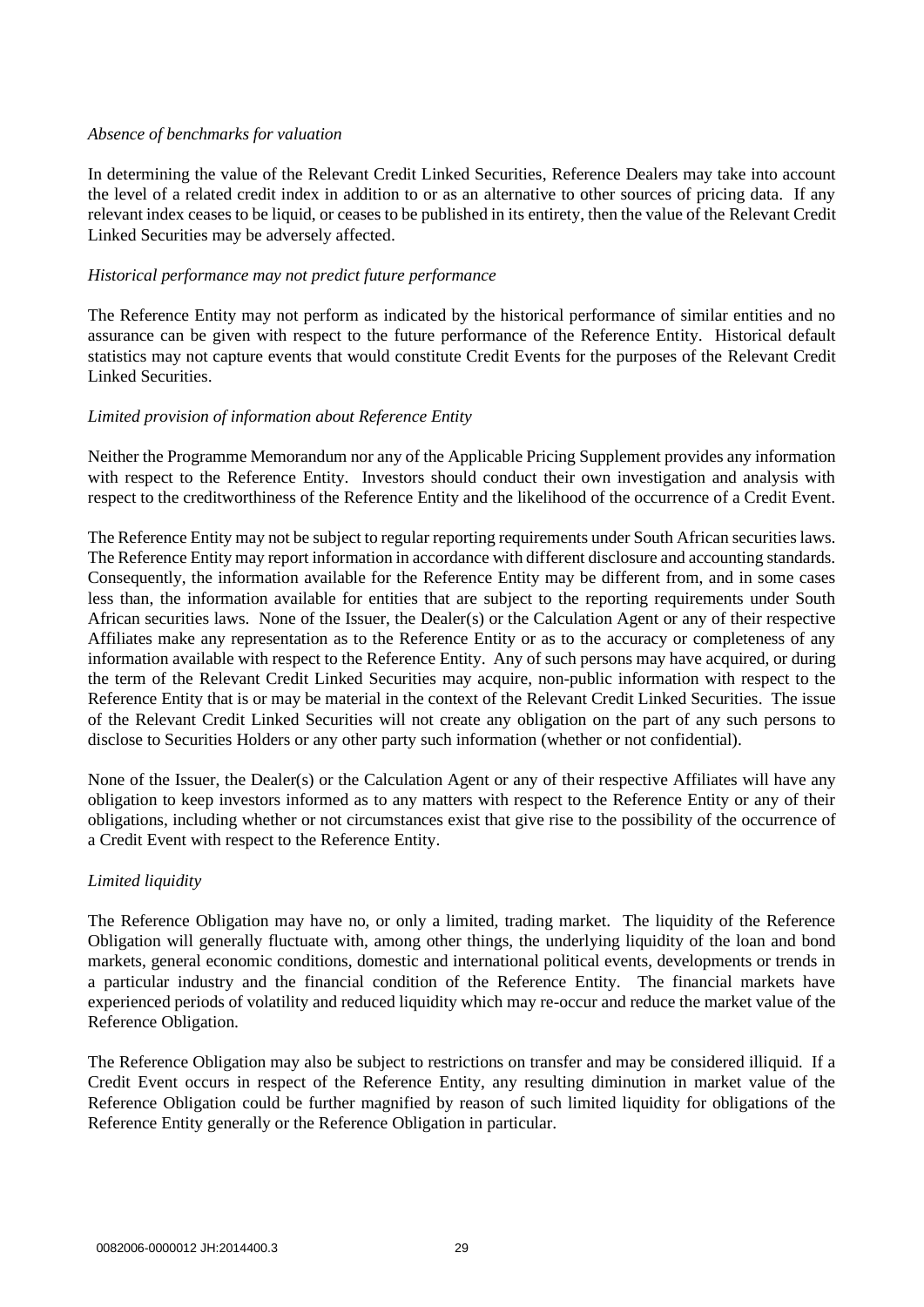# *Hedging Transactions and Trading Activities*

The Issuer and/or any of its Affiliates may be involved in trading transactions with respect to the obligations of the Reference Entity in its normal course of business. In addition, the Issuer and/or any of its Affiliates may hedge itself for protection against the risks which arise in connection with the issue of Relevant Credit Linked Securities by entering into hedging transactions in relation to the obligations of the Reference Entity. In particular, it cannot be excluded that the entering into, or the termination, of such hedging transactions may have a negative effect on the price of the Relevant Credit Linked Securities or on the redemption amounts and/or Scheduled Preference Dividend and/or Interest Amount payable with respect to the Relevant Credit Linked Securities.

# *ISDA Credit Derivatives Definitions*

This Programme contains Credit Linked Conditions with terms based on the 2014 Credit Derivatives Definitions (the "**2014 ISDA Definitions"**). The Issuer has determined that certain provisions of the 2014 ISDA Definitions, which are intended for use by market participants in "over the counter" transactions, require amendment when incorporated in the terms of an offering of securities such as the Relevant Credit Linked Securities. The Credit Linked Conditions also afford the Calculation Agent and the Issuer (as applicable) discretion in respect of determining certain terms that differs in substance in comparison to corresponding terms contemplated in the 2014 ISDA Definitions, including, without limitation, the date on which a Credit Event Determination Date, the Settlement Date or Valuation Date will fall, (which may be determined, inter alia, by reference to the hedging arrangements) and determination of the Quotation Amount. Therefore, a prospective investor should understand that the complete terms and conditions of the Credit Linked Conditions are as set out in this Programme Memorandum and the Applicable Pricing Supplement and that the 2014 ISDA Definitions are not incorporated by reference herein. Consequently, investing in the Relevant Credit Linked Securities is not necessarily equivalent to investing in a credit default swap that incorporates the 2014 ISDA Definitions.

While ISDA has published the 2014 ISDA Definitions in order to facilitate transactions and promote uniformity in the credit derivatives market, the credit derivatives market has evolved over time and is expected to continue to change. Consequently, the 2014 ISDA Definitions and the terms applied to credit derivatives, including Relevant Credit Linked Securities are subject to further evolution. Past events have shown that the view of market participants may differ as to how the 2014 ISDA Definitions operate or should operate. As a result of the continued evolution of the market, the Relevant Credit Linked Securities may not conform to future market standards. Such a result may have a negative impact on the Relevant Credit Linked Securities. Furthermore, there can be no assurances that changes to the terms applicable to credit derivatives generally will be predicable or favourable to the Issuer or the Securities Holders.

# *Role of the Credit Derivatives Determinations Committee*

Credit Derivative Determinations Committees were established pursuant to the 2009 ISDA Credit Derivatives Determinations Committees and Auction Settlement Supplement to the 2003 ISDA Credit Derivatives Definitions (published on 12 March 2009) to make determinations that are relevant to the majority of the credit derivatives market and to promote transparency and consistency. In respect of a Credit Event relating to a Relevant Credit Linked Security, prospective investors should note that the Credit Derivatives Determinations Committee has the power to make binding decisions on critical issues such as whether a Credit Event has occurred, which obligations are to be valued and whether an auction should take place in accordance with, and as more fully described in, the Credit Derivatives Determinations Committees Rules, as published by ISDA on its website at www.isda.org (or any successor website thereto) from time to time and as amended from time to time in accordance with the terms thereof. Consequently, the payments on the Securities and the timing of any such payments may be affected by any such relevant decisions if Auction Settlement is specified as the applicable Settlement Method for a Series of Notes or a Tranche of Programme Preference Shares in the Applicable Pricing Supplement.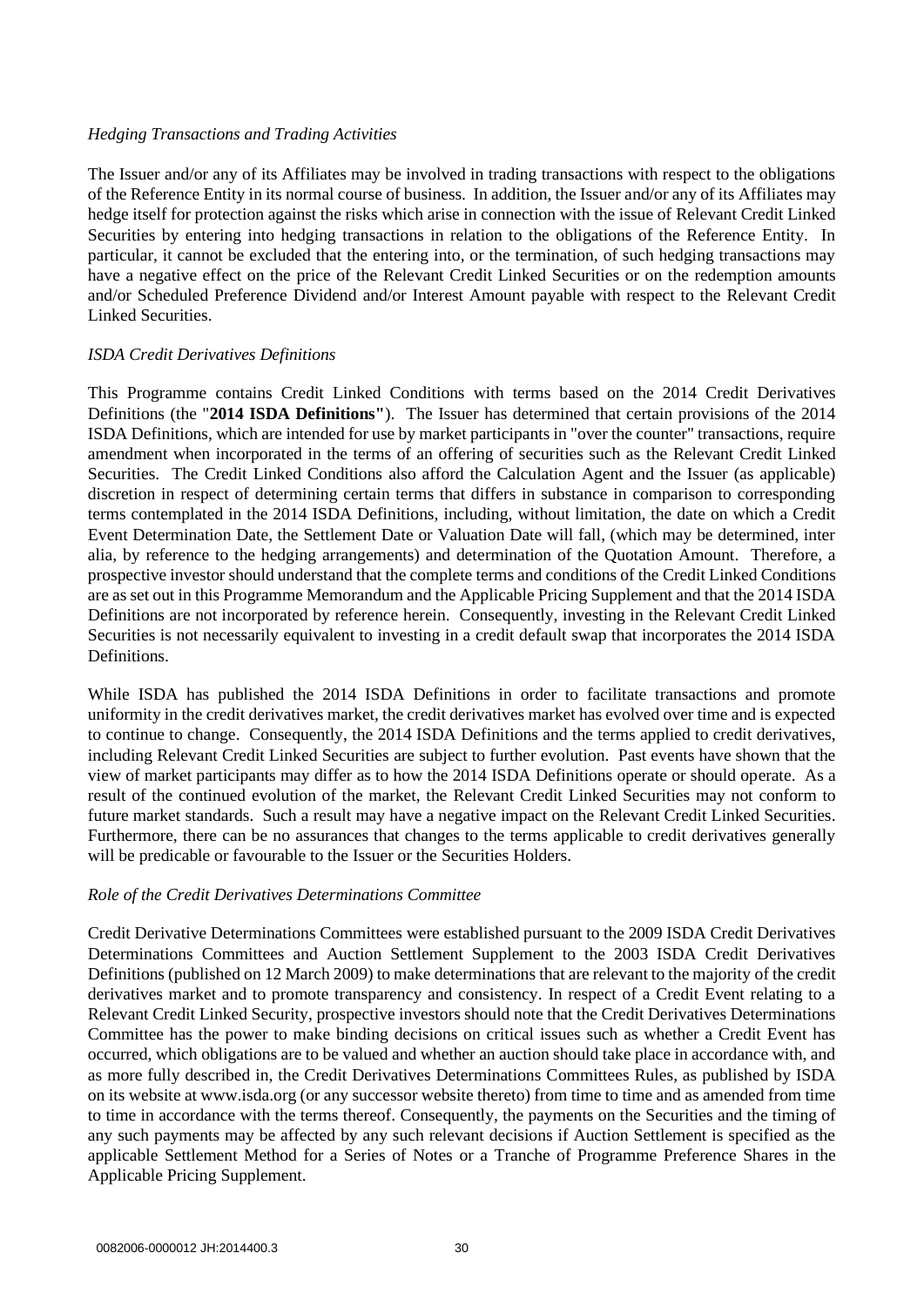## *Credit Event and Successor Backstop Dates*

In respect of a Credit Event relating to a series or tranche of the Relevant Credit Linked Securities, a Credit Event may not be triggered unless a request is submitted to ISDA for the relevant Credit Derivatives Determinations Committee to consider whether the relevant event constitutes a Credit Event within 60 calendar days of the occurrence of such potential Credit Event unless a Credit Event Determination Date has already occurred with respect to such event.

# **Additional Risk Factors Applicable to the Relevant Indexed Securities**

## *Amounts payable in respect of the Relevant Indexed Securities*

The Final Redemption Amount and Preference Dividends payable under the Indexed Programme Preference Shares and the Final Redemption Amount and Interest payable under the Indexed Notes are dependent upon the level of, or changes in the level of, the Index. An investment in the Relevant Indexed Securities will entail significant risks not associated with a conventional fixed rate or floating rate Programme Preference Share or Note.

## *Value of the Index*

The value of an Index is calculated by reference to the value of its components. Changes in the values of the Index components, the composition of the Index as well as factors that may influence the value of the Index components also influence the value of the Relevant Indexed Securities and can influence the yield from an investment in the Relevant Indexed Securities. Fluctuations in the value of one index component may be compensated or aggravated by fluctuations in the value of other index components. The past performance of an index does not represent any guarantee of its future performance. The Relevant Indexed Securities may be subject to early redemption or cancellation, as applicable, or adjustment if an Index is modified or cancelled and there is no successor index acceptable to the Calculation Agent, if the Index Sponsor fails to calculate and announce the Index, if certain market disruption events occur, or if certain events (such as illegality, disruptions or cost increases) occur with respect to the Issuer's or any Affiliate's hedging arrangements.

## *Miscellaneous risks associated with Relevant Indexed Securities*

The movements in the level of the Index may be subject to significant fluctuations that may not correlate with changes in interest rates, currencies or other indices and the timing of changes in the relevant level of the Index may affect the actual yield to investors, even if the average level is consistent with their expectations.

# *Adjustments and disruptions to the Index Level*

If certain disruption events occur with respect to valuation of the Index and the Calculation Agent determines that an event giving rise to a Disrupted Day has occurred at any relevant time, such determination may have an effect on the timing of valuation and consequently the value of the Relevant Indexed Securities and/or may delay settlement in respect of the Relevant Indexed Securities. Prospective purchasers should review the Programme Preference Share Terms and Conditions, the Note Terms and Conditions and the Applicable Pricing Supplements to ascertain whether and how such provisions apply to the Relevant Indexed Securities.

The market price of the Relevant Indexed Securities may be volatile and may depend on the time remaining to the redemption and the volatility of the level of the Index. The level of the Index may be affected by the economic, financial and political events in one or more jurisdictions, including the stock exchange(s) or quotation system(s) on which any securities comprising the Index may be traded.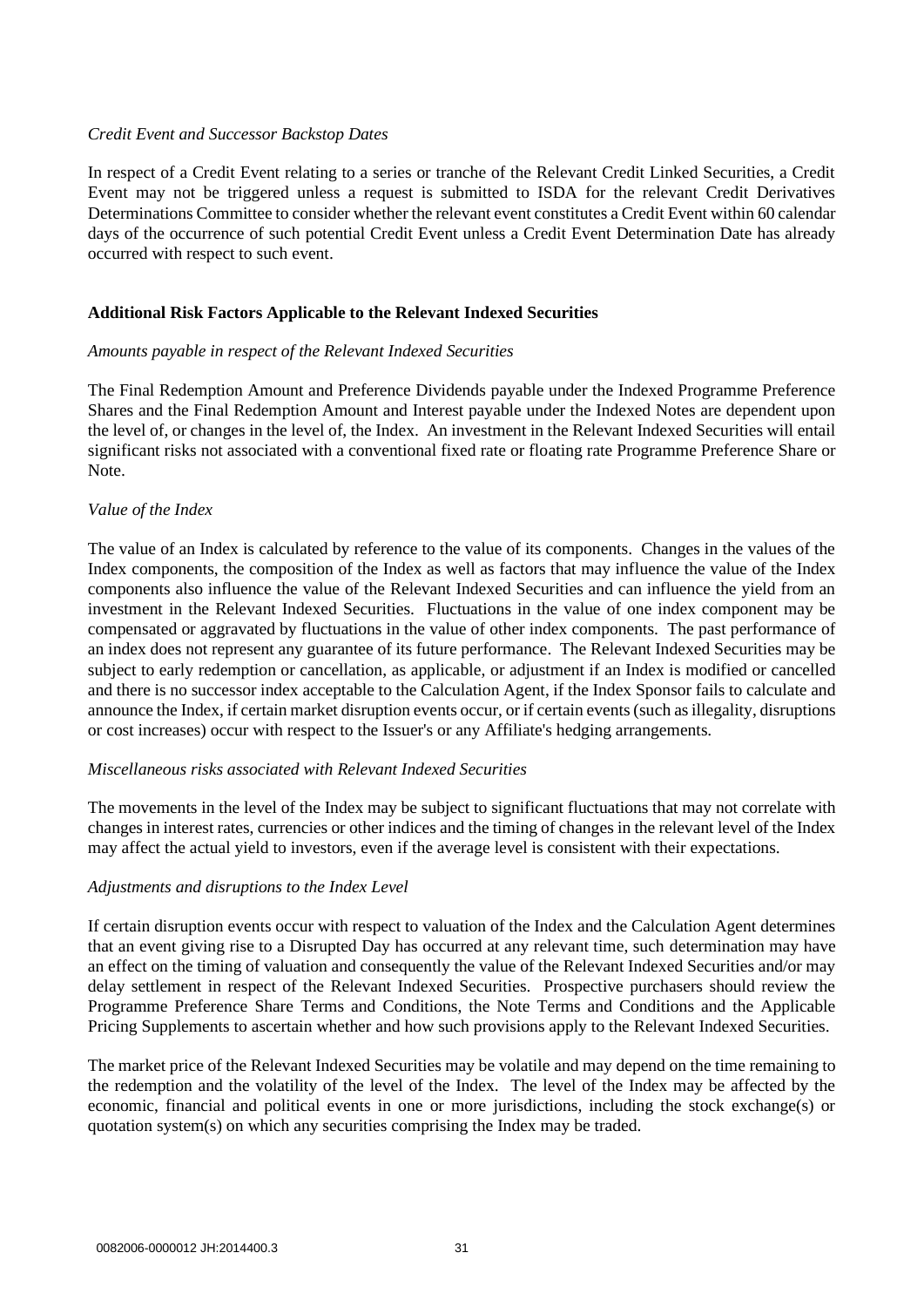# **Additional Risk Factors Applicable to the Relevant Equity Linked Securities**

## *Amounts payable in respect of the Relevant Equity Linked Securities*

The Issuer may issue the Relevant Equity Linked Securities where the amount payable under such Programme Preference Shares or Notes and/or dividends or interest payable are dependent upon the price of or changes in the price of an Underlying Security or a Basket of Securities or where, depending on the price or change in the price of an Underlying Security or a Basket of Securities, the Issuer has an obligation to deliver specified assets. Accordingly, an investment in the Relevant Equity Linked Securities may bear similar market risks to a direct equity investment and investors should seek professional advice accordingly. An investment in the Relevant Equity Linked Securities will entail significant risks not associated with a conventional debt security.

# *Underlying Companies*

The Relevant Equity Linked Securities are associated with particular risks beyond the Issuer's control, such as the risk that a relevant Underlying Company will become insolvent, be nationalised or the subject of a Merger Event or Tender Offer and the risk that the Underlying Security closing price will fluctuate. The performance of the Underlying Securities depends to a significant extent on developments in the capital markets and the markets in which the relevant Underlying Company operates, which in turn depends on the general global economic situation and more specific economic and political conditions.

## *No dividends*

Holders of Relevant Equity Linked Securities, unlike investors which directly invest in the Underlying Securities, do not receive dividends or other distributions payable to the holders of the Underlying Securities.

## *Adjustments to the Relevant Equity Linked Securities*

If the Calculation Agent determines that an event giving rise to a Disrupted Day has occurred at any relevant time, any such determination may have an effect on the timing of valuation and consequently the value of the Relevant Equity Linked Securities and/or may delay settlement in respect of the Relevant Equity Linked Securities. Prospective purchasers should review the relevant Terms and Conditions of the Relevant Equity Linked Securities and the Applicable Pricing Supplements to ascertain whether and how such provisions apply to the Notes.

Following the declaration by the Issuer of the terms of any Potential Adjustment Event, the Calculation Agent will determine whether such Potential Adjustment Event has a diluting or concentrative effect on the theoretical value of the relevant Underlying Securities and, if so, will (a) make the corresponding adjustment, if any, to any of the terms of the relevant Terms and Conditions of the Relevant Equity Linked Securities and/or the Applicable Pricing Supplements as the Calculation Agent determines appropriate to account for that diluting or concentrative effect (provided that no adjustments will be made to account solely for changes in volatility, expected dividends, stock loan rate or liquidity relative to the relevant Share) and (b) determine the effective date of that adjustment. Such adjustment may have an adverse effect on the value and liquidity of the affected Relevant Equity Linked Securities.

If a Merger Event, Tender Offer, Delisting, Nationalisation or Insolvency occurs in relation to any Underlying Security, the Issuer in its sole and absolute discretion may take the action described in paragraph [\(i\)](#page-31-0) or [\(ii\)](#page-32-0)  [below:](#page-32-0)

<span id="page-31-0"></span>(i) require the Calculation Agent to determine the appropriate adjustment, if any, to be made to any of the Terms and Conditions and/or the Applicable Pricing Supplement to account for the Merger Event, Tender Offer, Delisting, Nationalisation or Insolvency and determine the effective date of that adjustment. Such adjustment may have an adverse effect on the value and liquidity of the affected Relevant Equity Linked Securities; and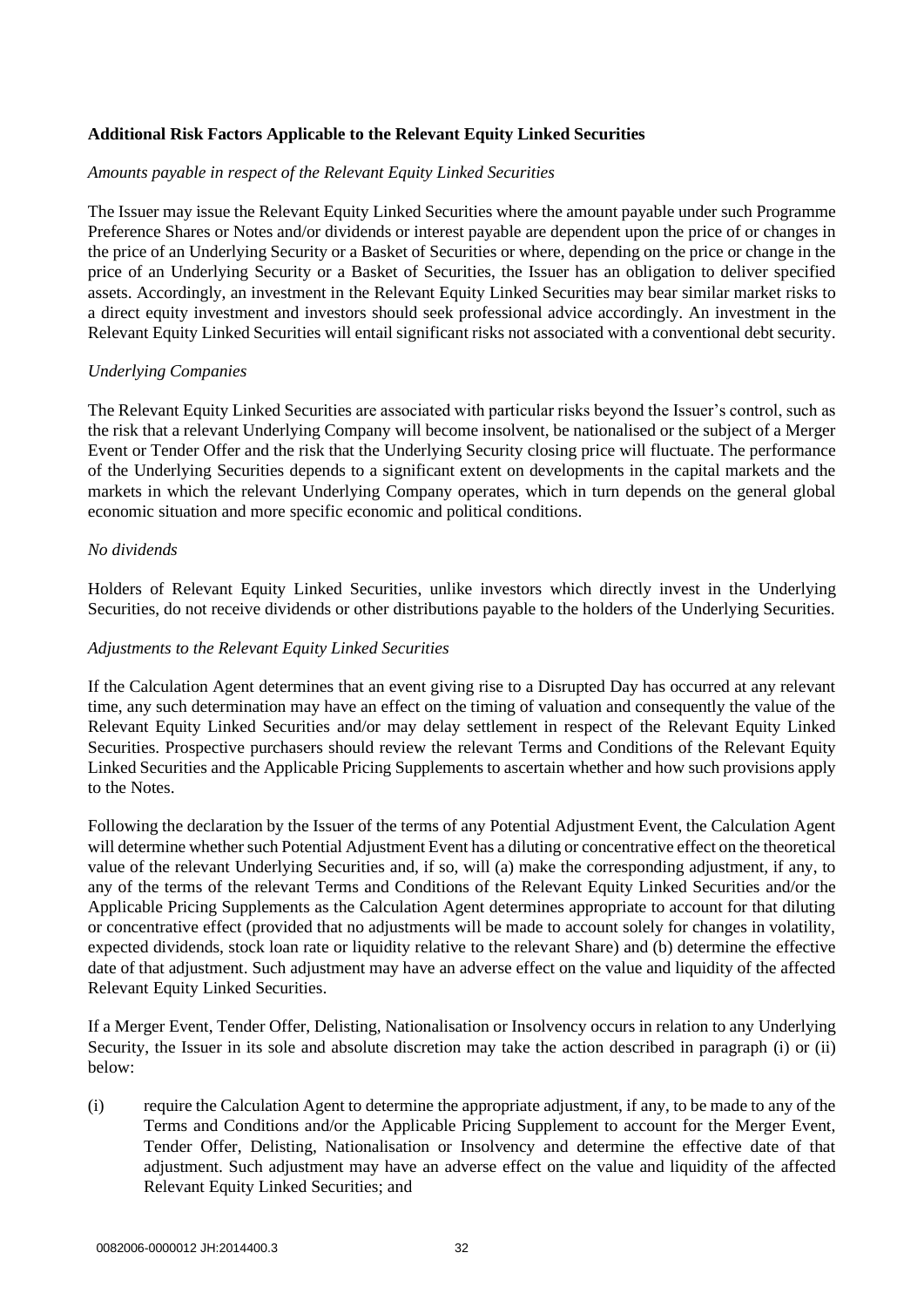<span id="page-32-0"></span>(ii) redeem or cancel part (in the case of Equity Basket Notes or Equity Basket Programme Preference Shares) or all (in any other case) of the Notes or the Programme Preference Shares. Following such redemption or cancellation, an investor generally would not be able to reinvest the redemption or cancellation proceeds at an effective interest rate or Dividend Rate as high as the interest rate or Dividend Rate on the Relevant Equity Linked Securities being redeemed or cancelled and may only be able to do so at a significantly lower rate. Prospective investors in the Relevant Equity Linked Securities should consider reinvestment risk in light of other investments available at that time.

#### *Miscellaneous risks associated with Equity Linked Notes or Equity Basket Notes*

The market price of the Equity Linked Securities may be volatile and may be affected by the time remaining to the redemption or exercise date, the volatility of the Underlying Securities, the dividend rate (if any) and the financial results and prospects of the relevant Underlying Company as well as economic, financial and political events in one or more jurisdictions, including factors affecting the stock exchange(s) or quotation system(s) on which any such Underlying Securities may be traded.

No Underlying Company will have participated in the preparation of the Applicable Pricing Supplements or in establishing the terms of the Relevant Equity Linked Securities and none of the Issuer nor the Dealer will make any investigation or enquiry in connection with such offering with respect to any information concerning any such Underlying Company contained in such Applicable Pricing Supplements or in the documents from which such information was extracted. Consequently, there can be no assurance that all events occurring prior to the relevant Issue Date (including events that would affect the accuracy or completeness of the publicly available information described in this paragraph or in any relevant Applicable Pricing Supplement) that would affect the trading price of the Underlying Security will have been publicly disclosed. Subsequent disclosure of any such events or the disclosure of or failure to disclose material future events concerning such Underlying Company could affect the trading price of the Underlying Security and therefore the trading price of the Notes or Programme Preference Shares.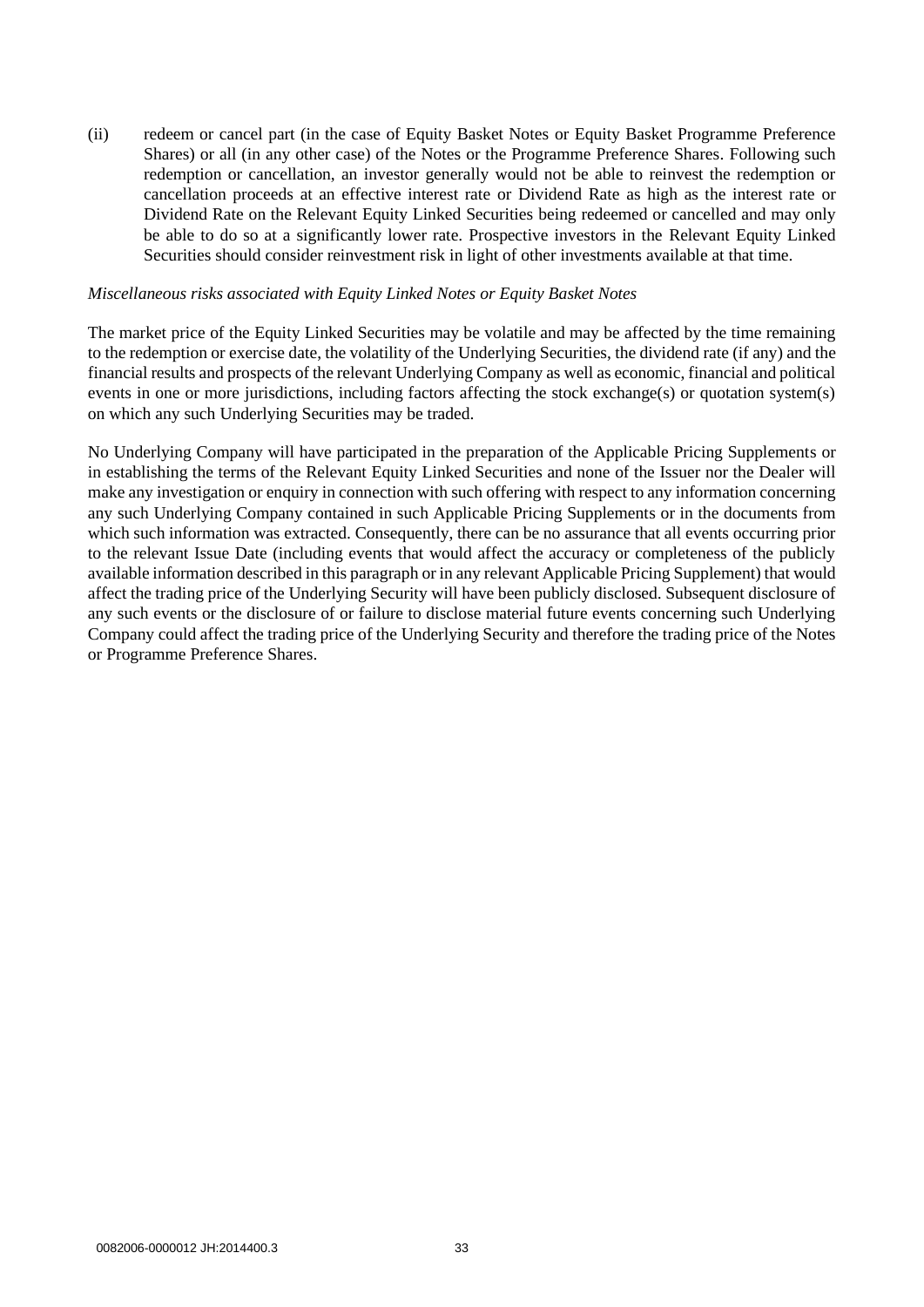## **SOUTH AFRICAN EXCHANGE CONTROL**

*Capitalised terms used in this section headed "South African Exchange Control" shall bear the same meanings as used in the relevant Terms and Conditions, except to the extent that they are separately defined in this section or clearly inappropriate from the context.*

*The information below is intended as a general guide to the position under the Exchange Control Regulations as at the Programme Date. The contents of this section headed "South African Exchange Control" do not constitute exchange control advice and do not purport to describe all of the considerations that may be relevant to a prospective subscriber for or purchaser of any Notes. Prospective subscribers for or purchasers of any Notes should consult their professional advisers in this regard.*

## **Programme Memorandum**

This Programme Memorandum does not require the prior approval of the Financial Surveillance Department of the South African Reserve Bank (the "**Exchange Control Authorities**") in terms of the Exchange Control Regulations.

# **Issue of Securities**

The issue of a particular Tranche of Notes or Programme Preference Shares may, depending on the type of Securities in that Tranche, require the prior written approval of the Exchange Control Authorities in terms of the Exchange Control Regulations.

In particular, in terms of Rule 3.12(c) of the JSE Debt Listings Requirements, "*where the ... Issuer issues listed [Notes/Programme Preference Shares] that will pay higher than the interest rate to be paid/discounted in terms of exchange control policy, and where there will be foreign participation cross-border funding, the ... Issuer is required to obtain prior [Exchange Control Authorities] approval/directive in respect of the issue. Exchange control policy allows interest to be paid up to the prime overdraft rate (predominant rate) plus 3% per annum or as amended from time to time*".

Dealings in the Securities and the performance by the Issuer of its obligations under the Securities and the applicable Terms and Conditions may be subject to the Exchange Control Regulations.

# **Non-South African resident holders of Securities and emigrants from the Common Monetary Area**

# **Emigrant Blocked Rand**

Emigrant Blocked Rand may be used for the subscription for or purchase of Securities. Any amounts payable by the Issuer in respect of the Securities subscribed for or purchased with Emigrant Blocked Rand may not, in terms of the Exchange Control Regulations, be remitted out of South Africa or paid into any non-South African bank account.

# **Emigrants from the Common Monetary Area**

Any Individual Certificates issued to holders of the relevant Securities who are emigrants from South Africa, the Republic of Namibia, the Kingdom of Lesotho and the Kingdom of Swaziland (the "**Common Monetary Area**") will be endorsed "*non-resident*". Such restrictively endorsed Individual Certificates shall be deposited with an authorised foreign exchange dealer controlling such emigrant's blocked assets.

In the event that a Beneficial Interest in Securities is held by an emigrant from the Common Monetary Area through the Central Depository, the securities account maintained for such emigrant by the relevant Participant will be designated as an "*emigrant*" account. All payments in respect of subscriptions for Securities by an emigrant from the Common Monetary Area, using Emigrant Blocked Rands, must be made through the Authorised Dealer in foreign exchange controlling the blocked assets.

Any payments of interest and/or principal due to a holder of Securities who is an emigrant from the Common Monetary Area will be deposited into such emigrant holder's Emigrant Blocked Rand account, as maintained by an authorised foreign exchange dealer. The amounts are not freely transferable from the Common Monetary Area and may only be dealt with in terms of the Exchange Control Regulations.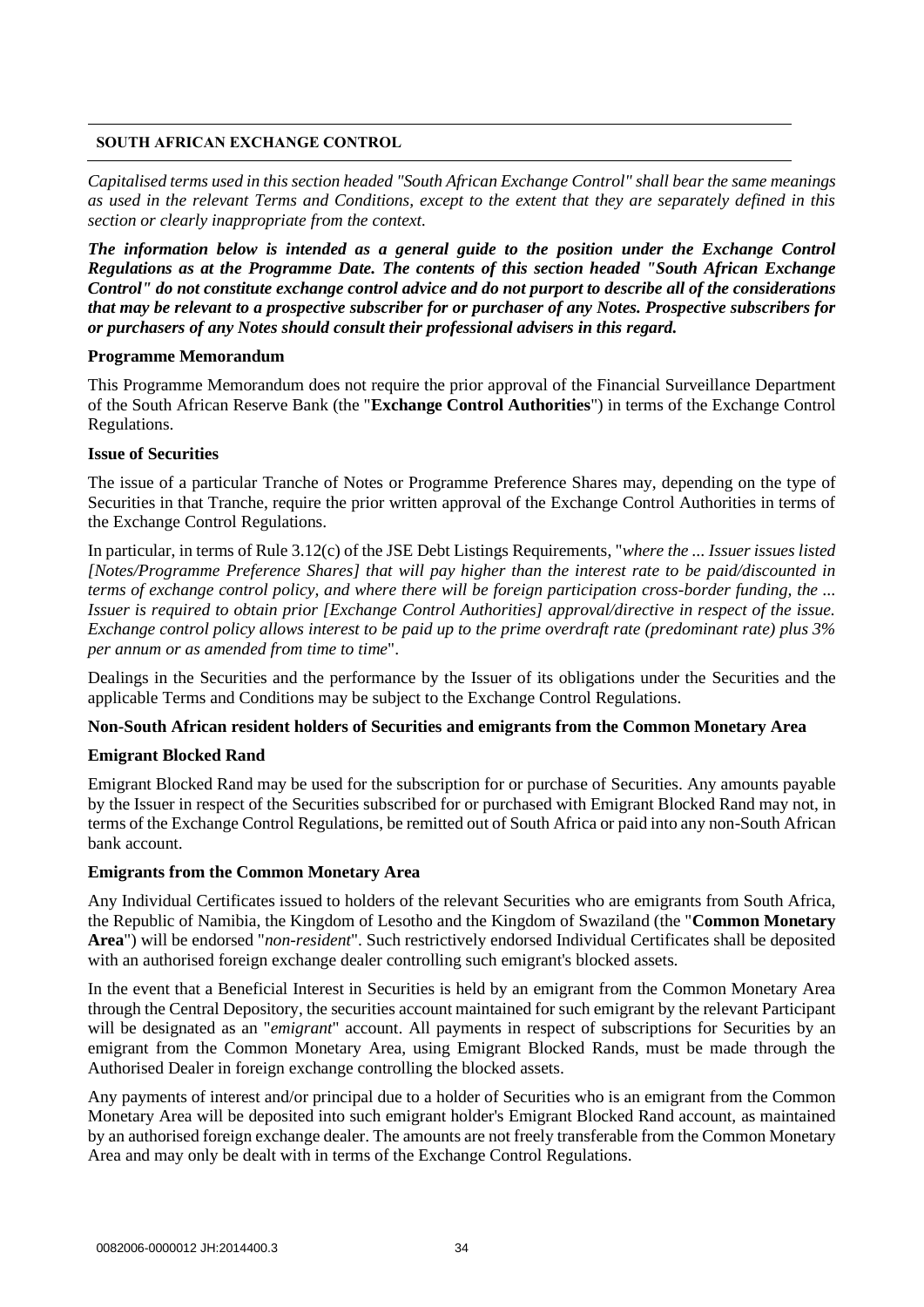## **Non-residents of the Common Monetary Area**

Any Individual Certificates issued to holders of Securities who are not resident in the Common Monetary Area will be endorsed "*non-resident*". In the event that a Beneficial Interest in Securities is held by a non-resident of the Common Monetary Area through the Central Depository, the securities account for such holder of Securities by the relevant Participant will be designated as a "*non-resident*" account.

It will be incumbent on any such non-resident holder of Securities to instruct the non-resident's nominated or authorised dealer in foreign exchange as to how any funds due to such non-resident in respect of Securities are to be dealt with. Such funds may, in terms of the Exchange Control Regulations, be remitted abroad only if the relevant Securities are acquired with foreign currency introduced into South Africa and provided that the relevant Individual Certificate has been endorsed "*non-resident*" or the relevant securities account has been designated as a "*non-resident*" account, as the case may be.

# *As at the Programme Date, no exchange control approval is required in respect of the Programme and/or the Securities.*